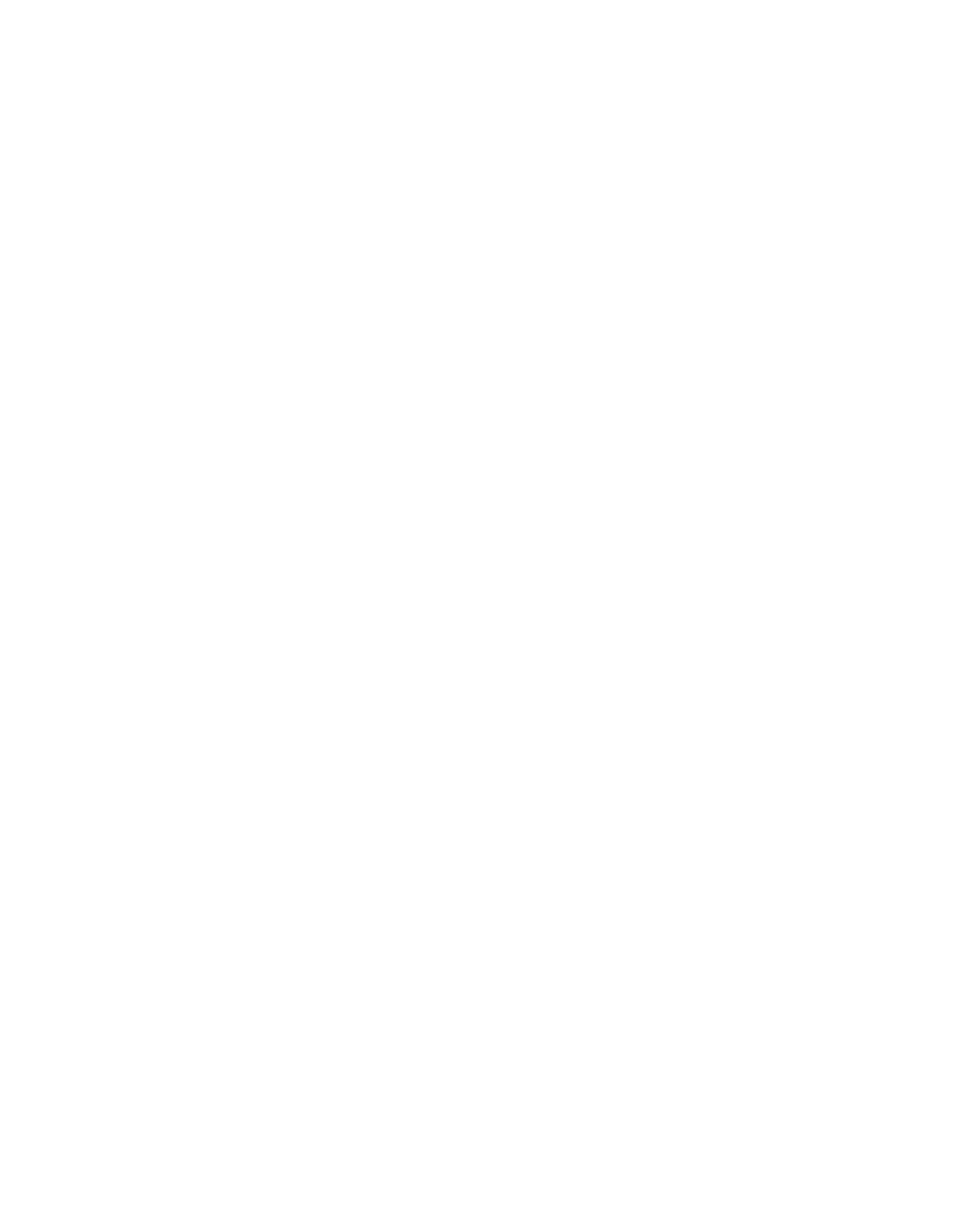## **Table of Contents**

|                     | <b>Local Scholarships and Bursaries</b>                                                                                                                                                  | i    |
|---------------------|------------------------------------------------------------------------------------------------------------------------------------------------------------------------------------------|------|
|                     | Reading the Booklet & Getting Organized<br><b>Completing the Application Forms</b><br>Submitting Application Packages to Counselling                                                     |      |
|                     | <b>Defining Scholarships &amp; Bursaries</b>                                                                                                                                             | ii.  |
|                     | <b>B.C. Achievement Scholarships</b><br><b>District Scholarships</b><br>Post-Secondary Institution Scholarships<br><b>Additional Awards</b><br><b>Local Scholarships &amp; Bursaries</b> | iii. |
| <b>How to Apply</b> |                                                                                                                                                                                          | iv   |
|                     | The Step by Step Process                                                                                                                                                                 |      |
|                     | <b>Hints and Tips</b>                                                                                                                                                                    | vi   |
|                     | Social Insurance Number                                                                                                                                                                  |      |
|                     | Delaying Your Award                                                                                                                                                                      |      |
|                     | <b>Local Scholarships &amp; Bursaries</b>                                                                                                                                                |      |

Index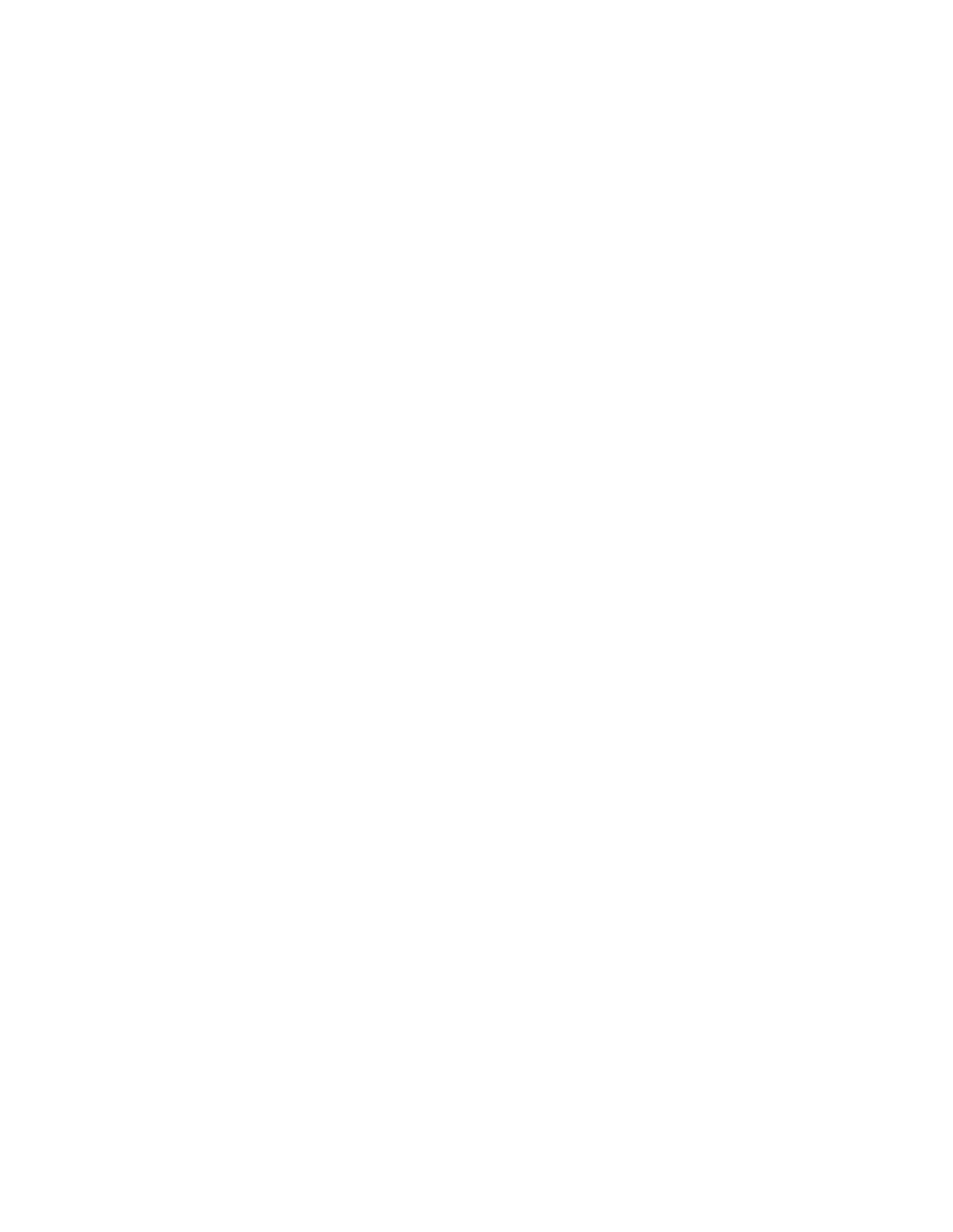## **LOCAL SCHOLARSHIPS & BURSARIES**

### **Message to Grade 12 Students:**

Several individuals, businesses and organizations have generously offered scholarships and bursaries to students at Cowichan Secondary, and other local high schools. Each donor has conditions that you must meet to qualify for their award.

Please take your time and read every scholarship and bursary description and criteria. If you will be attending a post-secondary institution after graduating from grade 12 there could be some financial awards to help fund your post-secondary education. Our website has all of the information in this booklet as well under the Graduation tab: [https://css.sd79.bc.ca](https://css.sd79.bc.ca/graduation/how-to-apply-for-awards/)

Thank you, Scholarship & Bursary Team, Cowichan Secondary School

### **Reading the Booklet and Getting Organized**

 $\Box$  Read every Scholarship and Bursary conditions and criteria.

- $\Box$  Mark the ones you wish to apply for on the Scholarship and Bursary Checklist form (green sheet).
- Take your completed green checklist form to the Counselling Office to collect the necessary Standard and Special Application forms.

### **Completing the Application**

- ❑ Complete a standard application form for each award you are applying for. See the Counselling Secretary if the award requires a 'special application' form.
- $\Box$  Write the number assigned to each scholarship/bursary in the upper right hand corner of the application (eg: #35, etc.)
- ❑ Include your Cover Letter, Scholarship Resume, Transcript, and References for each award you apply for.
- ❑ Staple documents together with the applications on top. **Do not** use duotangs, envelopes, etc.
- $\Box$  Submit your master package with the completed green checklist form on the top.

### **Neatness is very important. This form is creating the first impression of YOU in the eyes of the donor.**

### **Submitting Application Packages to the Counselling Secretary**

 $\Box$  Regardless of any other stated deadline, the applications must be submitted to the Counselling Office by **Friday, March 11, 2022 at 3:00 PM.**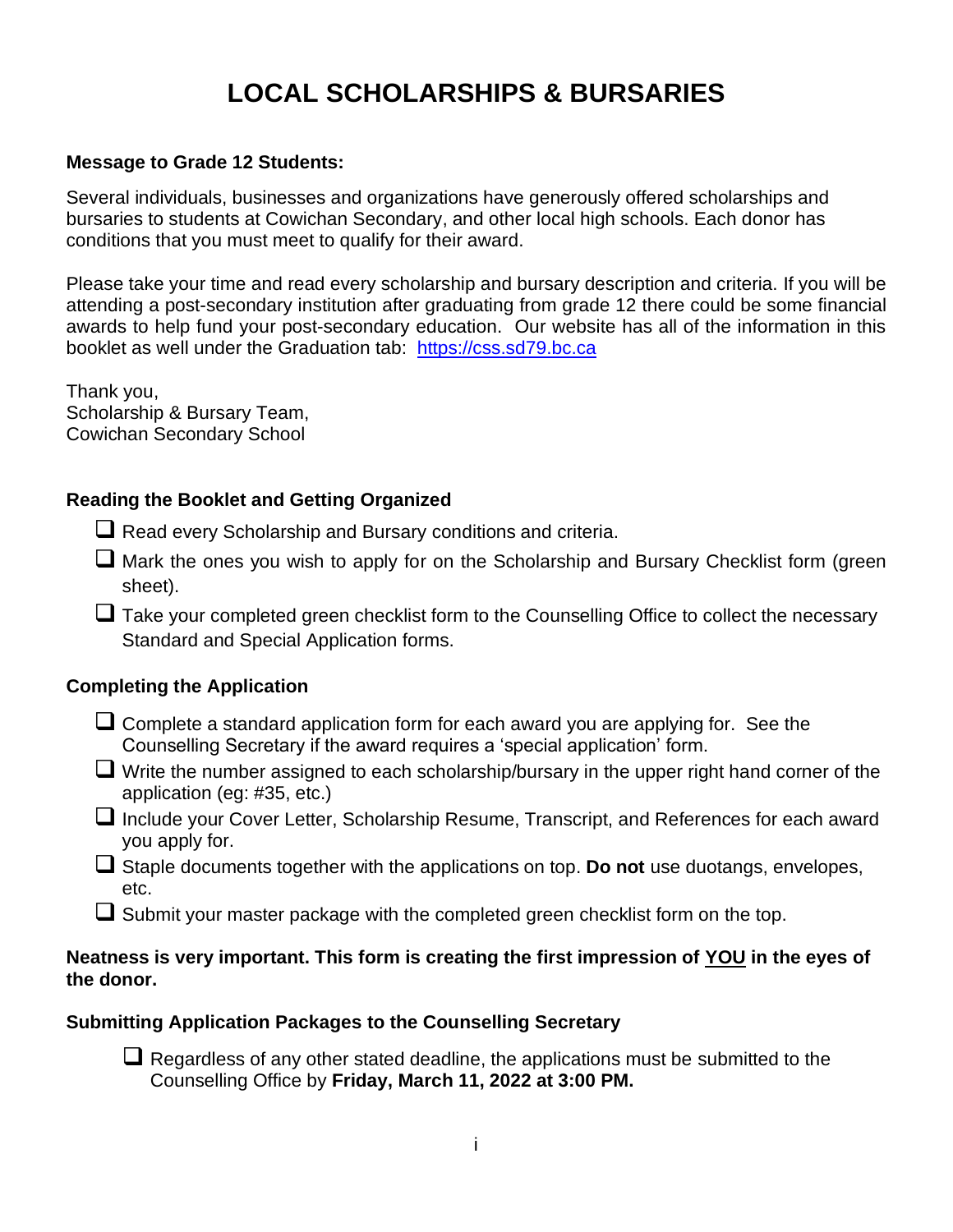## **Defining Scholarships and Bursaries**

There are **five main categories** of scholarships and bursaries available to students completing Grade 12 at Cowichan Secondary School.

### **BC Achievement Scholarships**

BC Achievement Scholarships recognize the top 8,000 graduates in the province. The Ministry will determine recipients based on achievement in Grades 10, 11, and 12 courses that satisfy B.C. [Graduation Program](https://www2.gov.bc.ca/gov/content/education-training/k-12/support/graduation) requirements, including elective courses. Capstone will not be included. A cumulative average percentage will be calculated and form the basis for determining winners, who receive a \$1,250 scholarship voucher to use towards their post-secondary tuition. See your counsellor for details or go on-line to the Ministry of Education website: <http://www.gov.bc.ca/bced/>

### **District Scholarships**

At the end of the school year, a number of scholarships of \$1,250 each are awarded to students within the boundaries of the school district. To win a district scholarship a student must meet the criteria determined by the local District Scholarship Committee, which requires a student to demonstrate superior achievement in fine arts, applied skills, a physical activity, indigenous language and culture, international languages, community service or trades. Applications are available from the Career Centre in late April.

### **Post-Secondary Institution Scholarships**

Many post-secondary institutes offer entrance scholarships. More information on this will be available at the website of each institution or our Cowichan Secondary School website. Information is also available from the Career Centre.

### **Additional Awards**

### Premier's Excellence Award

Established in 1986 as part of the Fund for Excellence, the Premier's Excellence award of \$5,000 recognizes the top Grade 12 students in each of the 15 regions in B.C. The Principal of each secondary school will nominate one grade 12 candidate for this award

### Youth Work in Trades Grant

Students working in an apprenticeable trade before graduation or AFTER graduation can qualify for a \$1000 Grant. Contact your Career Counsellor to see if your job qualifies. Additional information can be found at: <http://www.careersandtransitions.ca/programs/ssa/>

#### WEX Bursary

To qualify grade 11/12 students as well as last year's graduates who take AND complete WEX this year will be automatically entered into this bursary draw.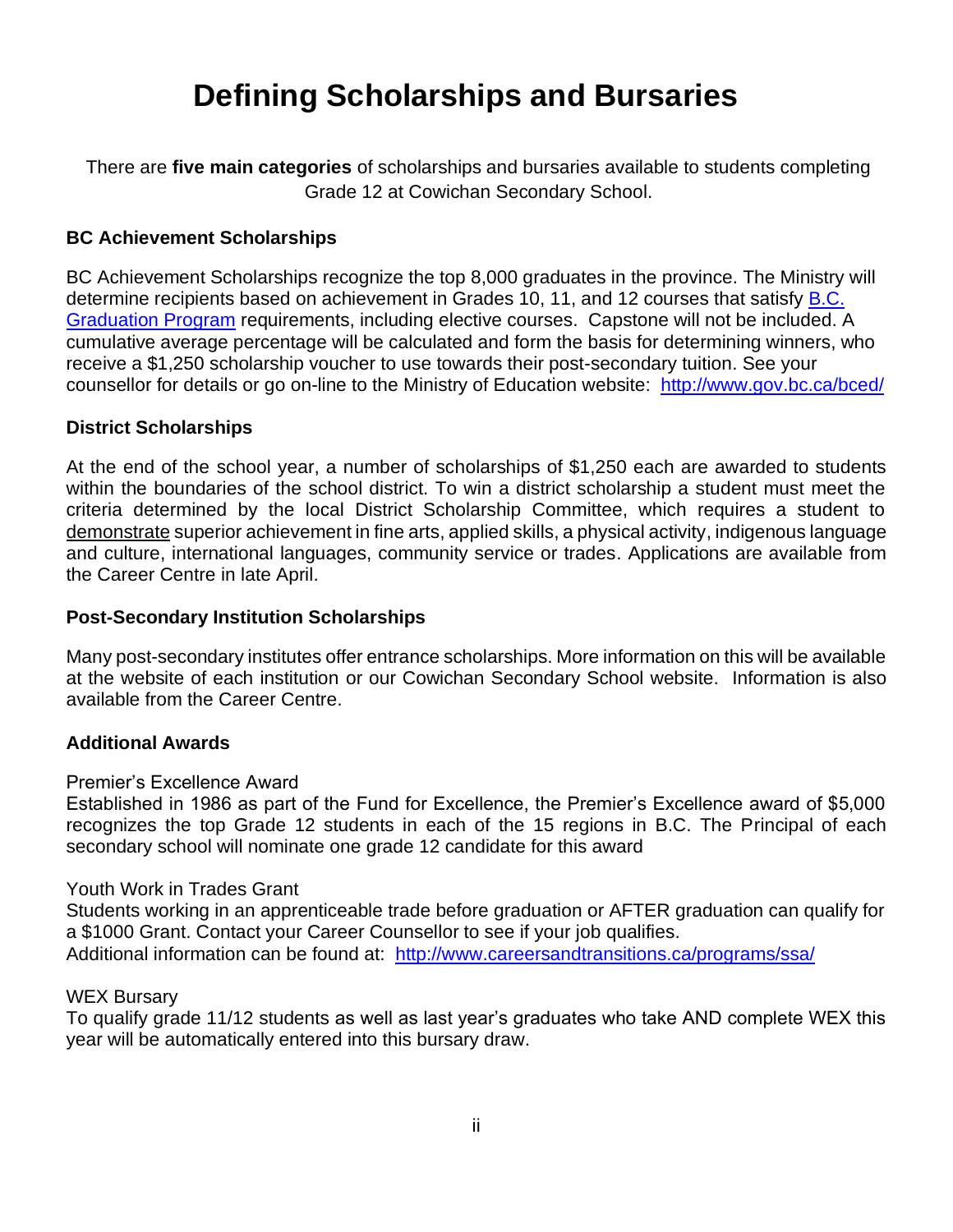Some more places to check for non-local scholarships and bursaries are:

- My Blueprint:<https://myblueprint.ca/>
- ScholarTree: <https://scholartree.ca/>

### **Local Scholarships & Bursaries**

Scholarships and Bursaries are generous donations made by many local individuals and organizations to financially assist students attending Cowichan Secondary for their Grade 12 year and who wish to continue their education after graduation. Our website has all of the information in this booklet as well: <https://css.sd79.bc.ca/>

### **This booklet focuses on Local Scholarships and Bursaries**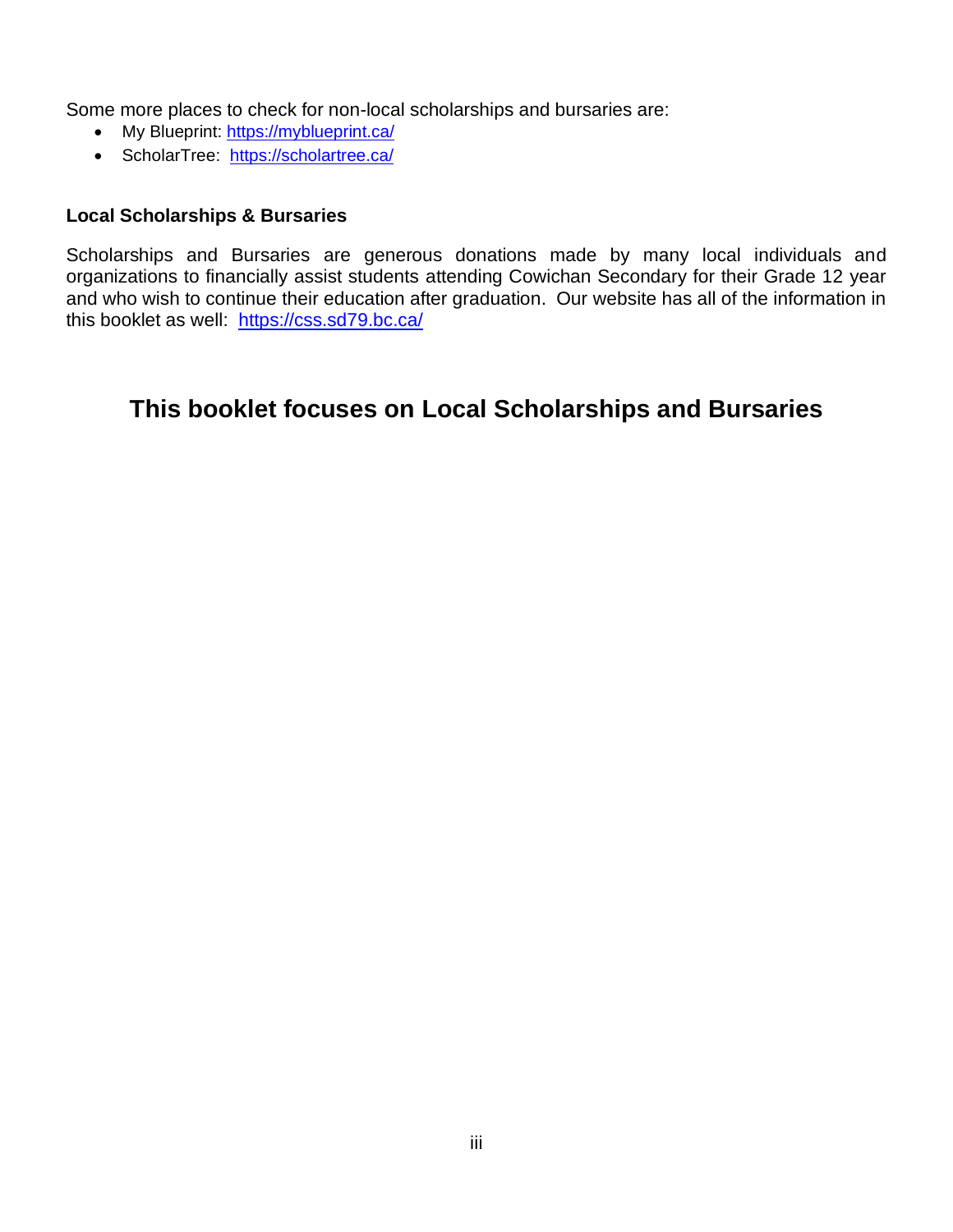## **How to Apply**

### **The Step by Step Process:**

### **1. Application Forms**

- Use the standard application form for all applications unless a 'special application' is required all forms can be obtained from the Counselling Secretary or printed from the Cowichan Secondary School website.
- Make sure all the information is correct and neatly written in ink or typed and complete.

### **2. Create a Cover Letter**

- Ensure spelling and sentence structure are correct. Pay attention to spacing.
- Word processed.
- Can be addressed to either the people personally or a general "To whom it may concern" or "Dear Scholarship Chairperson".
- 3 paragraphs:

(a) introduce yourself and state your educational plans and goals (b) referring to your resumé; explain the activities, courses, school and community service you have been involved with in the last four years (c) state your specific reasons for applying for this award including personal reasons of financial need and why it would be helpful to you.

In your letter try to be **original, personal and specific**, proud of your achievements, show understanding of the criteria for the award, be neat and presentable.

Some examples and templates for resumes and cover letters can be found at [Myblueprint.ca](https://myblueprint.ca/) as well as the Cowichan Secondary School website.

### **3. Create/ Update Scholarship Resumé**

### **A resumé represents a summary of the person's history, education and achievement.**

Microsoft Word is a good tool to use: Select File, then New, then Resumé Wizard/Templates. Follow the instructions and input your information (keep your purpose in mind when selecting the style/type of resume to create). Remember the following:

- The resume should be 1 to 3 pages long
- Always start with your goal or your educational plans
- Include the schools you have attended and when
- Include any academic/school awards
- Include any clubs, activities, teams, community involvement etc.
- Include any work experience, jobs etc. you have had
- List any other areas of interest, skills, achievements
- List the 2 people you will ask for letters of reference including their address and phone number
- Always start with the most recent activities, dates, etc. and work backwards. Usually going back to grade 9 is sufficient.

The qualities that most scholarship committees look for: **enthusiasm, teamwork, character, hard work, purpose, ability to overcome obstacles, community service, perseverance and responsibility.** iv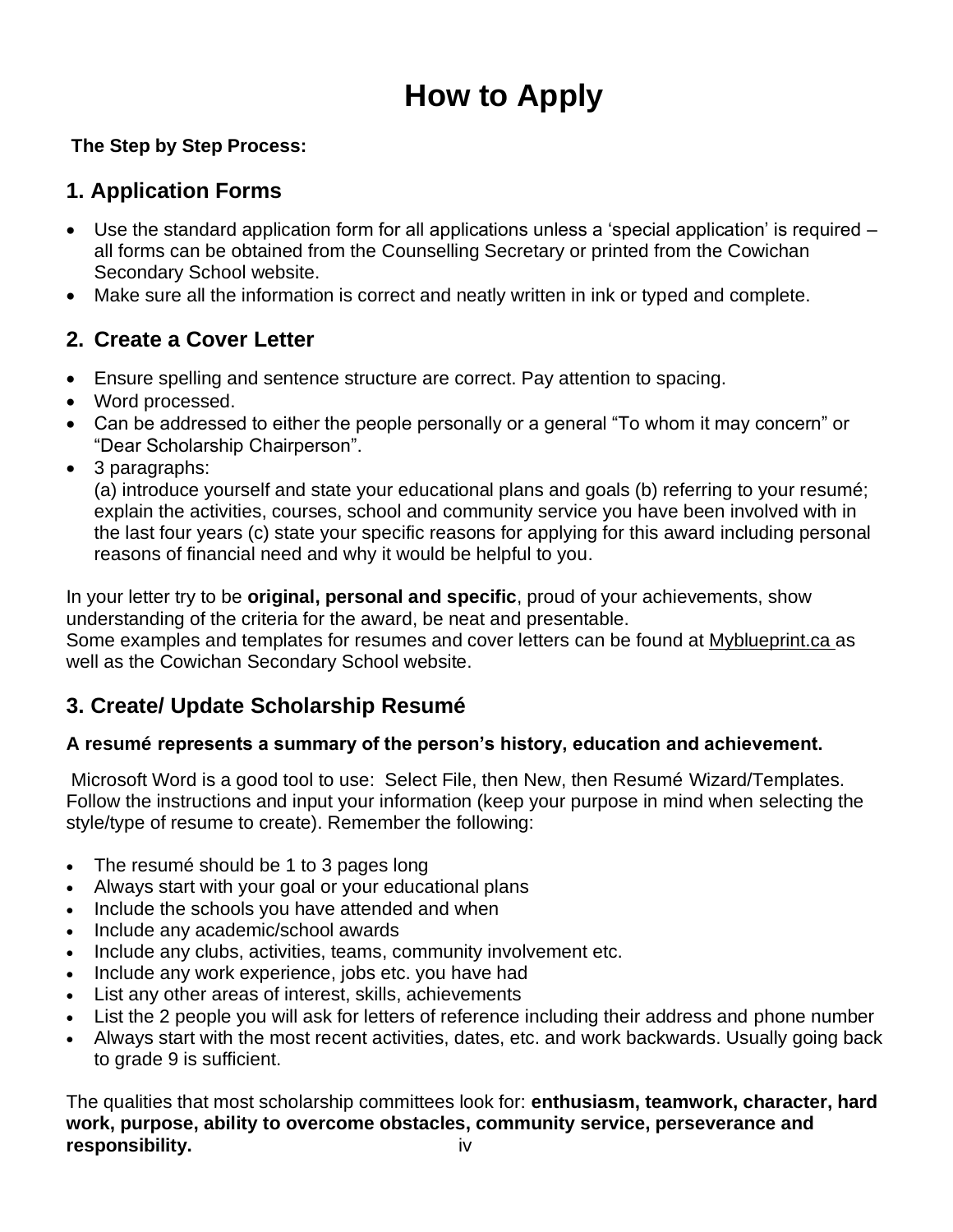### **4. Transcript of marks**

You can order your transcripts online from Student Transcripts Service on the Ministry of Education website: [http://www.studenttranscripts.gov.bc.ca](http://www.studenttranscripts.gov.bc.ca/) 

### **5. Letters of Reference**

Fill out the [Letter of Reference Request](https://fkss.sd79.bc.ca/wp-content/uploads/sites/104/2020/01/Frances-Kelsey-Secondary-School-Letter-of-Reference-Request-1.docm) and present it to your two selected people- forms can be obtained from the Counselling Secretary or printed from the Cowichan Secondary School website.

- a) Select the people you ask to write your reference letters carefully– 2 people (from the school or community) to attest to:
	- your character
	- your school/community involvement
	- your academic performance
- b) Choose non-family:
	- clergy
	- coaches
	- counsellors
	- teachers
	- neighbours
- c) Always ask them personally, give them a copy of your resumé and allow them a week to write it.
- d) If you use someone from the community, always ask for their permission to photocopy it to use for several scholarship applications

### **6. Thank You Letters**

Thank you letters are essential good manners!

- a) Write a thank you letter to each person who wrote you a reference letter.
- b) Later, write a thank you letter to the donor of each bursary or scholarship that you receive. If you are not sure of the donor's contact information, see the Counselling Secretary.
- c) The donor organizations like to hear how their money has helped in your first year of postsecondary school and how you have done. Please share this with them.

**When everything is ready** – take your master package to the Counselling Secretary. The package should include:

- [Scholarship & Bursary checklist](../Website_Files/2021-2022%20Scholarship%20&%20Bursary%20Checklist%20.pdf) (Office use)
- Completed application forms
- Cover letter
- Scholarship resumé
- Transcript
- 2 letters of reference

### **Deadline for submission of packages is Friday, March 11th, 2022.**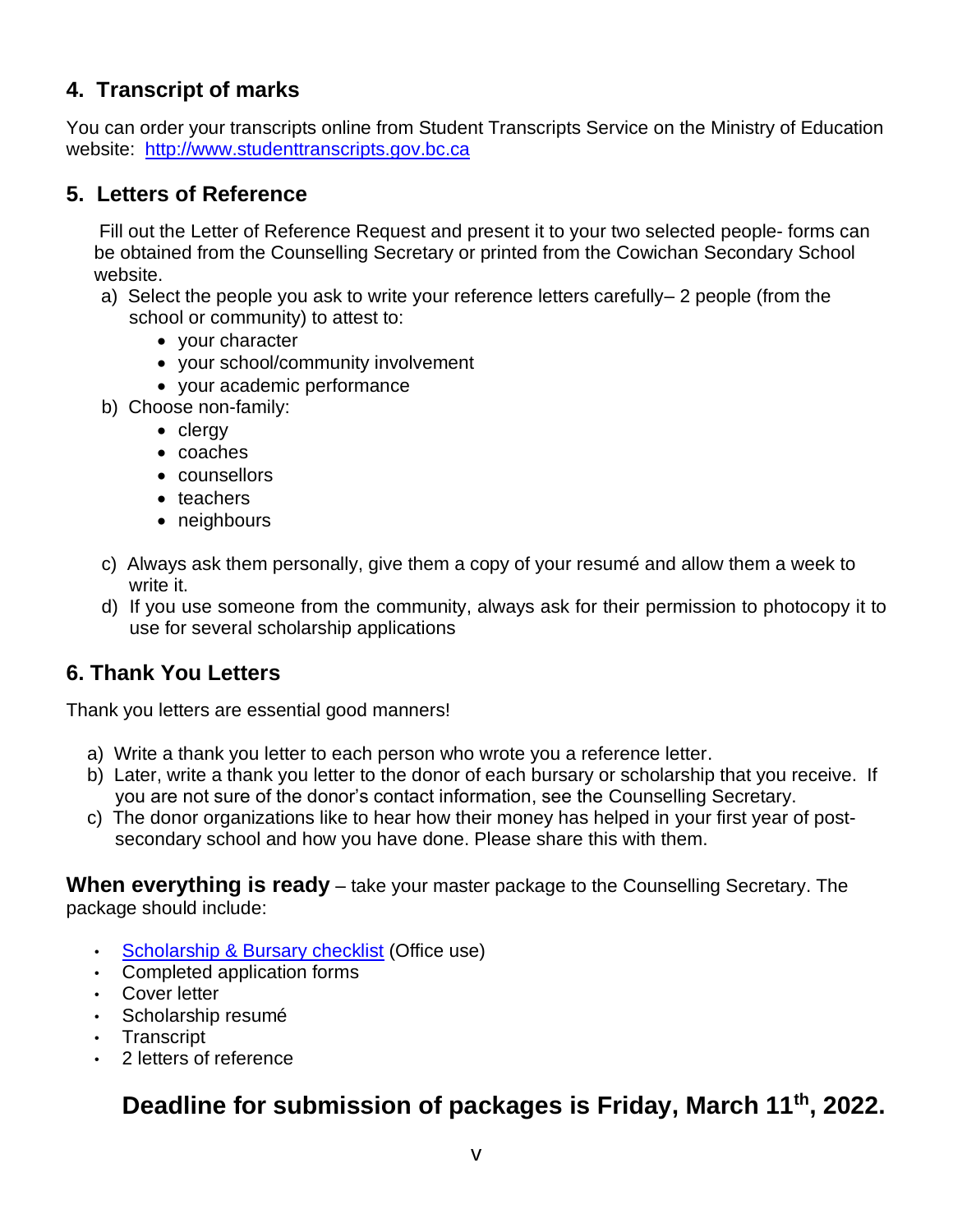### **HINTS AND TIPS:**

- Who are your parents/ step-parents/ guardians/ grandparents employed by? Do they offer an award?
- Does your parent/ step-parent/ guardian/ grandparent belong to an organization that offers an award?
- What geographical area do you reside in?
- What field of post-secondary education will you be pursuing?
- Is your parent/ step-parent/ quardian a union member?
- ASK!

### **Social Insurance Number**

Students should have a valid Canadian Social Insurance Number. Applications for a number can be made at any Canada Employment Centre. (Do not write this on any application).

### **Delaying Your Award**

Sometimes students decide not to attend a post-secondary institute immediately after high school. If you find yourself in this circumstance, read the criteria of the awards very carefully. For some awards there is an expectation that it will be used in the year immediately following high school. For others, the award must be used within one year of receiving it.

If you are awarded a scholarship or bursary **that you decide not to use,** please ensure that you notify the donor so that they may award it to their second choice. We've had circumstances like this in the past where awards were never claimed. It's important to be thoughtful so that available funds may be used by someone else.

**Now that you've read all of the information, take a pen and the green checklist at the back of this booklet and decide which awards you are going to apply for.**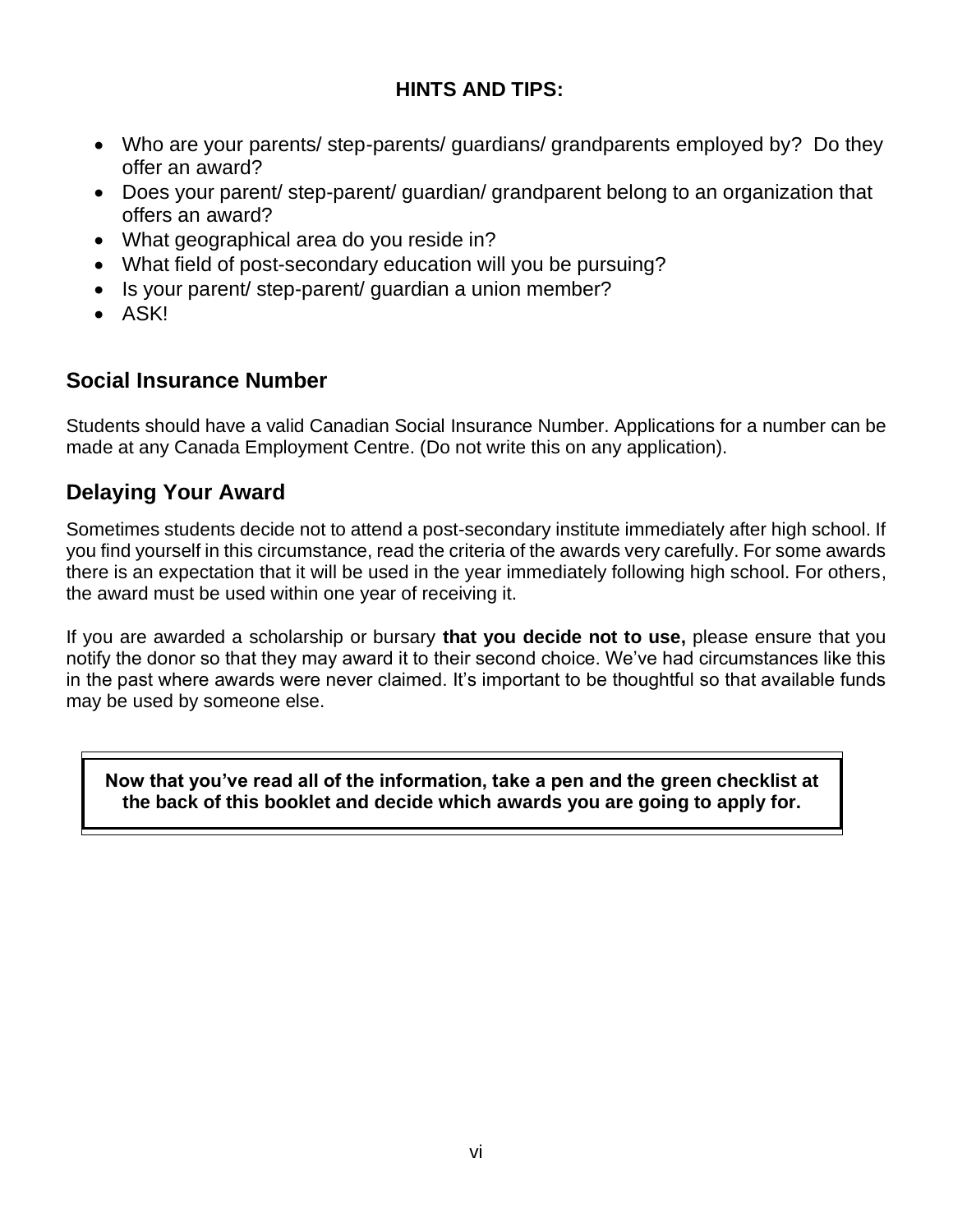# **LOCAL SCHOLARSHIPS**

**&**

# **BURSARIES**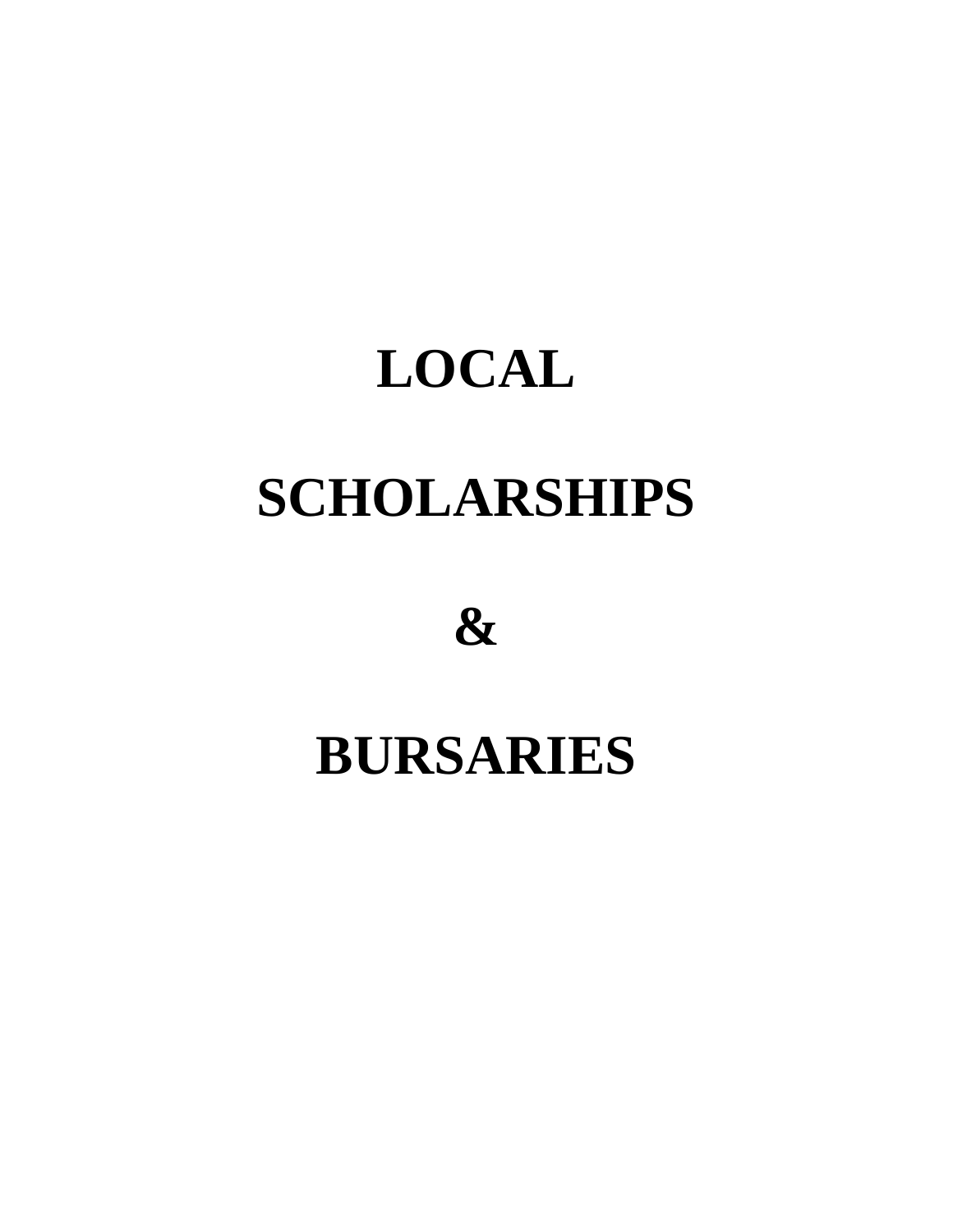### **INDEX OF SCHOLARSHIPS & BURSARIES**

| No. | <b>Name</b>                                                                                                                                                                                                                                                                                 | Page             |
|-----|---------------------------------------------------------------------------------------------------------------------------------------------------------------------------------------------------------------------------------------------------------------------------------------------|------------------|
|     | 1. A. Brian Simmons Scholarship                                                                                                                                                                                                                                                             | 1                |
|     | 2. Alex Aitken Elementary Parent Group Bursaries                                                                                                                                                                                                                                            | $\boldsymbol{2}$ |
|     | 3. Alexander Elementary School Bursary                                                                                                                                                                                                                                                      | $\mathbf{2}$     |
|     | 4. Arvind Sund Realtor Sutton Group Scholarships and Bursaries (5 Awards)<br><b>Onkar Dutt Sund Bursary</b><br>Ramesh Kanta & Kewal Krishan Sund Bursary<br><b>Navrattan Sund Scholarship</b><br><b>Sharma, Maya &amp; Lal Chand Bursary</b><br><b>Art of Living Foundation Scholarship</b> | 3                |
|     | 5. Auxiliary to the Cowichan District Hospital Youth Volunteer Program                                                                                                                                                                                                                      | 5                |
|     | 6. Beautiful Smiles Dental Clinic Bursary                                                                                                                                                                                                                                                   | 5                |
|     | 7. Bench Elementary School PAC Bursaries (2 Awards)<br><b>Win Lewis Bursary</b><br>Dave Dougan Citizenship Bursary                                                                                                                                                                          | 6                |
|     | 8. Beta Sigma Phi Bursary                                                                                                                                                                                                                                                                   | $\overline{7}$   |
|     | 9. Bhagwan Singh Mayer Memorial Bursary                                                                                                                                                                                                                                                     | 8                |
|     | 10. Bill Murray Maple Bay Rowing Club Bursaries                                                                                                                                                                                                                                             | 8                |
|     | 11. Brayden Gale Memorial Trades Bursary                                                                                                                                                                                                                                                    | 9                |
|     | 12. Brock McLeod Memorial Bursary                                                                                                                                                                                                                                                           | 9                |
|     | 13. Canadian Federation of University Women Cowichan Valley Scholarship/Bursary10                                                                                                                                                                                                           |                  |
|     | 14. Canadian Parents for French-Cowichan Valley Chapter                                                                                                                                                                                                                                     | 10               |
|     | 15. Canadian Union of Public Employees - Provincial Award                                                                                                                                                                                                                                   | 11               |
|     | 16. Canadian Union of Public Employees - Local 5101 Bursaries                                                                                                                                                                                                                               | 11               |
|     | 17. Catalyst Crofton Paper Excellence Scholarships (2 Awards)<br><b>Community Scholarships</b><br><b>Indigenous Peoples Scholarship Program</b>                                                                                                                                             | 11               |
|     |                                                                                                                                                                                                                                                                                             |                  |

**18. Chris Nelson Family Scholarship 12**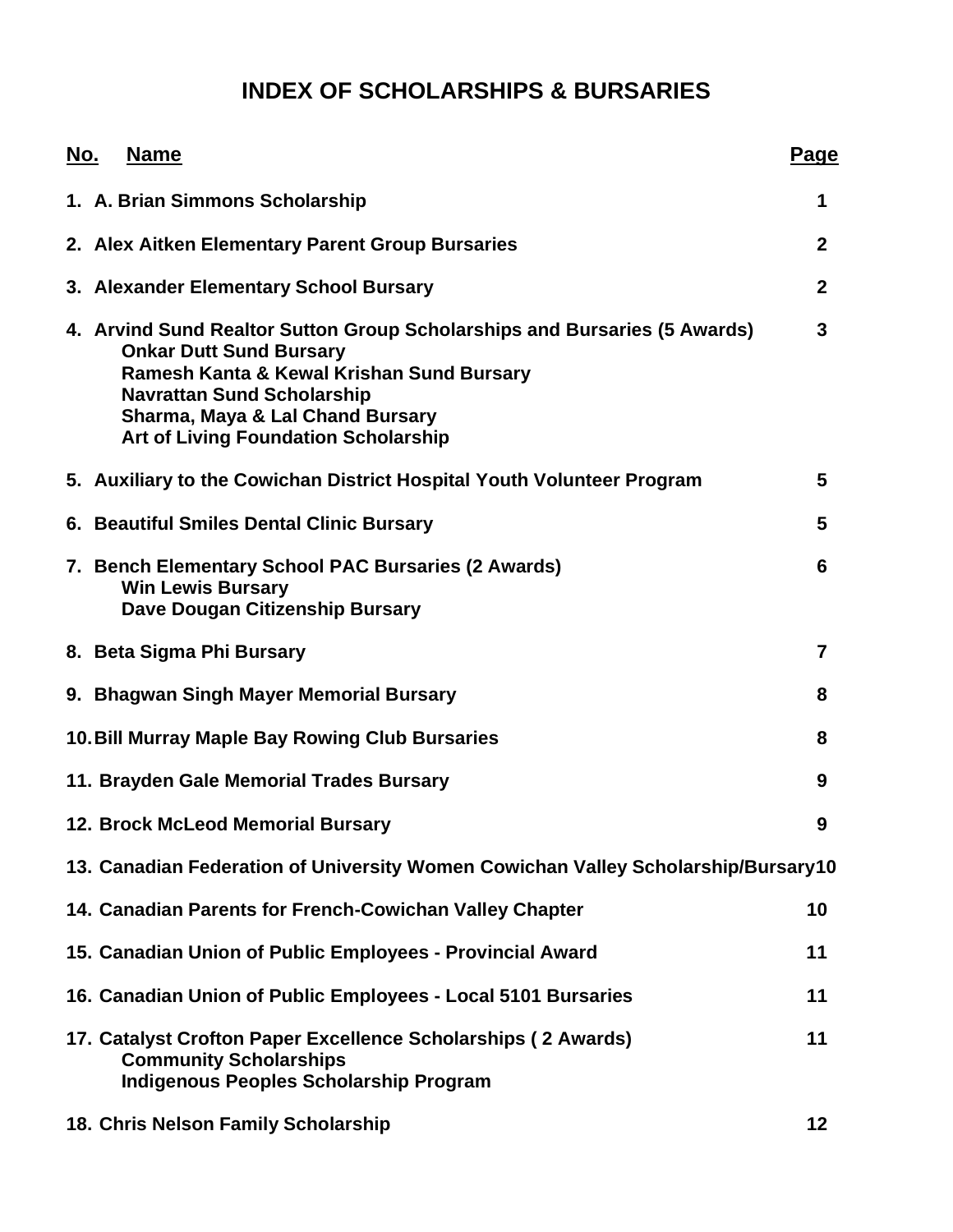| No. | <b>Name</b> |                                                                                                                                                                                                                                 | <b>Page</b> |
|-----|-------------|---------------------------------------------------------------------------------------------------------------------------------------------------------------------------------------------------------------------------------|-------------|
|     |             | 19. City of Duncan-Wayne Blacklock-Schroeder Memorial Bursary                                                                                                                                                                   | 13          |
|     |             | 20. Coast Capital Savings Youth Get It Education Award                                                                                                                                                                          | 13          |
|     |             | 21. Corporation of the District of North Cowichan – Tom Walker Forest Legacy<br><b>Scholarship &amp; Bursaries</b>                                                                                                              | 14          |
|     |             | 22. Cowichan 4-H Club Bursaries<br><b>Cowichan-Cobble Hill District 4-H Bursary</b><br><b>Cowichan Petroleum 4-H Bursary</b>                                                                                                    | 15          |
|     |             | 23. Cowichan Creamery Agricultural Scholarship Trust Society                                                                                                                                                                    | 16          |
|     |             | 24. Cowichan Field Hockey Association Bursary                                                                                                                                                                                   | 16          |
|     |             | 25. Cowichan Folk Guild Bursary                                                                                                                                                                                                 | 17          |
|     |             | 26. Cowichan Principals' & Vice-Principals' Association Bursary                                                                                                                                                                 | 18          |
|     |             | 27. Cowichan Rugby Club-Larry Thibodeau Memorial Bursaries                                                                                                                                                                      | 18          |
|     |             | 28. Cowichan Secondary Graduates Bursary                                                                                                                                                                                        | 19          |
|     |             | 29. Cowichan Secondary Music Bursary *POSTPONED*                                                                                                                                                                                |             |
|     |             | 30. Cowichan Secondary School Parent Advisory Council Bursary                                                                                                                                                                   | 19          |
|     |             | 31. Cowichan Secondary School - Grad Council Bursary and Service Award                                                                                                                                                          | 20          |
|     |             | 32. Cowichan Valley Division of Family Practice Scholarship and Bursary                                                                                                                                                         | 20          |
|     |             | 33. Cowichan Valley Highland Dancing Association Bursary                                                                                                                                                                        | 21          |
|     |             | 34. Cowichan Valley Minor Hockey Association Bursaries and Scholarship (3)<br><b>Cowichan Valley Minor Hockey Association Scholarship</b><br><b>Cowichan Valley Minor Hockey Association Memorial Hockey Tournament Bursary</b> | 22          |
|     |             | 35. Cowichan Valley Naturalists' Society Bursary                                                                                                                                                                                | 24          |
|     |             | 36. Cowichan Valley Regional District - Area B Bursary                                                                                                                                                                          | 24          |
|     |             | 37. Cowichan Valley Regional District - Area C Bursary                                                                                                                                                                          | 25          |
|     |             | 38. Cowichan Valley Regional District - Area D Bursary                                                                                                                                                                          | 25          |
|     |             | 39. Cowichan Valley Retired Teachers' Assoc. (Lloyd Gardner Memorial) Bursary                                                                                                                                                   | 26          |
|     |             | 40. Cowichan Valley Teachers' Union - Col R.M. Lendrum Bursary                                                                                                                                                                  | 26          |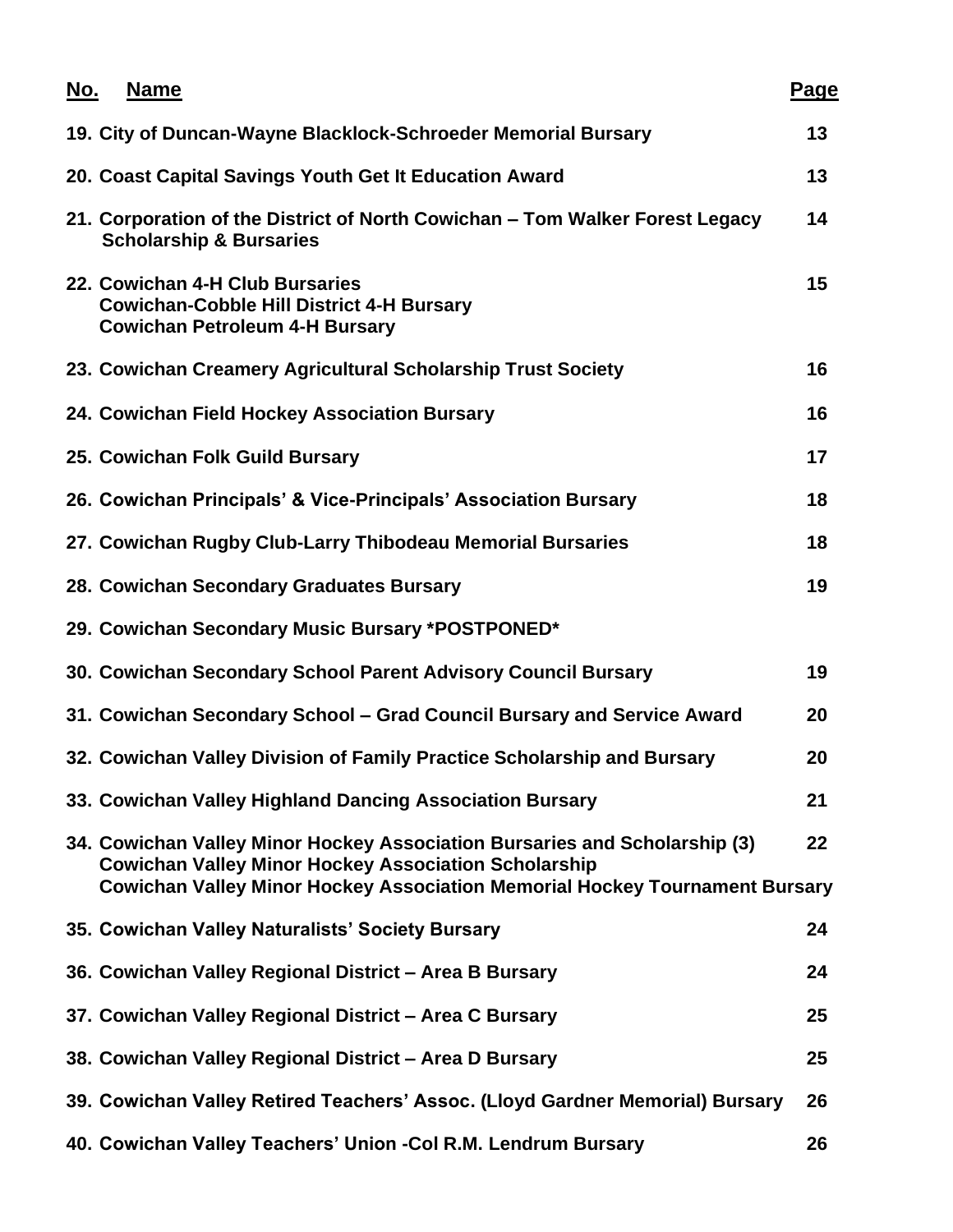| No. | <b>Name</b>                                                                                                                                                                          | Page |
|-----|--------------------------------------------------------------------------------------------------------------------------------------------------------------------------------------|------|
|     | 41. Cowichan Wheels Association                                                                                                                                                      | 27   |
|     | 42. Cowichan/Chemainus Valley's Arts Scholarships                                                                                                                                    | 28   |
|     | 43. Cowichan/Chemainus Valley's Sports Scholarships                                                                                                                                  | 29   |
|     | 44. Crofton Community Centre Society (3 Awards)<br><b>Crofton Catering Group Bursaries</b><br>Hugo Lebitschnig Memorial Bursary for the Trades<br><b>Nessie Vye Memorial Bursary</b> | 30   |
|     | 45. Crofton School Parent Advisory Committee - The Meeri Lau Memorial Bursary 31                                                                                                     |      |
|     | 46. Drinkwater School Parent Advisory Council Bursary                                                                                                                                | 31   |
|     | 47. Duncan Basketball Association Scholarships                                                                                                                                       | 32   |
|     | 48. Duncan Daybreak Rotary Club Performing Arts Scholarship                                                                                                                          | 32   |
|     | 49. Duncan Elks Lodge #69 Bursary                                                                                                                                                    | 33   |
|     | 50. Duncan Junior Baseball- (2 Awards)<br><b>Michelle Yano Memorial Bursary</b><br><b>Jason McKinnon Memorial Bursary</b>                                                            | 33   |
|     | 51. Duncan Lions Club Bursaries (3 Awards)<br><b>Trevor Laird Memorial Bursary</b><br><b>Sassy Lion Thrift Store Bursary</b><br><b>Tim Jang Memorial Bursary</b>                     | 34   |
|     | 52. Ecole Cobble Hill Bursary                                                                                                                                                        | 35   |
|     | 53. Ecole Mt. Prevost (formerly Ecole Duncan El PAC Bursaries                                                                                                                        | 36   |
|     | 54. Evening Optimist Club of Victoria Bursaries                                                                                                                                      | 37   |
|     | 55. Fairbridge Farm School Bursary                                                                                                                                                   | 37   |
|     | 56. Fraternal Order of Eagles-Officers & Members of No. 2546                                                                                                                         | 38   |
|     | 57. Friends of Future Teachers-Tom Miller Bursaries                                                                                                                                  | 38   |
|     | 58. George Alistair MacKay Scholarship                                                                                                                                               | 39   |
|     | 59. Irene Mabel Robertson Memorial Bursary                                                                                                                                           | 39   |
|     | 60. Irene Paradis Nursing Bursary                                                                                                                                                    | 40   |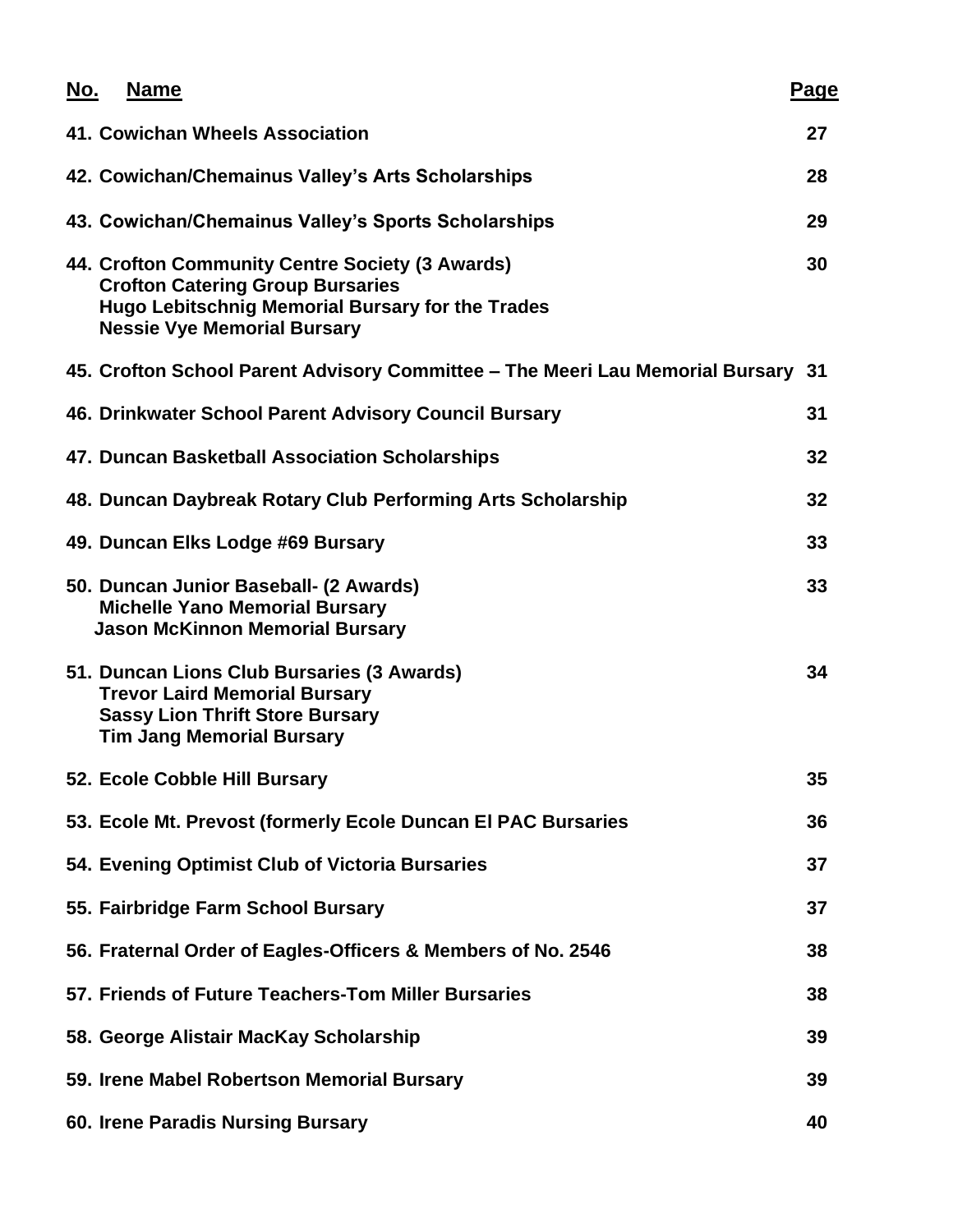| <u>No.</u> | <b>Name</b>                                                                                                                                                    | Page |
|------------|----------------------------------------------------------------------------------------------------------------------------------------------------------------|------|
|            | 61. Khowhemun Elementary School Parent Advisory Council Bursaries                                                                                              | 40   |
|            | 62. Kinette Club of Duncan Bursaries                                                                                                                           | 41   |
|            | 63. Kinsmen Club of Duncan Bursaries (2 Awards)<br><b>Dan Tiesu Memorial Bursary</b><br><b>Gerry Ryan Memorial Bursary</b>                                     | 41   |
|            | 64. The Kiwanis Club of Duncan Memorial Bursaries                                                                                                              | 42   |
|            | 65. Koksilah School Historical Society Bursaries                                                                                                               | 43   |
|            | 66. Ladies' Auxiliary to the Fraternal Order of Eagles Bursary                                                                                                 | 43   |
|            | 67. Lori Carroll Bursary for Special Needs Graduates                                                                                                           | 44   |
|            | 68. Maple Bay Elementary School Bursary & Scholarship                                                                                                          | 44   |
|            | 69. Maple Bay Painters Club Bursary                                                                                                                            | 44   |
|            | 70. Mill Bay Garden Club Bursary                                                                                                                               | 45   |
|            | 71. Monk Office Graduation Scholarship                                                                                                                         | 45   |
|            | 72. Mosaic Forest Management Scholarship                                                                                                                       | 46   |
|            | 73. Nanaimo Airport Commission (NAC) Scholarship & Awards                                                                                                      | 46   |
|            | 74. Public and Private Workers of Canada, Local 2                                                                                                              | 47   |
|            | 75. Queen of Angels School (3 Awards)<br><b>Parent Auxiliary Bursaries</b><br><b>David McKinnon Memorial Bursary</b><br>Roberta Honora Pascoe Memorial Bursary | 47   |
|            | 76. Rotary Club of Duncan Scholarships & Bursaries - Academic Program                                                                                          | 49   |
|            | 77. Rotary Club of Duncan Scholarships & Bursaries - Vocational/Trades Programs50                                                                              |      |
|            | 78. Royal Canadian Legion Sir Percy Lake Memorial Scholarship                                                                                                  | 51   |
|            | 79. Royal Canadian Legion, Branch #53 Bursaries                                                                                                                | 52   |
|            | 80. Somenos Rural Traditional School Bursary                                                                                                                   | 52   |
|            | 81. Somenos Womens' Institute Centennial Bursary                                                                                                               | 53   |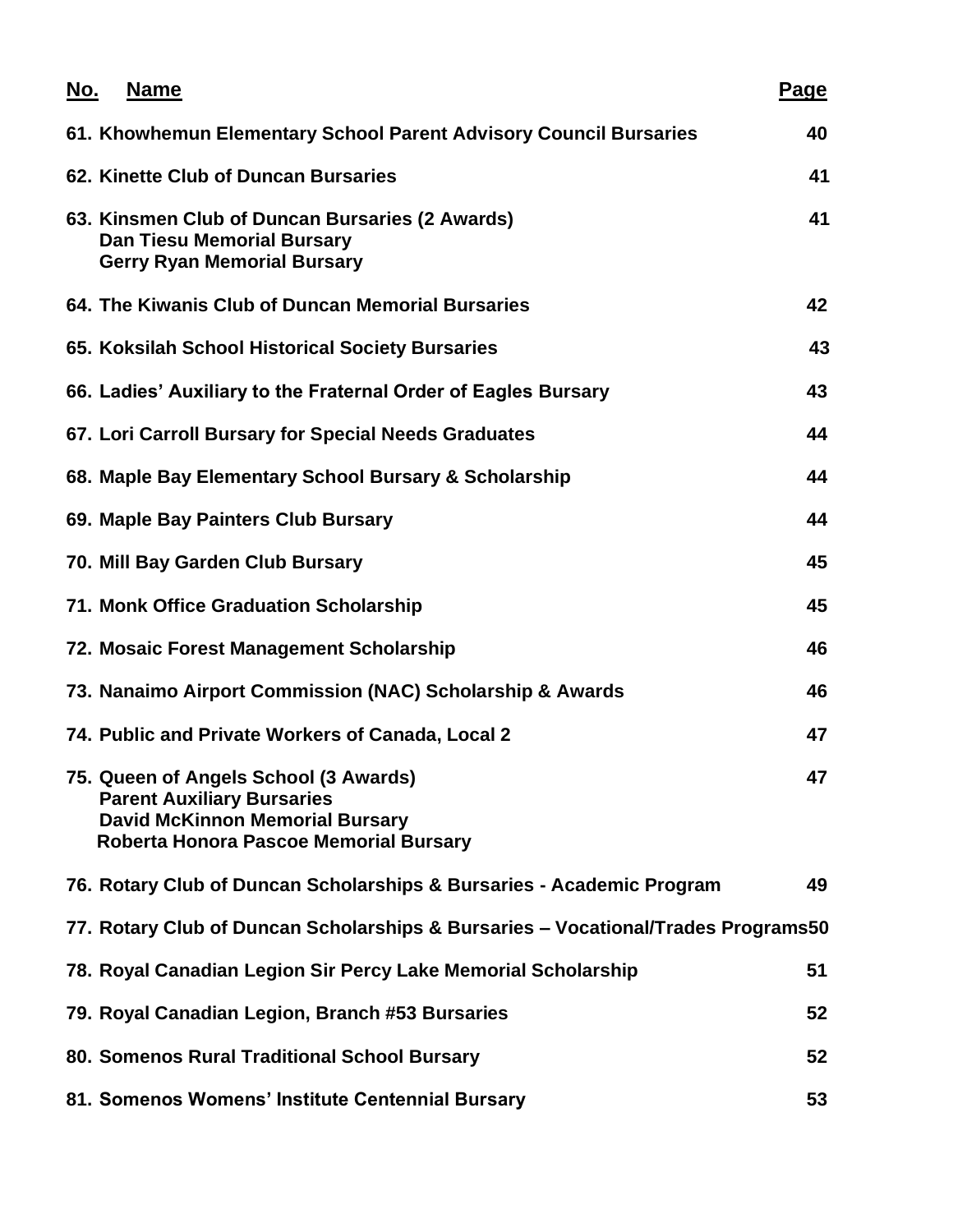| <u>No.</u> | <b>Name</b>                                                                         | <u>Page</u> |
|------------|-------------------------------------------------------------------------------------|-------------|
|            | 82. St. Edward's Catholic Women's League Bursary                                    | 53          |
|            | 83. Tansor Elementary School Bursaries                                              | 54          |
|            | 84. Teachers of Home Economics Specialists' Association Bursary                     | 54          |
|            | 85. Tom Clark Memorial Bursary                                                      | 55          |
|            | 86. Tyler Ridgway Memorial Trades Bursary                                           | 56          |
|            | 87. United Steelworkers Local 1-1937 School District #79 Cowichan Valley Bursary 56 |             |
|            | 88. United Steelworkers Local 1-1937: Memorial Scholarship                          | 57          |
|            | 89. Valley Seniors Organization of Duncan- Taylor Mast Bursary                      | 57          |
|            | 90. Viraj Shahi Memorial Bursary- Dhaliwal Family                                   | 58          |
|            | 91. Youth and Mentors in Music and the Arts Bursary                                 | 58          |
|            | <b>Scholarships and Bursaries (Green) Checklist</b>                                 | 59          |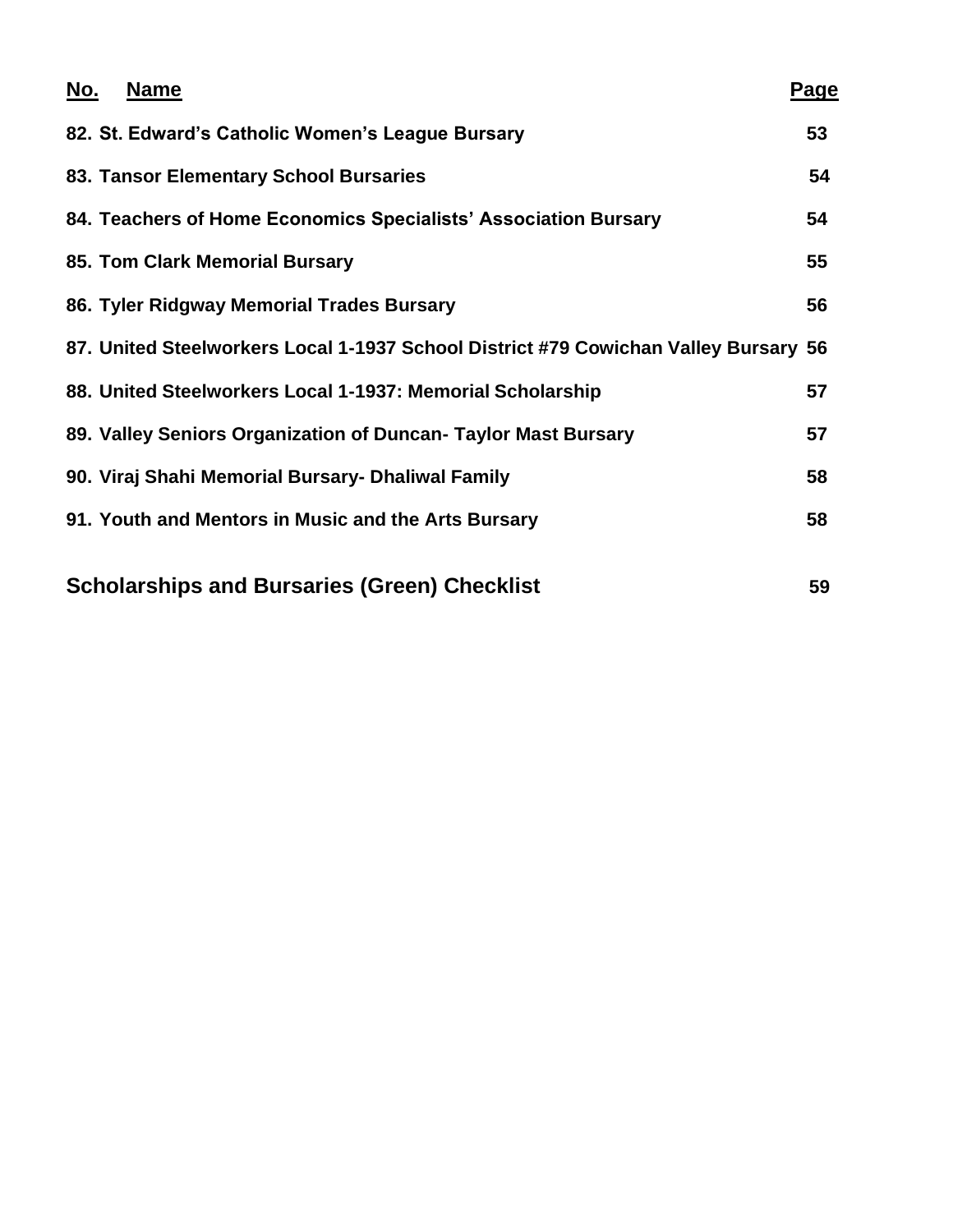### **1. A. BRIAN SIMMONS SCHOLARSHIP (detailed criteria available on special application)**

### **Eligibility -** The applicant must:

- Be a current, full-time student in attendance and member of the graduation class of, a public secondary school in School District No. 79 (Cowichan Valley).
- Have attended the same school for the last three years of public school education, engaged in a challenging program of study and completed the provincial graduation requirements at that school.
- Be accepted into and registered as a full-time student in a recognized, full first-year program of a degree granting, publicly funded, Canadian university in the year the award is made.

### **Qualifications -** The applicant must:

- Achieved a grade point average of at least 3.5 in each of the applicant's Grade 11 & 12 school years.
- Have acquired significant computer or information technology skills.
- Be able to demonstrate proficiency in a second language.
- During the applicant's Grade 12 year, the applicant must have:
- been elected to a leadership position in the Student Government or the Graduation Class Council or have been assigned a leadership position such as editor of the school newspaper or yearbook.
- Provided other regular, sustained service to the school or students of the school
- Represented the school as a member of a senior athletic team or a participant at the senior level in an individual athletic activity, or demonstrated significant musical, performing art or visual art skill in a major performance setting or display.
- Provided regular "other regarding" volunteering service to a recognized agency or organization in the broader community.
- Maintained a part time job over a period of time with a professional or corporate employer.

### **Also Required:**

- Signed declaration form available from the Counselling Office indicating the years and schools attended.
- The applicant must provide three letters of reference from:
	- An officer of a community agency or organization, indicating the nature and extent of the volunteer service provided.

An employer, indicating the nature of the work, the length of employment, the hours of work and the level of commitment to the performance expectations of the employer.

The applicant must provide an **original confidential letter in a sealed envelope** from the school principal or vice-principal, indicating the administrator's level of support for the application.

*Please see full requirements and additional details listed on a separate sheet when you pick up the special application form*

### **ONE SCHOLARSHIP - \$1000**

### **Please apply on SPECIAL APPLICATION FORM Include SCHOOL DECLARATION FORM**

### **Contact Person**

Mr. A. Brian Simmons 250-748-8843 5835 Brier Rd. Duncan, B.C. V9L 5W1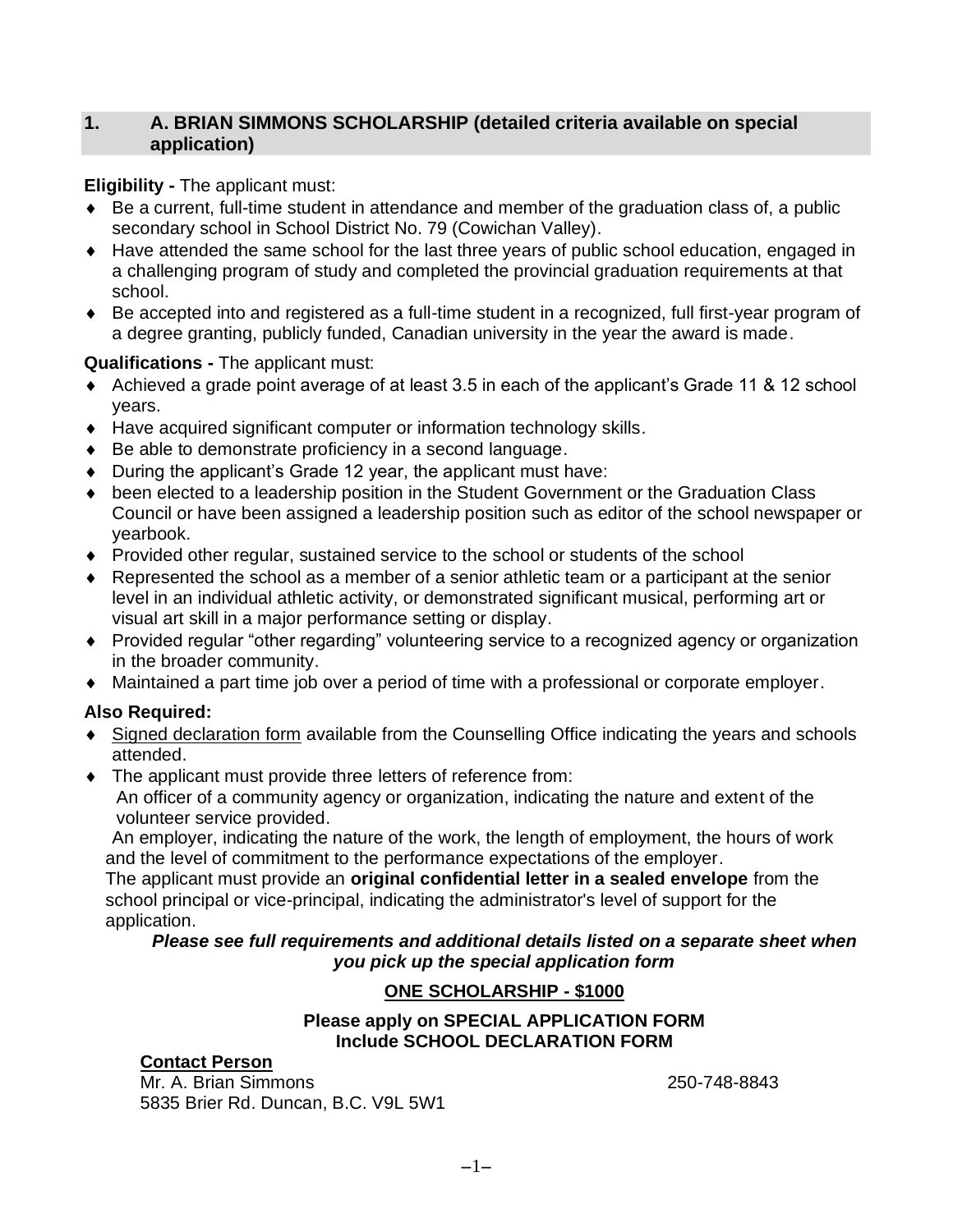### **2. ALEX AITKEN ELEMENTARY PARENT GROUP BURSARIES**

### **Conditions**

- Available to a student who attended Alex Aitken Elementary School for a minimum of four (4) years. A signed **declaration** (available in the Counselling Office) indicating years applicant attended this school **must accompany application form**.
- Student must have completed their secondary school education in SD#79 (Cowichan Valley) public schools.
- The bursaries will be awarded upon proof of enrolment in any full course of studies at a recognized post-secondary institution.
- The bursaries are to be used within 18 months of graduation. An extension will be reviewed by the Bursary Committee upon receipt of a written request.

### **TWO BURSARIES - \$400 EACH Include SCHOOL DECLARATION FORM**

### **Contact Person**

Melissa Clark PAC Chair, 250-748-5964 Alex Aitken Elementary School

### **3. ALEXANDER ELEMENTARY SCHOOL BURSARY**

### **Conditions**

- Available to a student who attended Alexander Elementary School for a minimum of four years, with preference given to intermediate years.
- ◆ The student must have completed their secondary education in SD #79.
- The bursaries will be awarded upon proof of enrolment in any full course of studies at a recognized post-secondary institution.
- The award must be used within twelve months of recipient being notified of the award.
- The recipient of the bursary shall be chosen from all eligible applicants on the basis of financial need, academic achievement and contributions made while attending Alexander Elementary.

### **ONE BURSARY - \$250 Include SCHOOL DECLARATION FORM**

### **Contact Person**

Sarah Byrne, PAC Chair 250-748-8148 Alexander Elementary School [alexanderpac@sd79.bc.ca](mailto:alexanderpac@sd79.bc.ca)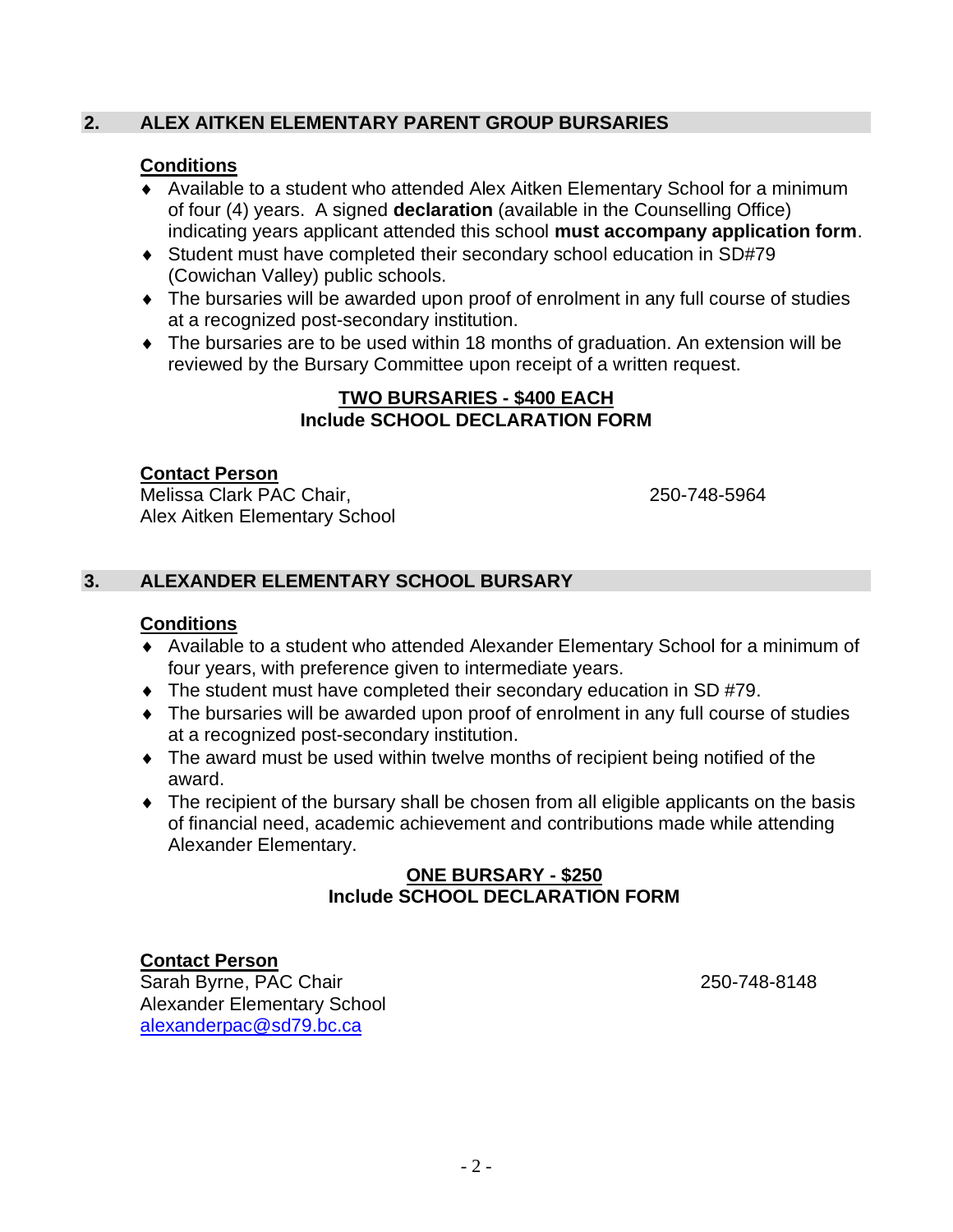### **4. ARVIND SUND REALTOR SUTTON GROUP SCHOLARSHIPS AND BURSARIES (5 AWARDS)**

### **ONKAR DUTT SUND, BURSARY AWARD**

### **Conditions**

- This award is for an applicant that identifies as she/her/they.
- The applicant must be involved in a school sport.
- The applicant must be enrolling in post-secondary Bachelor's degree or diploma program.
- ◆ The applicant must provide a transcript showing GPA C+ minimum.
- Preference will be given for those in financial need.
- Describe in less than 350 words why you believe you should be awarded.
- Award will be paid upon receipt of proof of acceptance and registration at a recognized post-secondary institution.

### **One Bursary - \$500 Include FINANCIAL NEED FORM**

### **RAMESH KANTA & KEWAL KRISHAN SUND, BURSARY AWARD**

### **Conditions**

- This award is for an Indigenous student that identifies as she/her/they.
- The applicant must demonstrate current involvement in community volunteer work.
- The applicant must be enrolling in a post-secondary Bachelor's degree or Diploma program.
- The applicant must provide a transcript showing GPA C minimum.
- **Preference will be given for those in financial need.**
- Describe in less than 350 words why you believe you should be awarded.
- Award will be paid upon receipt of proof of acceptance and registration at a recognized post-secondary institution.

### **One Bursary - \$500 Include FINANCIAL NEED FORM**

### **NAVRATTAN SUND, SCHOLARSHIP**

### **Conditions**

- This award is for an applicant that identifies as she/her/they and is Black, Indigenous or a Person of Color (BIPOC).
- The applicant must demonstrate involvement in community volunteer work.
- The applicant must be enrolling in a post-secondary Bachelor's degree.
- The applicant must provide a transcript showing GPA A- minimum.
- Describe in less than 350 words why you believe you should be awarded.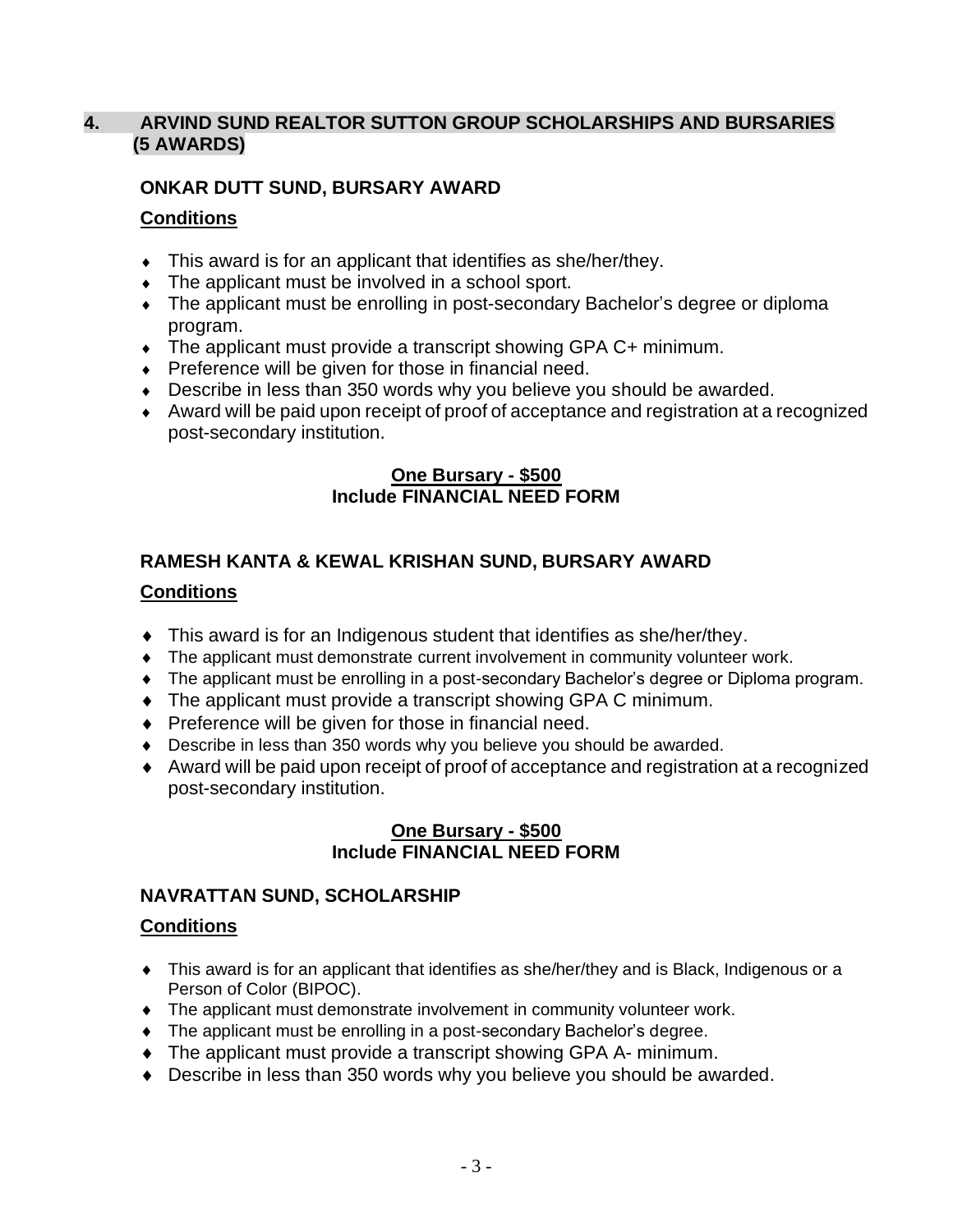Award will be paid upon receipt of proof of acceptance and registration at a recognized post-secondary institution.

### **One SCHOLARSHIP - \$500 Include FINANCIAL NEED FORM**

### **SHARMA, MAYA & LAL CHAND**

### **Conditions**

- This award is for an applicant that identifies as she/her/they.
- The applicant must demonstrate involvement in community volunteer work.
- The applicant must be enrolling in a post-secondary Bachelor's degree.
- The applicant must provide a transcript showing GPA B minimum.
- Preference will be given for those in financial need.
- Describe in less than 350 words why you believe you should be awarded.
- Award will be paid upon receipt of proof of acceptance and registration at a recognized post-secondary institution.

### **One Bursary - \$500 Include FINANCIAL NEED FORM**

### **THE ART OF LIVING FOUNDATION, SCHOLARSHIP**

### **Conditions**

- This award is for an applicant that identifies as she/her/they.
- The applicant must be a youth leader in community service contributing to creating a stressfree, violence-free society and/or mentoring other children.
- The applicant must be enrolling in a post-secondary Bachelor's degree.
- ◆ The applicant must provide a transcript showing GPA B+ minimum.
- $\bullet$  Preference will be given for those in financial need.
- Describe in less than 500 words why humanitarian work to create a stress-free & violence free society is essential and what you think can be done to overcome it.
- Award will be paid upon receipt of proof of acceptance and registration at a recognized post-secondary institution.

### **One SCHOLARSHIP - \$500 Include FINANCIAL NEED FORM**

### **Contact Person Contact to Redeem Award**

Arvind Sund **Arving Sund Arving Sund Arving Secretary** [arvindsund@gmail.com](mailto:arvindsund@gmail.com) Cowichan Secondary School cssheadsecretary@sd79.bc.ca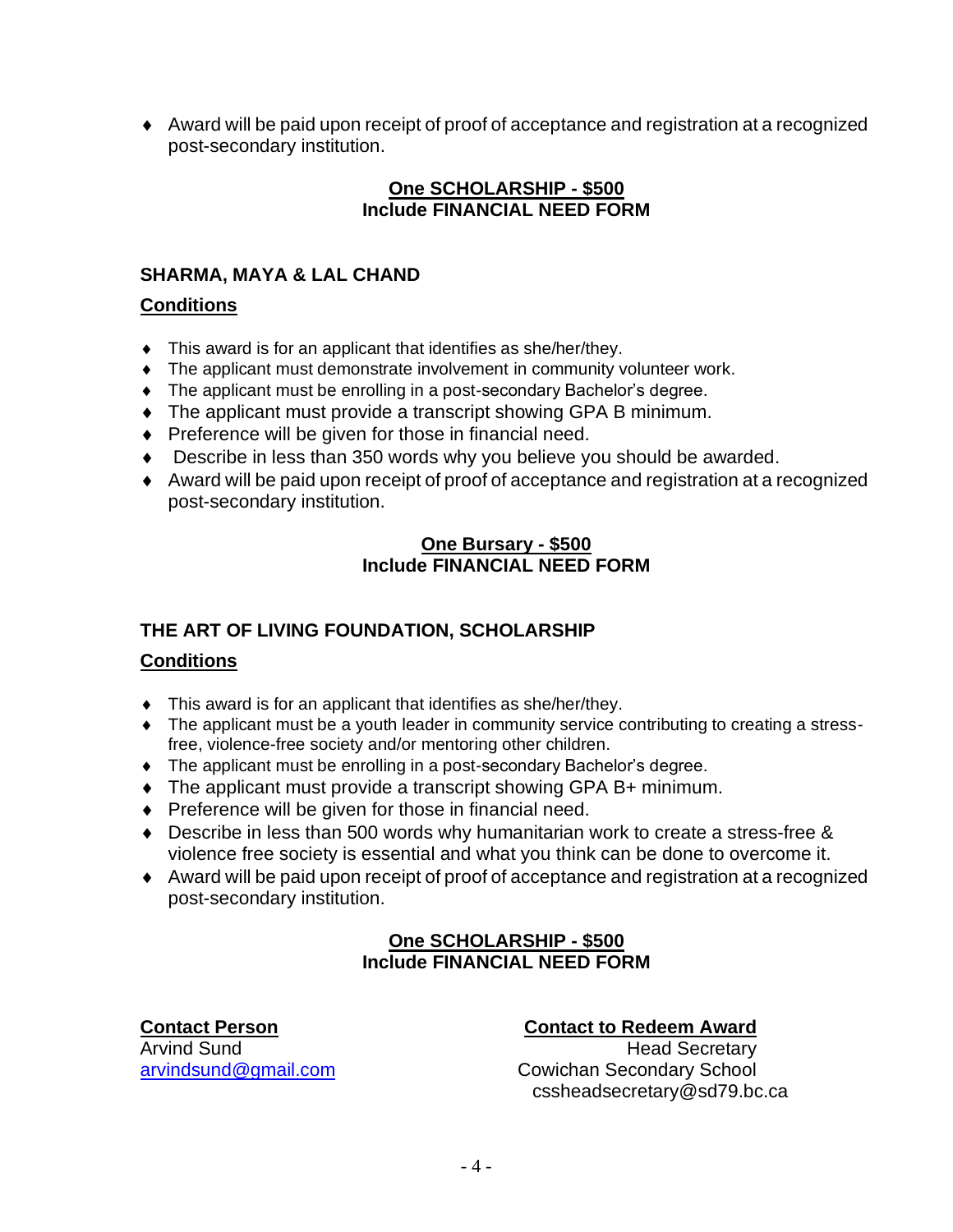### **5. AUXILIARY TO THE COWICHAN DISTRICT HOSPITAL YOUTH VOLUNTEER PROGRAM BURSARY**

### **Conditions**

Available for students intending to advance to post-secondary education in Canada in some facet of human health either immediately following high school graduation or within one year following graduation.

Application should include 350-500 word essay, show clarity of thought, good grammar, appropriate punctuation and if possible, illustrate determination to succeed.

### Essay topic:

Our Auxiliary motto includes the phrase: "...for care and comfort of patients, residents of Cairnsmore Place, and related health care programs (in the community)....". How do you imagine improving lives by taking up a career in medicine?

- ◆ Please also include a transcript for Grades 11 and 12.
- Award will be paid directly to recognized post-secondary institution upon receipt of proof of acceptance and registration.

### **ONE BURSARY - \$1,000 / additional awards TBA**

### **Contact Person**

Bruce Wilkinson [gyrobruce@gmail.com](mailto:gyrobruce@gmail.com)

### **6. BEAUTIFUL SMILES DENTURE CLINIC BURSARY**

### **Conditions**

- Eligible to students graduating from Cowichan Secondary School.
- Awarded to a student with a learning disability.
- Submission must include an essay of why you are choosing your field of study.
- Financial need of the applicant will be considered.
- ◆ To be claimed within 1 year of being awarded.
- Bursary will be awarded upon proof of registration at a post-secondary institution.

### **ONE BURSARY - \$200 Include FINANCIAL NEED FORM**

201-371 Brae Rd Cowichan Secondary School 250-748-3843

### **Contact Person Contact to Redeem Award**

Dana Slovak, Office Manager **Head Secretary Head Secretary** Duncan BC, V9L 3T9 cssheadsecretary@sd79.bc.ca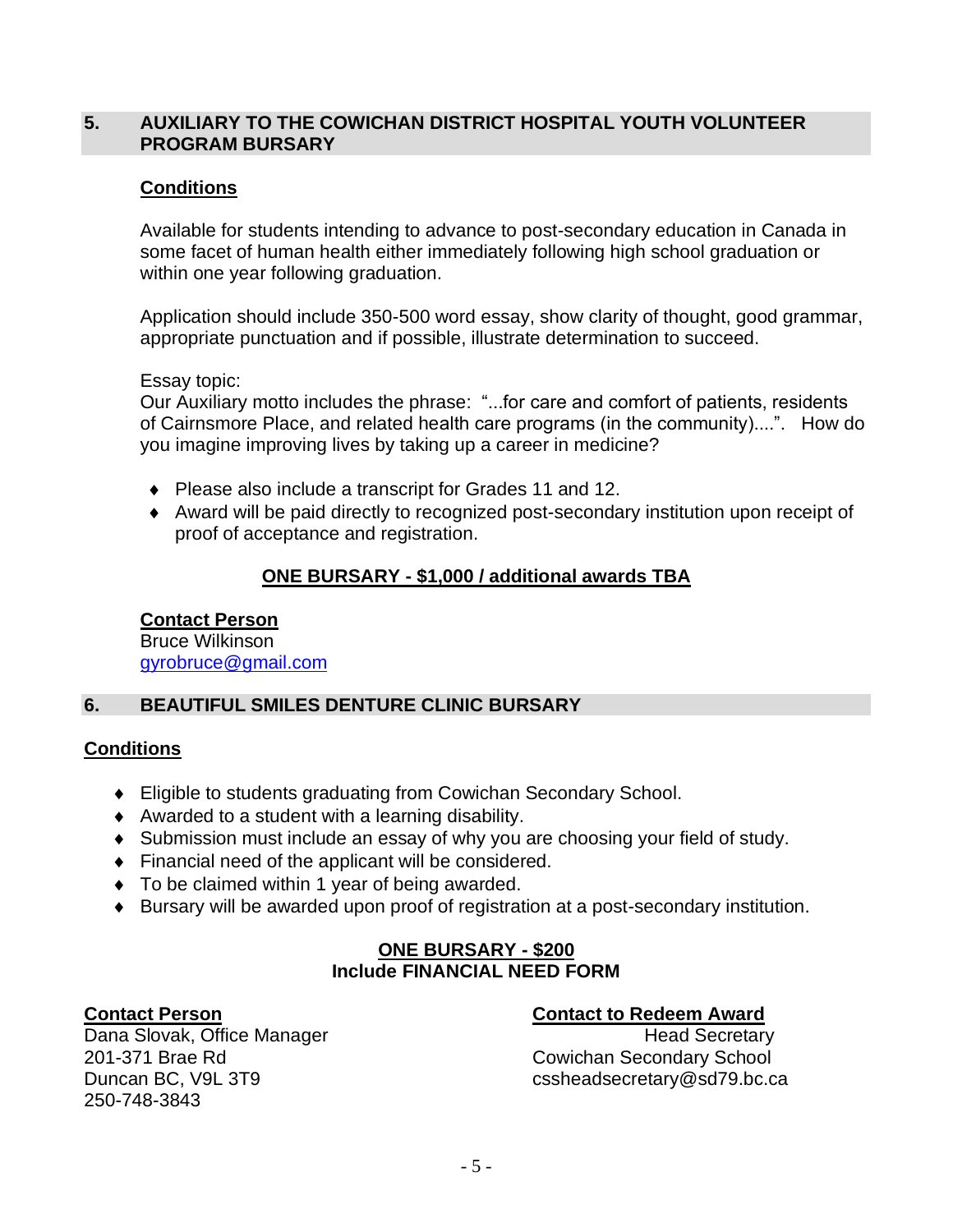### **7. BENCH ELEMENTARY SCHOOL PAC BURSARIES (2 AWARDS)**

### **WIN LEWIS BURSARY**

### **Conditions**

- The student must have completed 3 full years of attendance at Bench Elementary, with preference given to intermediate years. The student must have successfully completed their secondary school education in SD#79 (Cowichan Valley).
- Any contribution made by the student while attending Bench Elementary School shall be considered and may be noted on a separate form along with their application.
- The recipient of the bursary shall be chosen from all eligible applicants on the basis of financial need, academic achievement, and contribution made while attending Bench Elementary.
- The bursary award shall be presented to the chosen recipient upon proof of enrolment in any full-time course of studies at a recognized post-secondary institution.
- The award must be used within 12 months of the recipient being notified of the award. However, upon written request for extension of the 12 month period along with reasons for the request, the Trustees shall give such request every consideration. Applications should consist of:
	- a) Special Application Form
	- b) School Declaration Form
	- c) Transcript of Marks

### **TWO BURSARIES - \$ 500 or ONE - \$1000 Please apply on SPECIAL APPLICATION FORM Include SCHOOL DECLARATION FORM**

### **THE DAVE DOUGAN CITIZENSHIP BURSARY**

After ten years as principal at Bench Elementary School, Dave Dougan ended his 37 year long teaching career in SD79 in December 2013. Never was there a principal more loved and appreciated than Mr. Dougan. His commitment to the Bench motto of "Be responsible, Be respectful & Be positive" was evident in everything he did. He leads by example, modeling this motto of good citizenship by treating every child in the school with the same patience, respect and honesty that he did the teachers and the parents.

The Dougan Family have a long history with Bench school. It was the first school built between Victoria and Nanaimo in 1872. It was attended in the 1870s by Dave Dougan's grandfather, in the 1920s by his father, in the 1990s by his own children, and then the place in which he chose to end his esteemed career in 2013. This bursary was established both to honour this history and to inspire future leaders to become the kind of good citizen Mr. Dougan role modeled so well.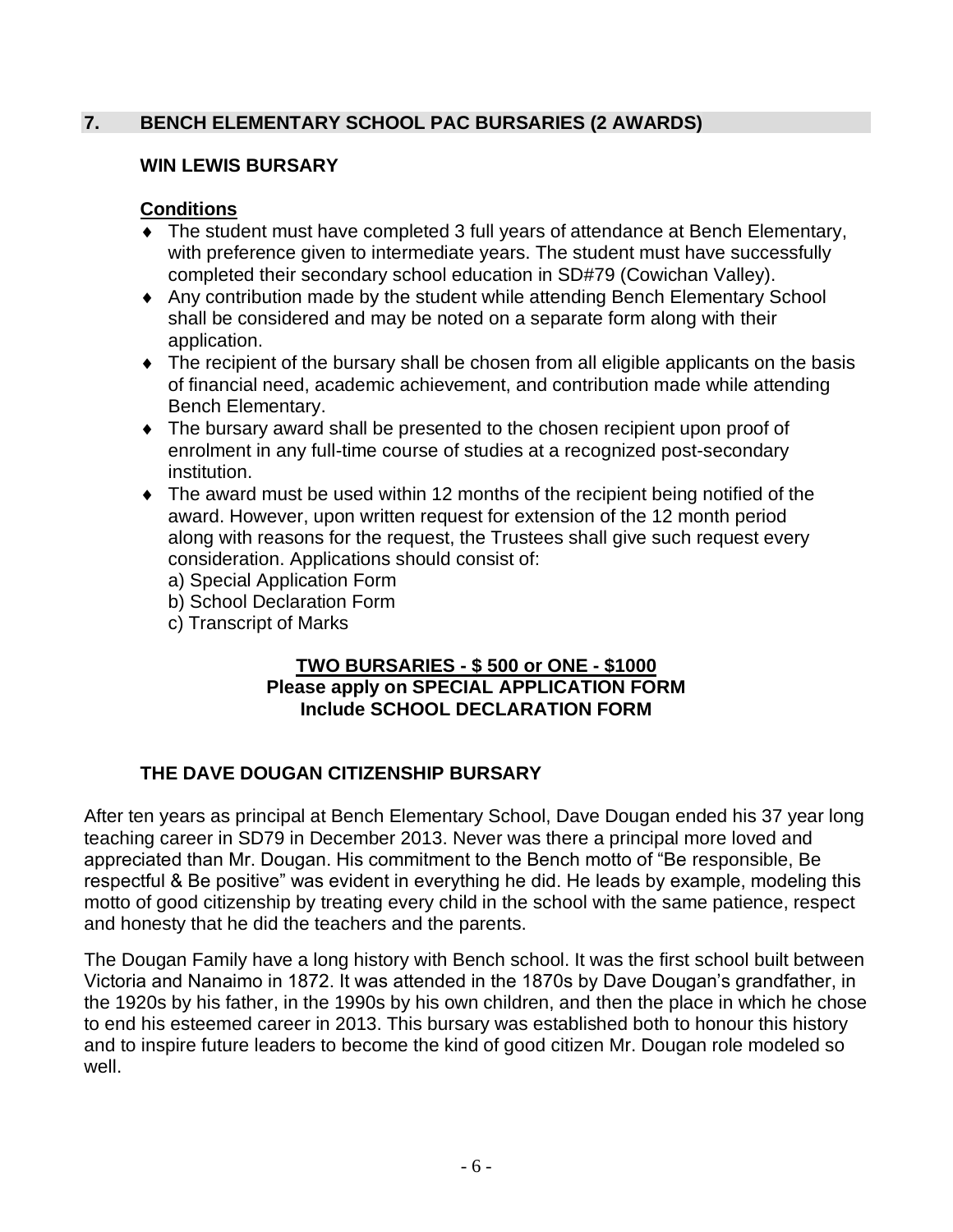A "good citizen" is defined as a person of action, one who takes initiative to contribute to the well-being and betterment of society; a role model for their peers.

### **Conditions:**

- A one page essay showing how you have been respectful, been responsible, and been a positive influence on your community since your elementary school days at Bench. Also state your aspirations for the future.
- A copy of your transcript showing the years you attended Bench school.
- The bursary will be awarded to the student with the most well-rounded lifestyle; committed to their studies but also including non-academic interests and community involvement.
- The bursary will be awarded once proof of enrollment in any post-secondary institution is submitted to the Bench Parent Advisory Council.

### **ONE BURSARY - \$500 Include SCHOOL DECLARATION FORM**

### **Contact Person:**

Kristy Martin Hale 250-743-5552 PAC President, Bench Elementary School

### **8. BETA SIGMA PHI BURSARY**

### **Conditions**

- Awarded to a student who is proceeding to post-secondary training or education in any field.
- The recipient will be based on need, marks and community involvement.
- Preference **will** be given to a relative of an active (Cowichan Valley Area Council)
- ◆ Beta Sigma Phi member if they meet the requirements.
- The amount of the award shall be paid upon proof of acceptance at your chosen institution. This must be at the same level as indicated on your application.
- ◆ Student financial need should be indicated.

### **ONE BURSARY - \$500 Please apply on SPECIAL APPLICATION FORM**

### **Contact Person**

Marilyn Lundstrom #24-3101 Herons Way Duncan, B.C. V9L 6Z4 [marilynlundstrom@gmail.com](mailto:marilynlundstrom@gmail.com)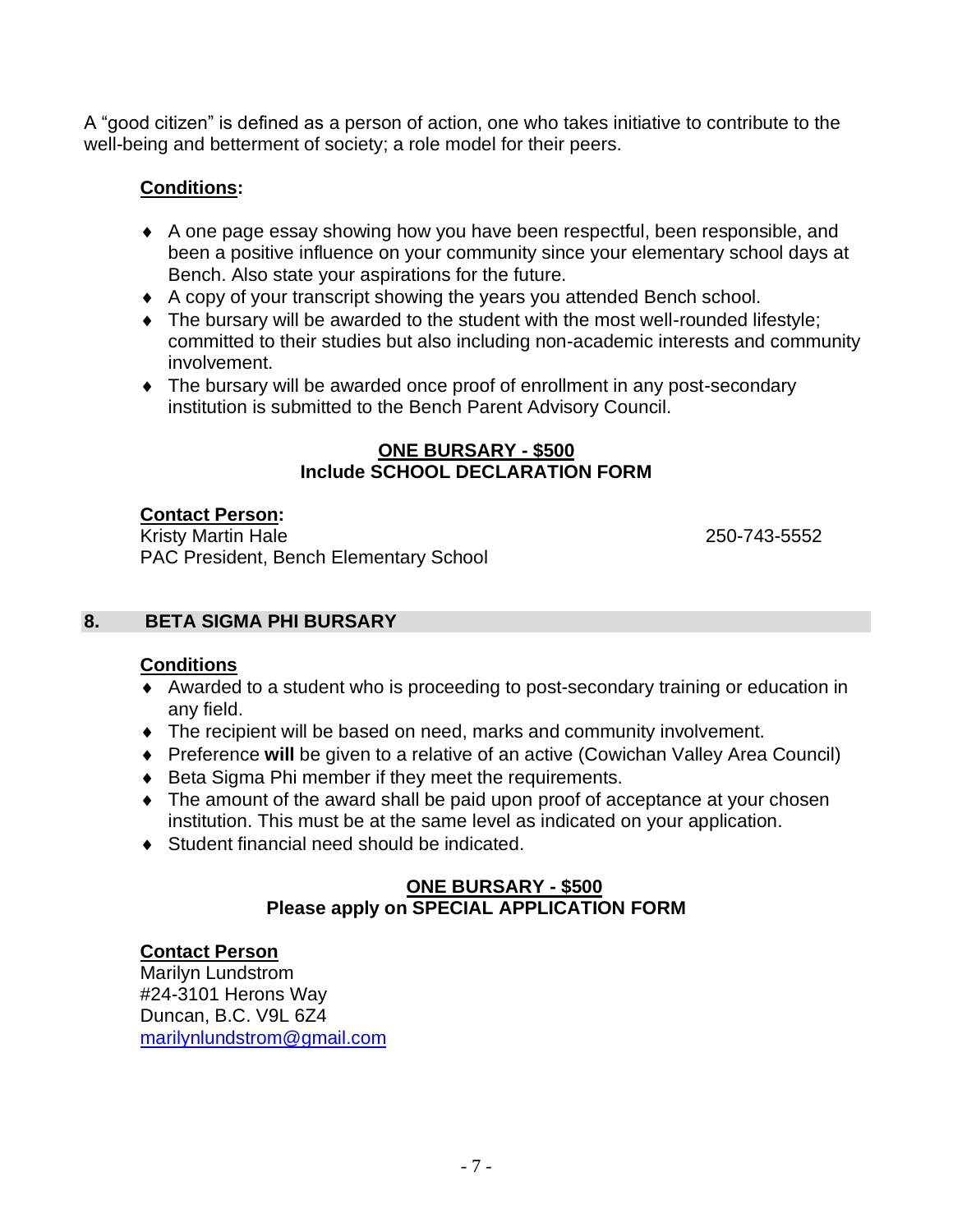### **9. BHAGWAN SINGH MAYER MEMORIAL BURSARY**

This is a memorial bursary in honour of Bhagwan Mayer; a businessman and entrepreneur who supported many community projects, notably the World's Largest Hockey Stick and Puck.

This award is intended for someone pursuing an interest in business.

### **Conditions**

- The applicant must be a graduate of Cowichan Secondary School.
- The applicant must be enrolled in a Business program at a post-secondary school.
- Award will be paid upon proof of acceptance at a recognized post-secondary institution within 18 months of graduation. An extension may be considered with written request.
- The applicant must provide a short essay summarizing career interests and goals and how the bursary may be helpful.
- ◆ Grades and financial need will be considered.
- $\bullet$  Include transcript of grades.

### **ONE BURSARY- \$1000**

### **Contact person**

Gail Mayer [karma5@shaw.ca](mailto:karma5@shaw.ca)

### **10. BILL MURRAY MAPLE BAY ROWING CLUB BURSARIES**

### **Conditions**

- This bursary is open to active Junior rowers of the Maple Bay Rowing Club who are graduating from any secondary school within SD#79 (Cowichan Valley).
- This award will be paid upon proof of acceptance to any institution of post-secondary training.

### **TWO BURSARIES - \$ 200 EACH**

### **Contact Person**

Sheree Moffatt 250-246-3256 Maple Rowing Club Bursary Committee Box 651 Crofton, BC V0R 1R0 [Maplebayrower@icloud.com](mailto:Maplebayrower@icloud.com)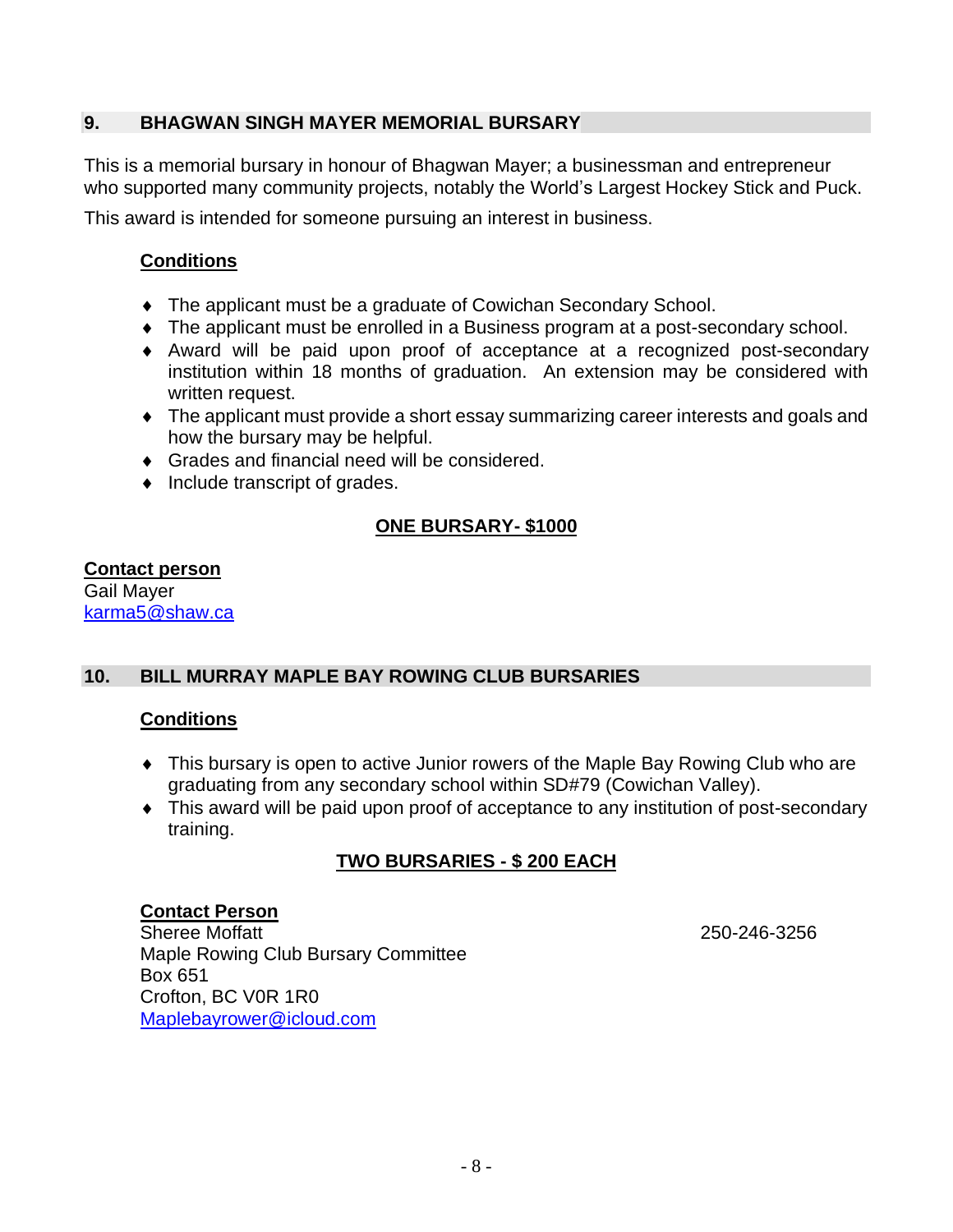### **11**. **BRAYDEN GALE MEMORIAL TRADES BURSARY**

### **Conditions**

- This bursary is open to graduating students from Cowichan Secondary who are proceeding to further education at a recognized post-secondary institution on a vocational or trades program. Preference will be given to a student going into welding or sheet metal fabrication.
- Financial need of the applicant will be considered.
- Award will be paid toward tuition upon confirmation of acceptance at the chosen institution.

### **ONE BURSARY - \$250**

Laura Robertson **Head Secretary** Duncan BC, V9L 0A6 cssheadsecretary@sd79.bc.ca

## **Contact Person Contact to Redeem Award** 6280 Selkirk Terrace Cowichan Secondary School

### **12. BROCK MCLEOD MEMORIAL BURSARY**

Brock constantly questioned the status quo: he considered everything from all perspectives, was a constant devil's advocate, and cultivated the critical-thinking skills of those around him, leading by example. He was always open to new ideas and perspectives, and loved respectful, intellectual debate. This bursary will be awarded annually to a deserving student who reflects "Brock-worthy" critical-thinking skills and a love of learning.

### **Conditions**

Open to a graduating student from School District No. 79 (Cowichan Valley) proceeding to an accredited post-secondary institution.

- Awarded to a student who exhibits critical-thinking skills and a love of learning. This student isn't necessarily the student with the best grades, but they do the assigned reading (and beyond), as well as the research, and ask insightful questions. Please provide an autobiographical essay and two letters of reference to demonstrate this.
- The bursary will be given directly to the student upon proof of enrolment at a recognized post-secondary institution.
- The award must be used within eighteen months of the recipient being notified of the award.

### **ONE BURSARY - \$500**

### **Contact Person**

Ms. Erin Egeland 250-748-0321 Assistant Secretary-Treasurer eegeland@sd79.bc.ca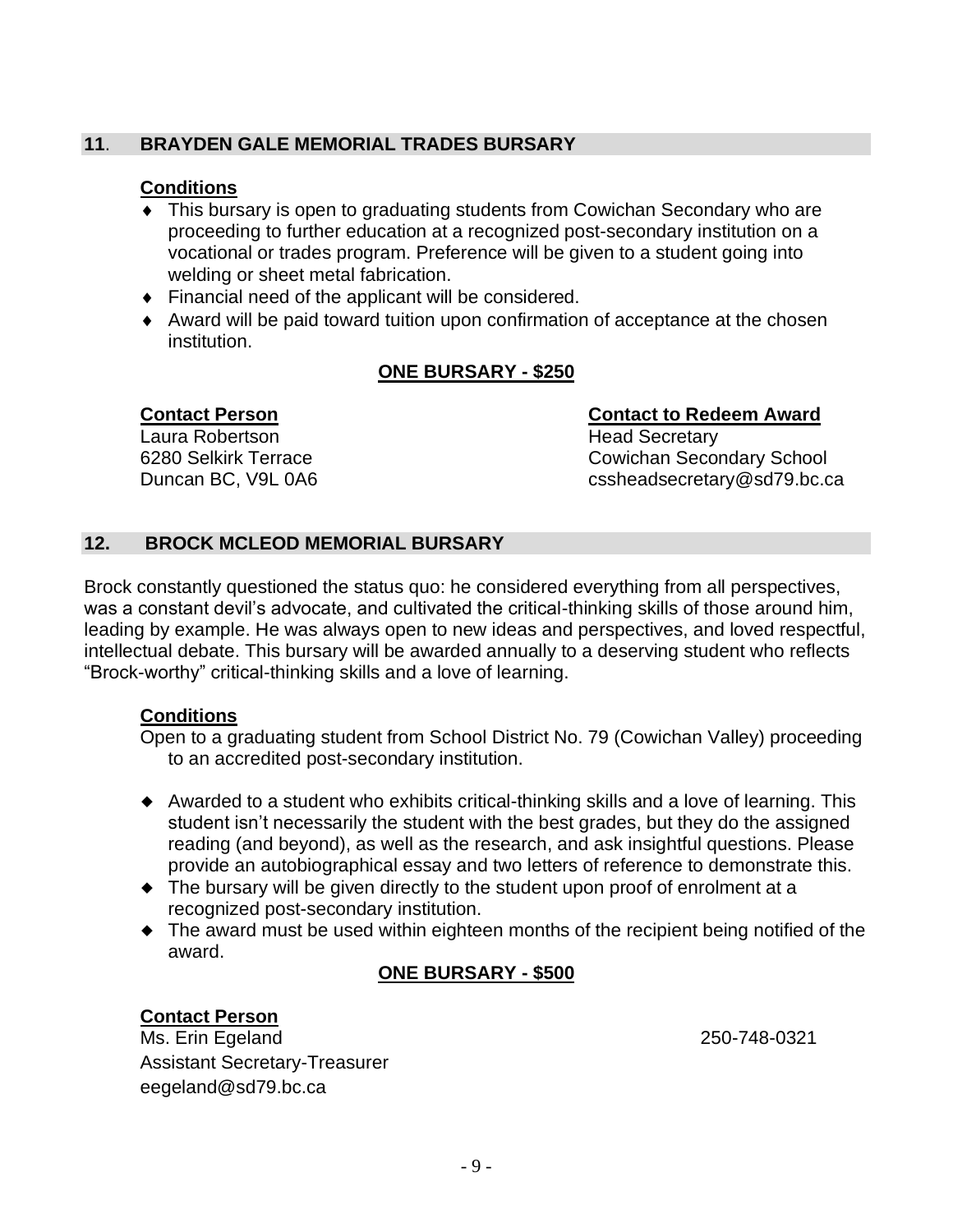### **13. CANADIAN FEDERATION OF UNIVERSITY WOMEN COWICHAN VALLEY SCHOLARSHIP / BURSARY**

### **Conditions**

- Available to any female student in School District 79 (Cowichan Valley) who has resided in the Cowichan Valley for at least one year and is graduating.
- The applicant must show financial need.
- The applicant must have contributed to the community.
- The applicant must have demonstrated scholastic achievement.
- The applicant must be enrolled in an accredited post-secondary institution.
- The applicant must supply:
	- 1. A completed application form received before April 30<sup>th,</sup> 2021.
	- 2. Two current letters of reference from teachers/employers/community leaders.
	- 3. A copy of High School transcript.
	- 4. A copy of acceptance letter or proof of enrollment, including registration number from an accredited post-secondary institution.
	- 5. A cover letter.

### **NUMBER OF BURSARIES/SCHOLARSHIPS TBA - \$1,000 EACH Please apply on SPECIAL APPLICATION FORM**

### **Contact Person**

Sue Rudolph 156A Government St Duncan, BC V9L 1A2 [tworednoses.sr@gmail.com](mailto:tworednoses.sr@gmail.com)

### **14 CANADIAN PARENTS OF FRENCH (COWICHAN VALLEY CHAPTER)**

### **Conditions**

- ◆ Parent(s) or guardian must be a member in good standing for two years previous with Canadian parents for French, BC-Yukon Branch.
- Must be a grade 12 student completing the requirements for the French Immersion program.
- Preference may, but not necessarily will, be given to a student proceeding with the study of the French Language.
- Must show they have used their knowledge and application of French within the community.
- The award is to be paid to any post-secondary institution of training upon proof of acceptance.
- ◆ To be claimed within 18 months of being awarded.

### **ONE BURSARY \$350**

### **Contact Person**

Blaine Castle 250-661-8823 2715 West Shawnigan Lake Rd. Shawnigan Lake, B.C. V0R 2W3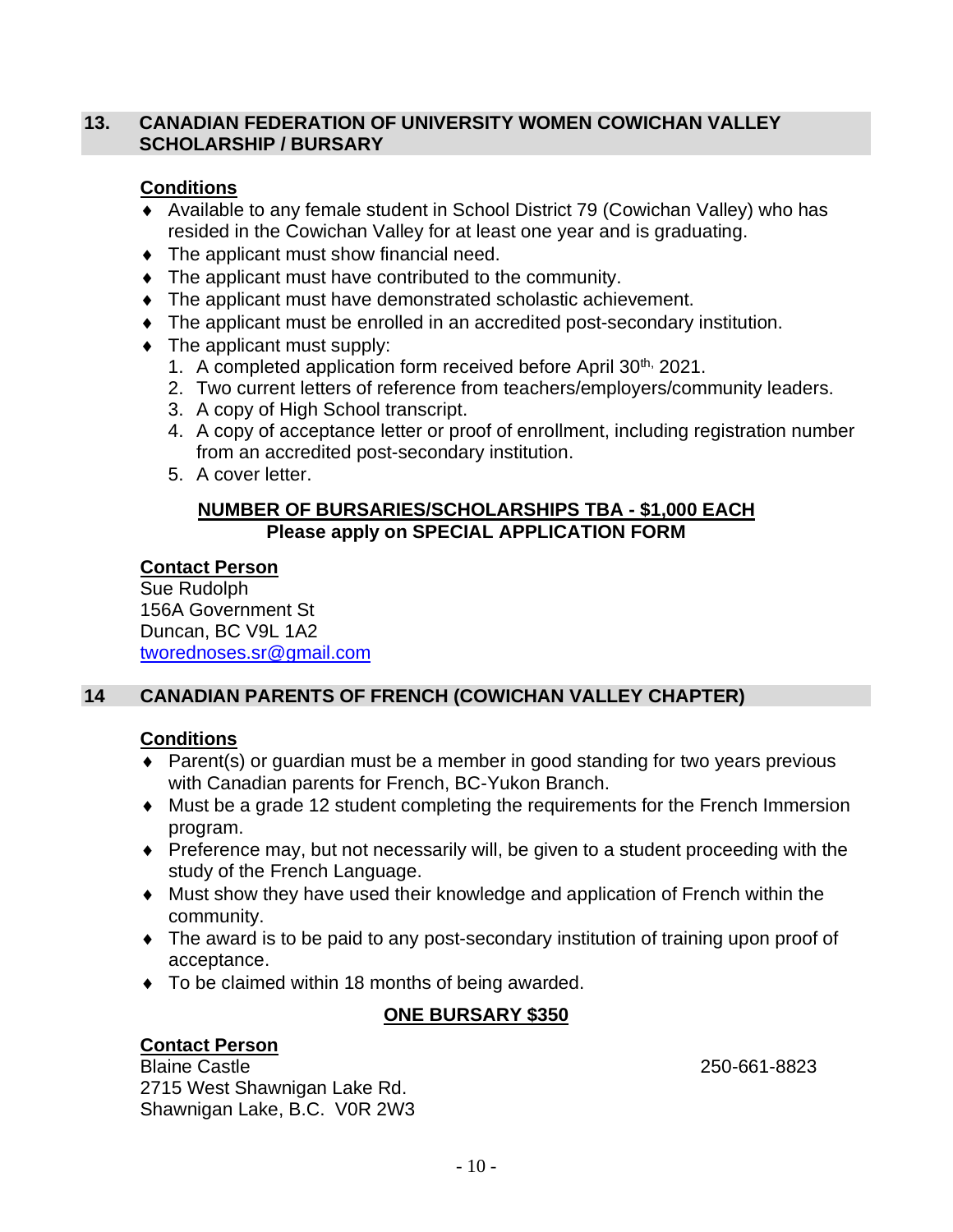### **15. CANADIAN UNION OF PUBLIC EMPLOYEES (CUPE) PROVINCIAL AWARD**

Applications for the "AUBREY BURTHON MEMORIAL SCHOLARSHIP" can be found online at [www.cupe.bc.ca/resources/bursaries.](http://www.cupe.bc.ca/resources/bursaries) Applicant must have a parent/guardian who is a member in good standing of a CUPE Local affiliated to CUPE BC, or can be a member of CUPE at the time of application (check website – cupe.bc.ca for further information).

### **16. CANADIAN UNION OF PUBLIC EMPLOYEES (CUPE) – LOCAL # 5101 BURSARIES**

### **Conditions**

- Candidate(s) must be in the immediate family of a currently employed C.U.P.E. MEMBER (son, daughter, grandchild) in good standing of **Local #5101** (Cowichan).
- Applicants must be proceeding to post-secondary education (vocational, technical or academic training)
- Please attach **a personal letter** to show involvement in such things as community or school groups for the past four years; leadership, membership in organizations, teams, etc., and personal interests - (i.e., athletics, music, etc).
- Letters of reference from respected members of the community to be attached to application form (i.e. school counsellor AND team coach, employer, etc.).
- Upon proof of registration, the bursary will be payable to the institution of the student's choice, to be claimed within 2 years of graduation. A further extension may be granted upon written request for extenuating circumstances.
- The decision regarding the number of bursaries and/or amounts is final as determined by the Bursary Committee.

### **ONE BURSARY - \$500 Please apply on SPECIAL APPLICATION FORM**

### **Contact Person**

Tara Brooks [cupe5101@gmail.com](mailto:cupe5101@gmail.com)

### **17. CATALYST CROFTON PAPER EXCELLENCE SCHOLARSHIPS (2 AWARDS)**

### **COMMUNITY SCHOLARSHIPS**

### **Conditions**

- To be eligible, the applicant must be a dependent of a Catalyst employee or retired associate residing in BC; and planning to become a full-time student at a technical institute, community college or accredited public university, following high school graduation and receipt of the award.
- Deferment of one academic year is permitted where the applicant is participating in a recognized grade 12 student exchange program.

### **SIX SCHOLARSHIPS- \$1000**

**Please apply ONLINE:** [paperexcellence.com/responsibility/community](https://paperexcellence.com/responsibility/community/)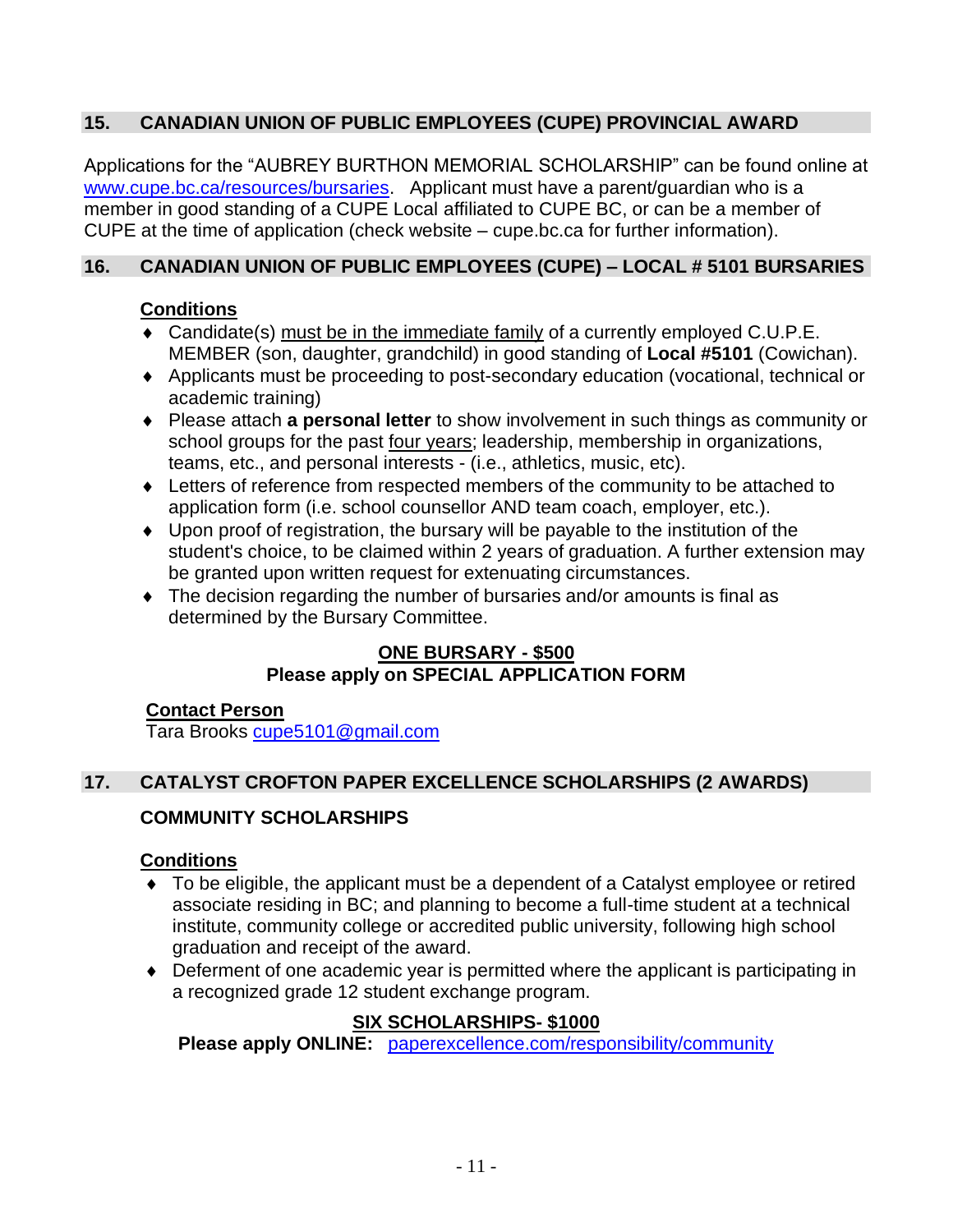### **INDIGENOUS PEOPLES SCHOLARSHIP PROGRAM**

### **Conditions**

- This is a post-secondary education scholarship program designed to provide financial assistance for high school graduating Indigenous students entering their first year at a public university, community college or institute of technology.
- Applicants must be a recognized status member of Cowichan Tribes First Nation, Halalt First Nation, Lake Cowichan First Nation, Lyackson First Nation, Penelakut First Nation, Stz'uminus First Nation, or status Inuit or Metis living in the community.
- Applicants must graduate from grade 12 and be planning to become a full-time student at a technical institute, community college or accredited public university.
- Deferment of one academic year is permitted where the applicant is participating in a recognized grade 12 student exchange program.

### **THREE SCHOLARSHIPS - \$1000 EACH**

**Please apply ONLINE:** [paperexcellence.com/responsibility/community](https://paperexcellence.com/responsibility/community/)

### **Contact Person**

Irene MacCallum Catalyst Paper, Crofton Division PO Box 70 Crofton, BC V0R 1R0 [Irene.maccallum@catalystpaper.com](mailto:Irene.maccallum@catalystpaper.com)

### **18. CHRIS NELSON FAMILY SCHOLARSHIP**

### **Conditions**

- Two \$5000 scholarships, awarded to students pursuing a Bachelor of Commerce, Computer Science or Engineering degree, preference given to students accepted to the University of Victoria.
- Will also consider students pursing a program at a vocational school in the fields of Business, Computer Science or Engineering
- $\bullet$  The applicant must show financial need
- Preference will be given to students living in residence (proof of enrolment in residence is required to receive the award)
- The applicant must have demonstrated excellent scholastic achievement
- The applicant must be involved in athletics, extra-curricular, and school participation
- The applicant must provide a resume of work experience
- The scholarship shall be awarded to the chosen recipients upon proof of enrolment in their chosen institution
- The successful candidates must claim their scholarship within one year of receiving the award
- The applicant must supply:
	- 1. Completed special application form
	- 2. Financial plan, demonstrating financial need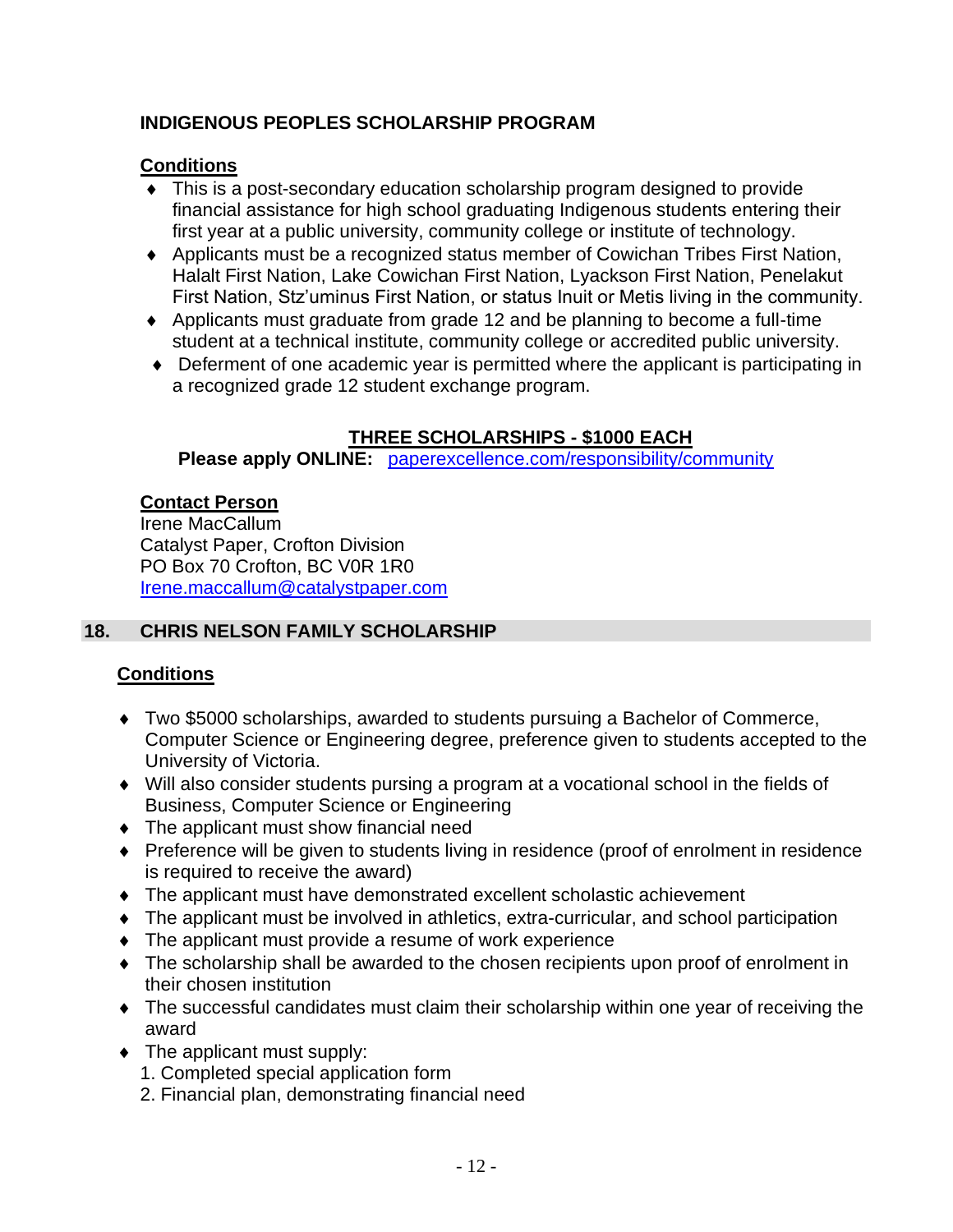3. Transcript of grades 4. A one-page narrative summarizing post-secondary and career goals 5. List special awards/certificates received; volunteer school/community involvement; sports activities/achievements 6. Two letters of reference

### **TWO SCHOLARSHIPS - \$5,000 EACH Please apply on SPECIAL APPLICATION FORM**

### **Contact Person Contact to Redeem Award** Chris Nelson **Head Secretary** [chris@nelsoninvestmentsinc.com](mailto:chris@nelsoninvestmentsinc.com) Cowichan Secondary School

604-318-6877 [cssheadsecretary@sd79.bc.ca](mailto:cssheadsecretary@sd79.bc.ca)

### **19. CITY OF DUNCAN-WAYNE BLACKLOCK-SCHROEDER MEMORIAL BURSARY**

### **Conditions**

- Available to a student graduating from Cowichan Secondary School in any program.
- Awarded to a student proceeding to post-secondary education at a recognized institution in Canada in the field of political science, local government certification or leadership studies.
- ◆ Preference given to a student who participated in a leadership role with student body, student council or junior council.
- Award will be paid upon receipt of proof of acceptance and registration at a recognized post-secondary institution.

### **ONE BURSARY - \$500**

Bernice Crossman, CPA, (CGA), CSS Head Secretary 250 746-6126 cssheadsecretary@sd79.bc.ca 200 Craig St. Duncan BC V9L 1W3 [Bernice@duncan.ca](mailto:Bernice@duncan.ca)

**Contact Person Contact to Redeem Award**

### **20. COAST CAPITAL SAVINGS YOUTH GET IT EDUCATION AWARD**

The **Standing Tall Award** is for youth who have faced adversity and have not only risen up against the odds but are demonstrating a commitment to continue their education. This award is open to students who have faced challenges like poverty, health, family issues, personal loss and lack of support. There will be 59 awards available across 23 School Districts in Metro Vancouver, Fraser Valley, mid and southern Vancouver Island and Kelowna, at **\$3500 each**.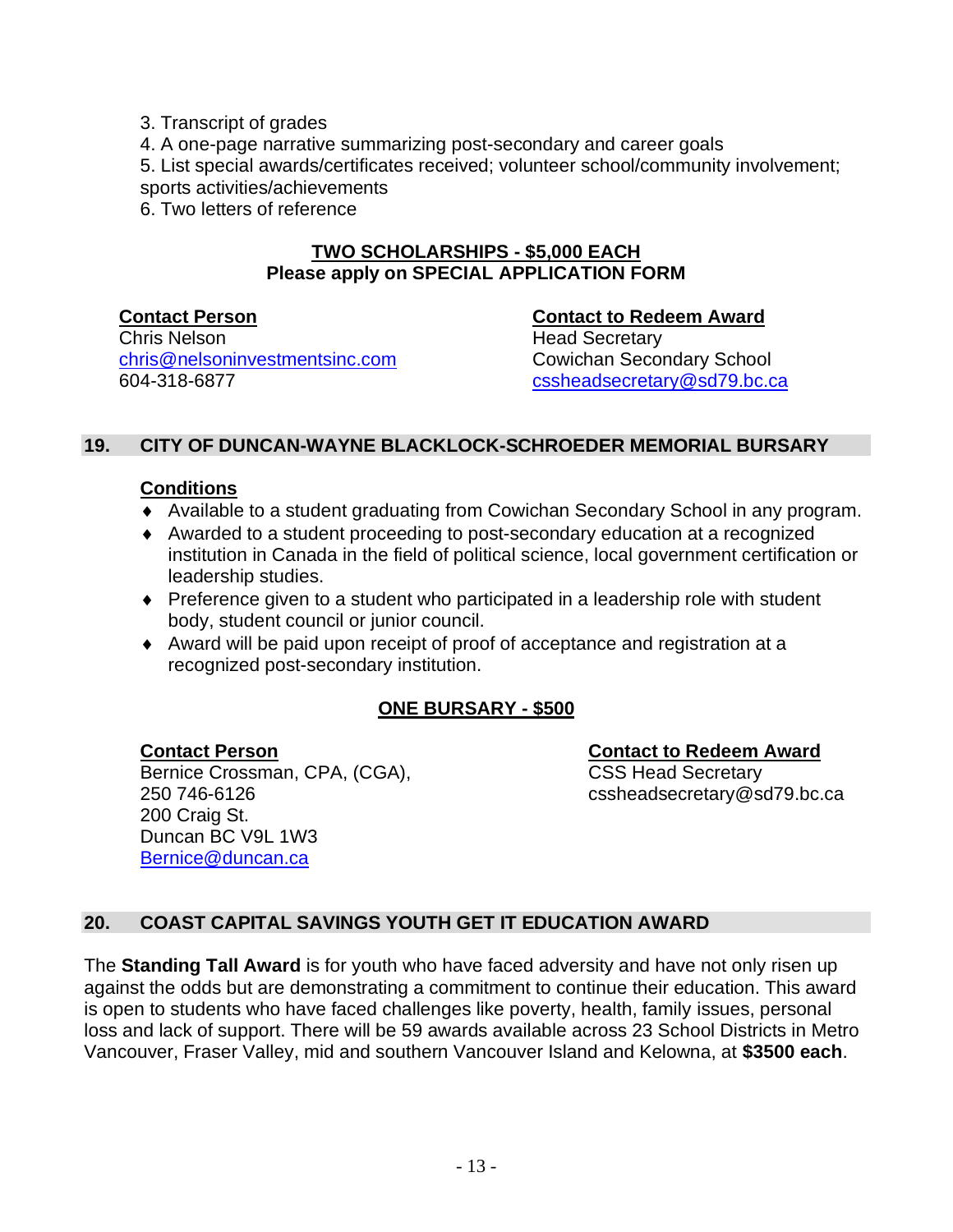### **Conditions**

- Haven't previously received a Youth Get It Education Award
- ◆ Are Canadian citizens or permanent residents
- ◆ Have been a BC resident for at least 6 months
- Are graduating high school in the 2021/ 2022 school year in one of 23 School Districts in Metro Vancouver, Fraser Valley, mid and southern Vancouver Island and Kelowna.
- Plan to attend an accredited Canadian university, college or technical school in Fall 2022
- Application forms available **after March 1** from: [https://www.coastcapitalsavings.com/about-us/our-community/programs-for](https://www.coastcapitalsavings.com/about-us/our-community/programs-for-youth/youth-education-awards)[youth/youth-education-awards](https://www.coastcapitalsavings.com/about-us/our-community/programs-for-youth/youth-education-awards)

### **SIXTY AWARDS - \$3500 available to 23 school districts Please apply ONLINE**

### **Contact Person**

Ms. Erin Egeland, Assistant Secretary-Treasurer 250 748-0321 [eegeland@sd79.bc.ca](mailto:kblow@sd79.bc.ca)

### **21. CORPORATION OF THE DISTRICT OF NORTH COWICHAN TOM WALKER FOREST LEGACY SCHOLARSHIP & BURSARY**

These awards are funded from revenues derived from the Municipal Forest Reserve through the Municipal Forestry Program.

### **Conditions**

- Available to secondary school graduates who reside in the Municipality of North Cowichan.
- Applicants must be enrolled in a post-secondary sciences study such as forestry, environment, fisheries, hydrology, soils, etc. The applicant must be enrolled in a 1st year program pursuing an education through a Technical School, College, or University.
- The Municipality will award the scholarship and two bursaries directly to the winners upon proof of enrollment in the post- secondary institution.
- Financial need will be considered in assessing bursary applications.

### **Please attach the following to the SPECIAL APPLICATION FORM:**

- Transcript of grades, including Grades 11 & 12
- An academic resume, including goals for a degree or technical diplomas, etc.
- List special awards/certificates received; volunteer school/community involvement; sports activities/achievements; personal hobbies/activities; part-time/summer work experience.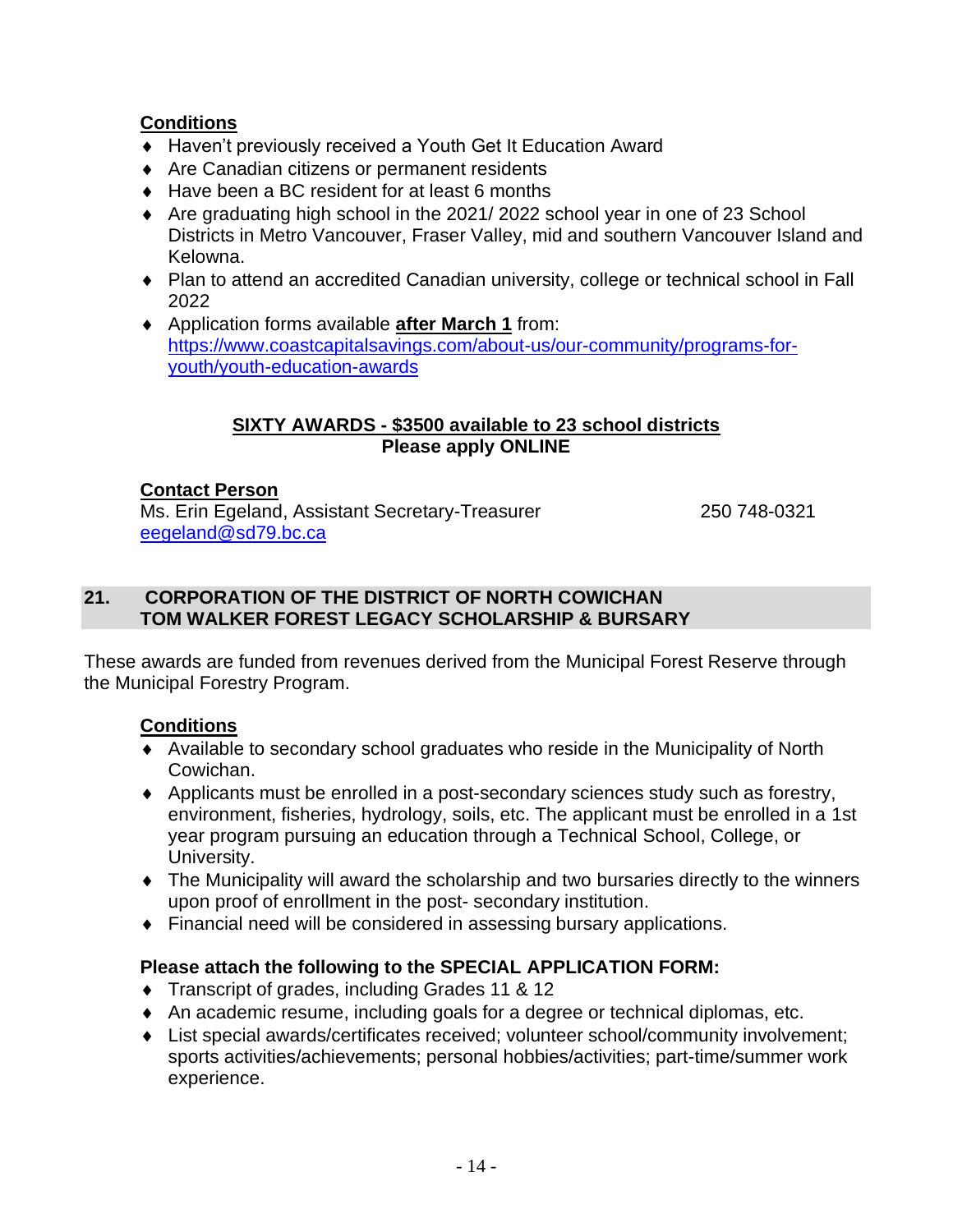Provide not more than one page narrative summarizing career interests or goals and two letters of recommendation.

### **ONE SCHOLARSHIP - \$ 1200 TWO BURSARIES - \$ 600 EACH Please apply on SPECIAL APPLICATION FORM**

### **Contact Person**

Shaun Mason, RPF 250-746-3100 The Corporation of the District of North Cowichan Forest Legacy Fund Scholarship & Bursaries P.O. Box 278 Duncan, BC V9L 3X4 [shaun.mason@northcowichan.ca](mailto:shaun.mason@northcowichan.ca)

### **22. COWICHAN 4-H CLUB BURSARIES (2 AWARDS**

### **COWICHAN-COBBLE HILL DISTRICT 4-H BURSARY**

### **Conditions**

- **Available only to a current member of a local 4-H Club** who has achieved in the two previous years.
- Student can be graduating from ANY program but must be proceeding with postsecondary education or training.
- Bursary will be awarded on the basis of 4-H involvement, academic achievement and demonstrated need.
- Bursary will be awarded upon proof of acceptance at a recognized post-secondary institution.
- The bursary must be used within two years of graduation.
- **Please attach a confidential letter from your club leader with a recommendation and club records.**

### **BURSARY - \$ 500 Please apply on SPECIAL APPLICATION FORM**

### **COWICHAN PETROLEUM 4-H BURSARY**

### **Conditions**

- Available only to a current member of a local 4-H club who has achieved in the two previous years.
- Student can be graduating from any program but must be proceeding with postsecondary education or training.
- Bursary will be awarded on the basis of 4-H involvement, academic achievement and demonstrated need.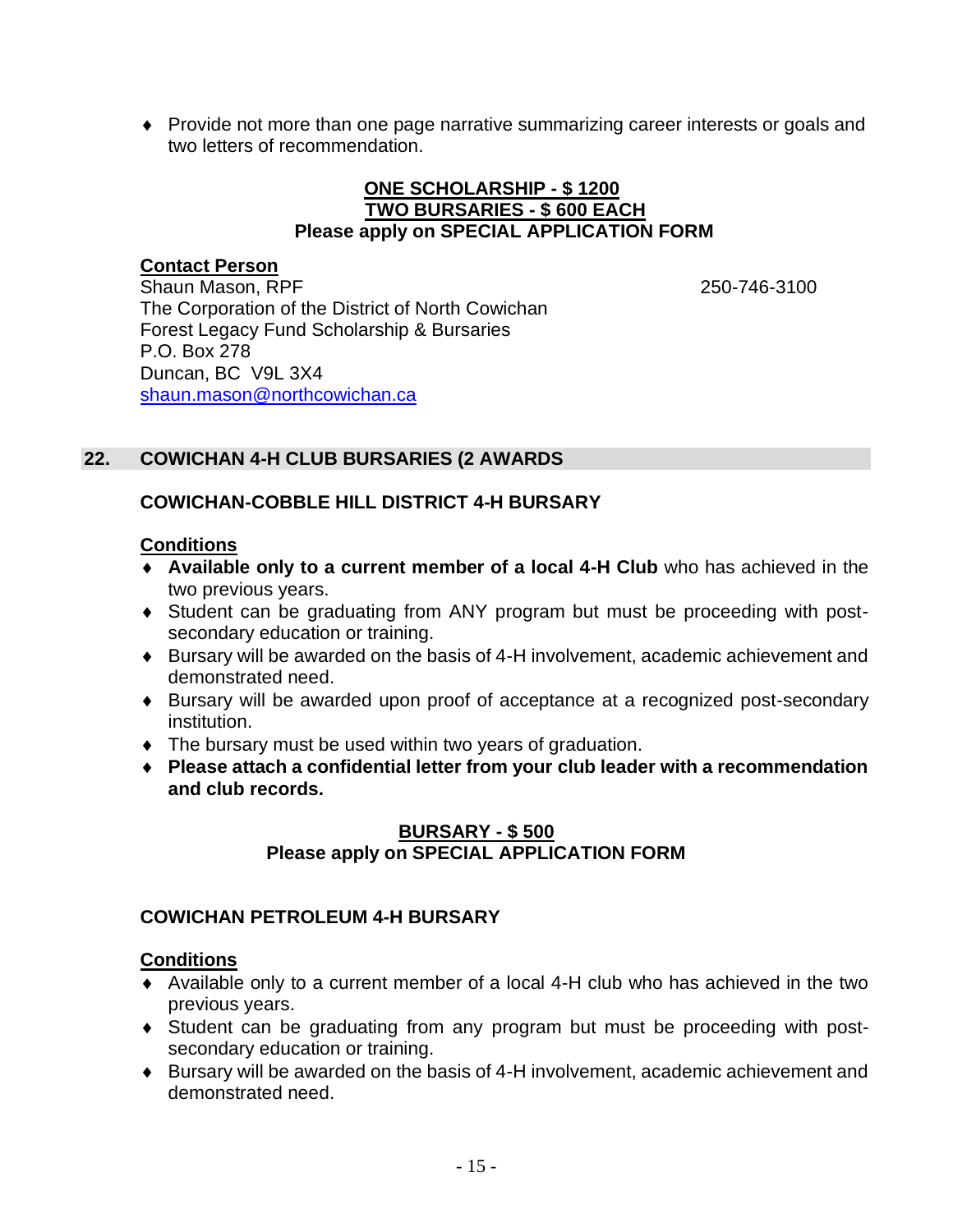- Bursary will be awarded upon proof of acceptance at a recognized post-secondary institution.
- The Bursary must be used within two years of graduation.

### **BURSARY - \$ 500 Please apply on SPECIAL APPLICATION FORM**

### **Contact Person**

Mary Noakes 250-929-8378 2905 Shawnigan Lake Rd Shawnigan Lake, BC V0R 2W1 marynoakes@gmail.com

### **23. COWICHAN CREAMERY AGRICULTURAL SCHOLARSHIP TRUST SOCIETY**

Cowichan Creamery Agricultural Trust Society offers both scholarships and bursaries and they may be awarded at a date other than on Awards Night.

### **Conditions**

- Open to students on Vancouver Island from Ladysmith south.
- Students must be continuing their education at a recognized university or college to obtain a degree in a field related to agriculture.
- Number of scholarships will vary, depending on funds available and number of qualifying applicants.
- Student must be a Canadian citizen or landed immigrant who has attended (not less than two years) and graduated from a recognized secondary school.
- Students are able to receive a scholarship/bursary for a total of four years, upon reapplication and submission of academic records.

### **SCHOLARSHIP – NUMBER AND AMOUNT TBA Please apply on SPECIAL APPLICATION FORM**

### **Contact Person**

Mrs. Henrietta Groenendijk 250-246-3300 3210 Mt. Sicker Chemainus, BC V0R 1K4 [chgroenendijk@shaw.ca](mailto:chgroenendijk@shaw.ca)

### **24. COWICHAN FIELD HOCKEY ASSOCIATION BURSARIES**

### **Conditions**

- Awarded to a student from public or private school proceeding to post-secondary academic or vocational training at any public institution in North America.
- The applicant must be a graduate of an accredited high school in the Cowichan Valley.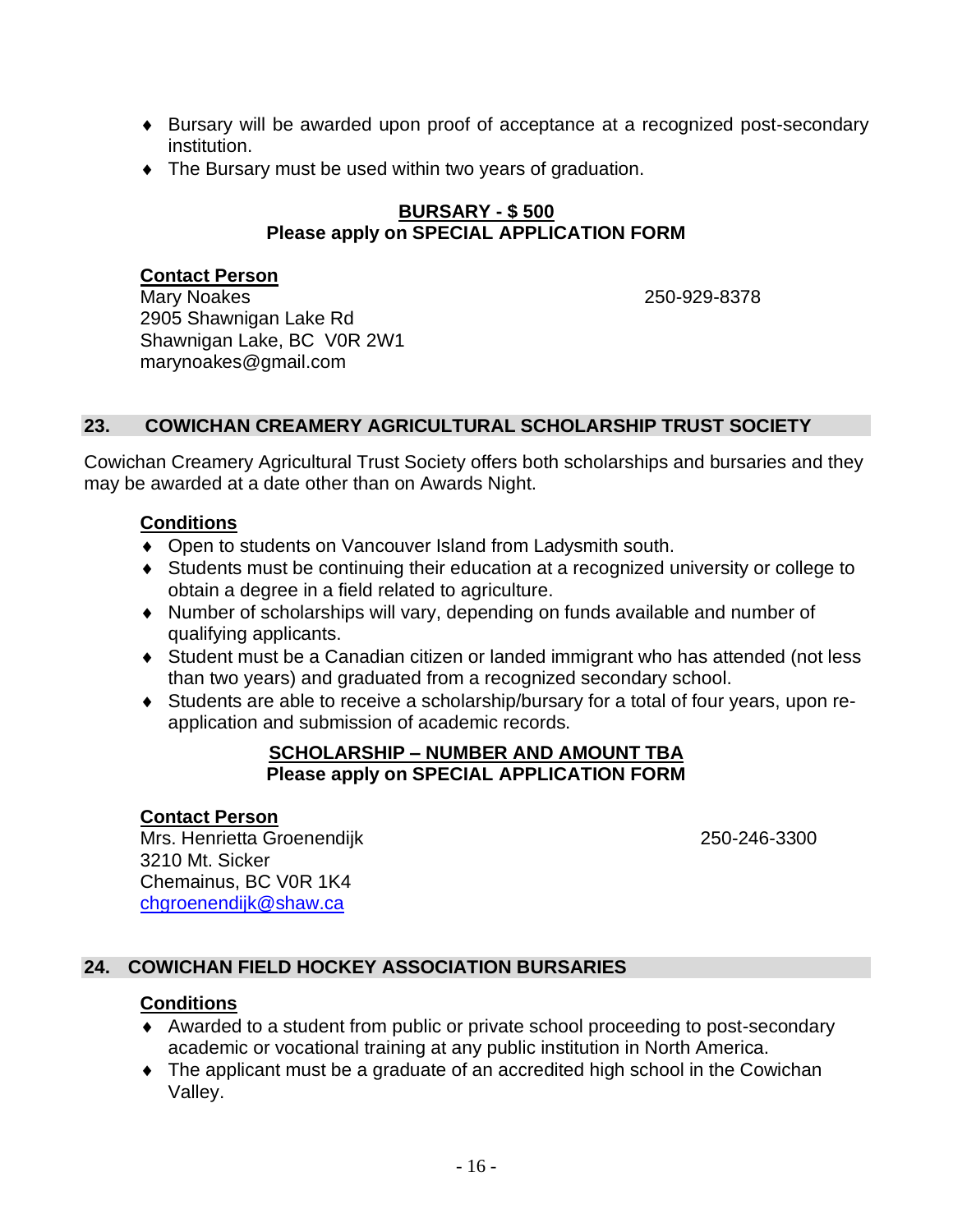- The applicant must have played a minimum of three (3) years with either Cowichan Jr. Field Hockey and/or Cowichan Field Hockey Association.
- Specify on the application how long applicant has been an active member of CFHA and/or CJFH and list major activities applicant and/or family members have taken part in or helped with related to and for the good of Field Hockey in the Cowichan Valley.
- The award shall be paid to the Registrar of any accredited post-secondary institution upon written confirmation of acceptance.
- $\bullet$  Bursary must be used with two (2) years after receiving the award.

### **TWO BURSARIES - \$300 EACH Please apply on SPECIAL APPLICATION FORM**

### **Contact Person**

Karalyn Joyce, SBO, SD#79 250-748-0321, ext. 400 [kjoyce@sd79.bc.ca](mailto:kjoyce@sd79.bc.ca)

### **25. COWICHAN FOLK GUILD BURSARY**

This bursary has been established for a Cowichan Valley graduating student interested in studying the musical arts.

### **Conditions**

- Student intends to continue studying the musical arts. However, preference will be given to those applicants who wish to study and pursue a career in the musical folk arts.
- ◆ In addition to the completion of the Standard Application Form, **applicant must write a 500-1000 word essay explaining their interest in music and how they intend to use the bursary.**
- Preference will be given to students who are currently involved in the Cowichan Valley Folk Music scene and will not necessarily be awarded each year.

### **ONE BURSARY - \$ 500**

**Contact Person** Sheena Olson 250-748-3975 Cowichan Folk Guild PO Box 802 Duncan, BC V9L 3Y1 [admin@cowichanfolkguild.ca](mailto:admin@cowichanfolkguild.ca)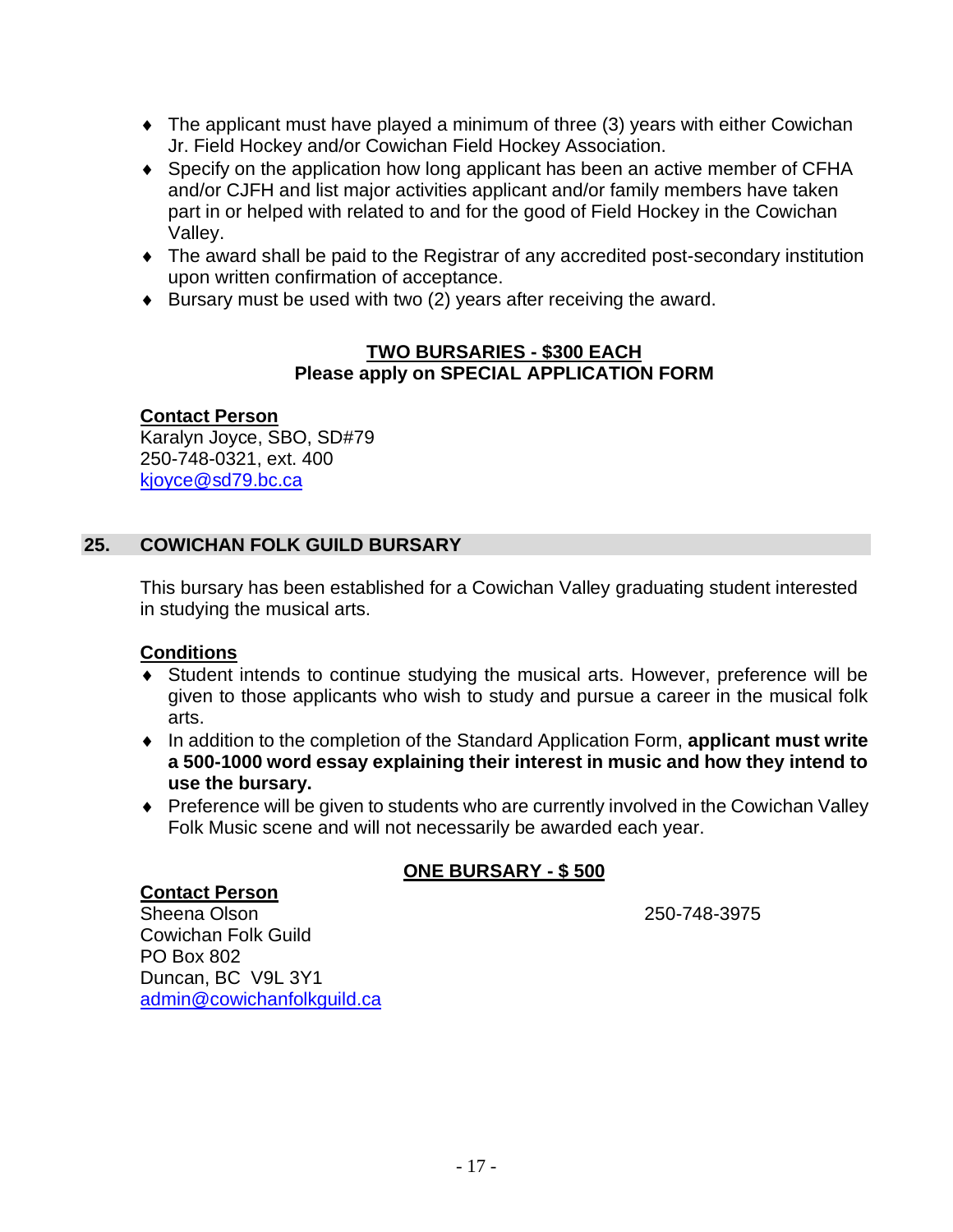### **26. COWICHAN PRINCIPALS' & VICE-PRINCIPALS' ASSOCIATION BURSARY**

### **Conditions**

- Awarded to a deserving student graduating and proceeding to post-secondary education.
- Submit a letter, including recognition of academic achievement, leadership in the school, participation and volunteer work in the school and community.
- Before we issue the cheque, we need proof of full time registration and an invoice in a post-secondary institution and name of course. Please send your documents – proof of acceptance, course name and invoice for the registration of the course to Updesh Cheema at ucheema@sd79.bc.ca.
- You have up to 2 years to request and utilize this Bursary. Please inform us of your intentions if not going to post-secondary in September of your graduating year.

### **ONE BURSARY - \$500**

### **Contact Person** Updesh Cheema, Principal 250-748-4631 Tansor Elementary [ucheema@sd79.bc.ca](mailto:ucheema@sd79.bc.ca)

### **27. COWICHAN RUGBY CLUB – LARRY THIBODEAU MEMORIAL BURSARY**

Mr. Thibodeau was a student at Cowichan Secondary School and a lifetime member of the Cowichan Rugby Club. The bursary fund was struck after his death following a long and courageous battle with cancer.

Larry was an all-round sportsman, particularly in the sport of rugby at both the player and administrative level. When playing the game became impossible, he continued as an active member of the club's executive committee for many years despite his illness.

### **Conditions**

- The award is open to both male and female applicants.
- Applicants must be active participants in the sport of rugby at Cowichan Secondary School.
- Applicants must meet the accepted criteria for matriculation.
- This award is open to students planning to continue their education at a postsecondary level, including trades. The award will be turned over contingent to proof of registration at the institution of their choice.

### **Contact Person**

### **TWO BURSARIES - \$250**

Sherry Spence Career Education SD#79, Cowichan Valley [sspence@sd79.bc.ca](mailto:sspence@sd79.bc.ca)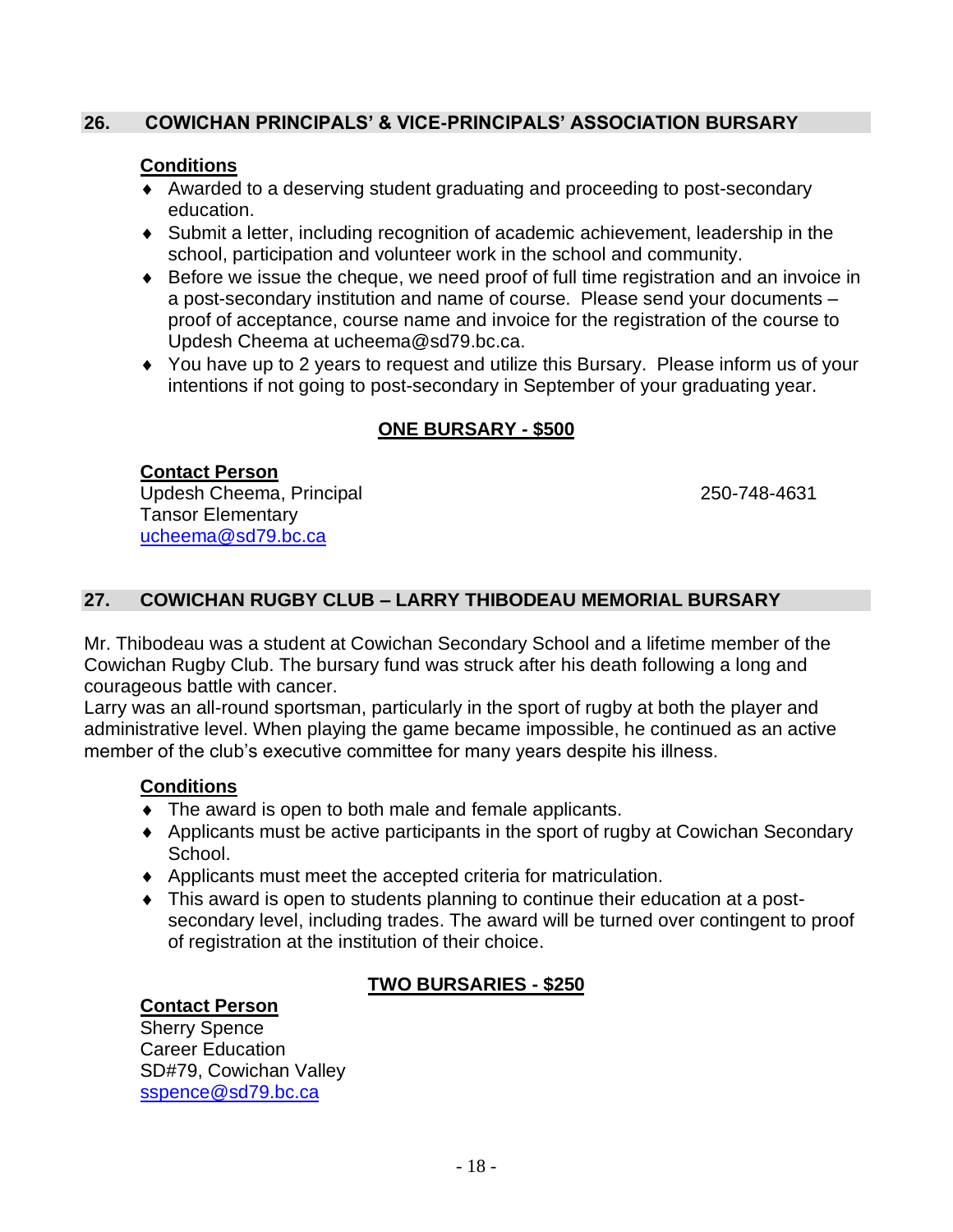### **28. COWICHAN SECONDARY GRADUATES BURSARY**

### **Conditions**

- Available to a student graduating from Cowichan Secondary School in any program.
- Awarded to a student proceeding to post-secondary education at a recognized institution in Canada in any program.
- Preference given to a student who has demonstrated leadership and a commitment to community work.
- Financial need will be considered in assessing bursary applications.
- Award will be paid upon receipt of proof of acceptance and registration at a recognized post-secondary institution.

### **Please include the following with your application:**

- Transcript of grades, including Grades 11 and 12.
- An academic resume, including goals for a degree or technical diploma.
- ◆ List special awards/certificates received: volunteer school/community involvement: sports activities/achievements; personal hobbies/activities; part time/summer work experience.
- Provide not more than a one page narrative summarizing career interests or goals and two letters of recommendation.

### **TWO BURSARIES - \$1,000 EACH**

**Contact Person Contact to Redeem Award** Mr. Alan MacKay **Head Secretary** 

[alan.m.mackay@gmail.com](mailto:alan.m.mackay@gmail.com) Cowichan Secondary School cssheadsecretary@sd79.bc.ca

### **30. COWICHAN SECONDARY SCHOOL PARENT ADVISORY COUNCIL BURSARY**

### **Conditions**

- Available to all students graduating from Cowichan Secondary.
- Awarded to a student proceeding to post-secondary education at a recognized institution in Canada in any field.
- Award will be paid **upon receipt of proof of acceptance and registration** at a recognized post-secondary institution

### **BURSARY – NUMBER AND AMOUNT TBA**

### **Contact Person**

PAC Chair Cowichan Secondary School csspacsd79@gmail.com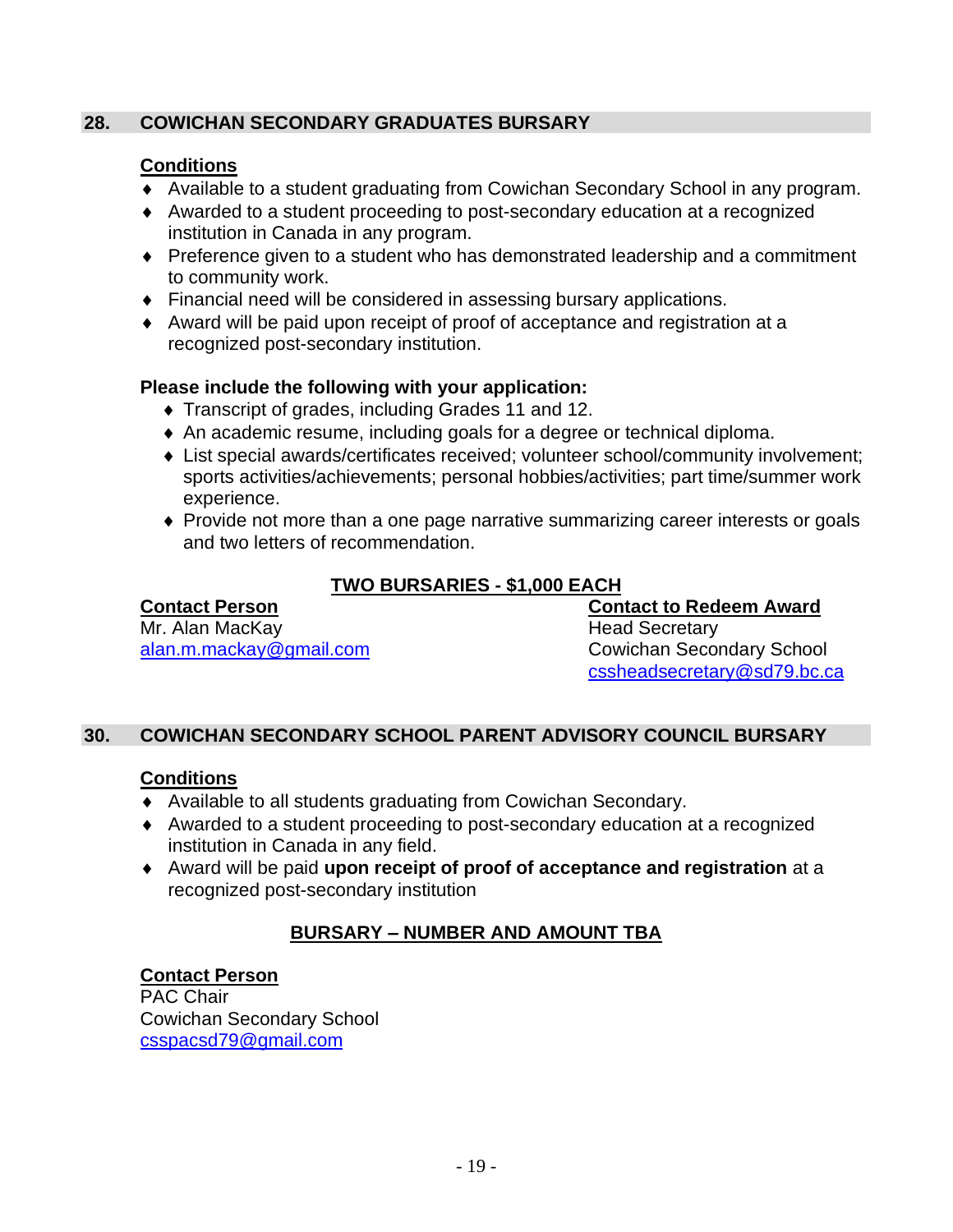### **31. COWICHAN SECONDARY SCHOOL GRAD COUNCIL BURSARY & SERVICE AWARD**

### **Conditions**

- Available to Cowichan Secondary students graduating on ANY PROGRAM and who will be proceeding to post-secondary education at a recognized BC institution (university, college, technical or vocational school).
- **On the application form, the student should list school activities in which they have participated, volunteer experience, and academic achievement. The emphasis for selection of winners will be on service to the school and community**.
- The bursaries will be paid upon proof of acceptance at the chosen institution **and must be used in the year the student has graduated.**

### **THREE BURSARIES - \$200**

Cowichan Secondary School

**Contact Person Contact to Redeem Award** Sandeep Heer Network Sandeep Head Secretary<br>
Cowichan Secondary School Network School Cowichan Secondary School [sheer@sd79.bc.ca](mailto:sheer@sd79.bc.ca) [cssheadsecretary@sd79.bc.ca](mailto:cssheadsecretary@sd79.bc.ca)

### **32. COWICHAN DIVISION OF FAMILY PRACTICE SCHOLARSHIP AND BURSARY**

### **Conditions of Bursary**

- The purpose of this bursary is to assist students in the attainment of higher education in the health care field. The bursary will be open to graduating high school students who are year-round residents of the Cowichan Valley Regional District.
- Student must be proceeding to a training facility or enrolling in a program that would lead to certification or a degree in the health care field.
- Student must be enrolled in extracurricular activities, school and/or community participation.
- ◆ Financial need will be considered.
- Bursary must be claimed within two years of graduation and upon proof of enrollment.

### **Conditions of Scholarship**

- The purpose of this scholarship is to assist students in the attainment of higher education whose intent is applying for a medical degree. The scholarship will be open to Grade 12 graduates in the CVRD, who are year-round residents of the CVRD.
- Student must be proceeding to a training facility or enrolling in a program that would lead to a medical degree.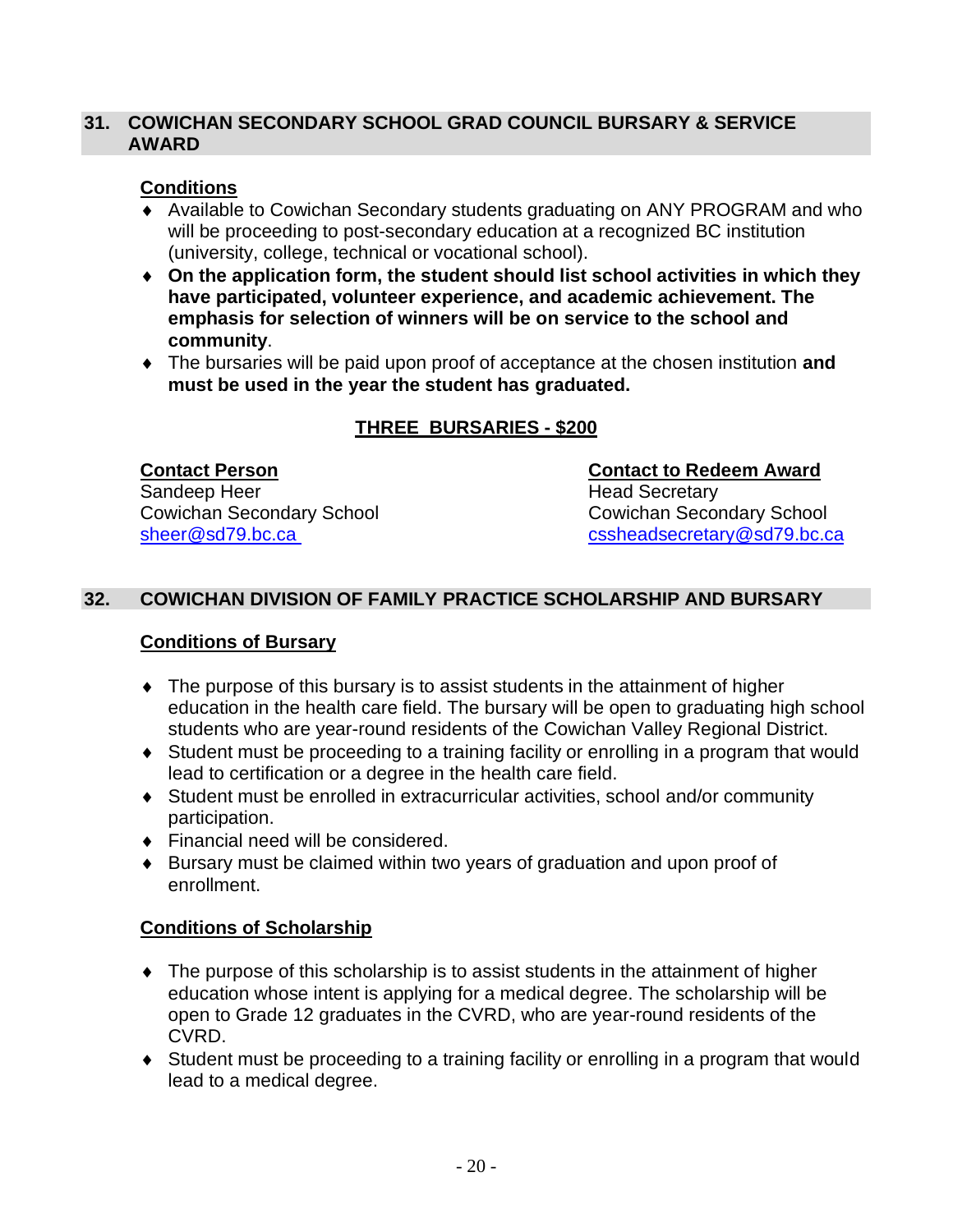- Student must be involved in extracurricular activities, school and/or community participation.
- Students must have an academic standing with average academic scores of at least 85%.
- The scholarship must be claimed within two years of graduation and upon proof of enrollment.

#### **ONE BURSARY - \$500 and ONE DISTRICT WIDE SCHOLARSHIP - \$1,000 \*\*Please request the special criteria information sheet**

#### **Contact Person**

Tiffiny Littmann 8B – 361 Trans Canada Hwy Duncan, BC V9L 3R5 [tlittmann@divisionsbc.ca](mailto:tlittmann@divisionsbc.ca)

## **33. COWICHAN VALLEY HIGHLAND DANCING ASSOCIATION BURSARY**

### **Conditions**

- **Available to a graduating student who has been involved in highland dancing schools in School District # 79.** *Applicant must be a member in good standing***.**
- The applicants' dancing ability will have no bearing on the committee's decision.
- The applicant's must provide proof of enrolment to post-secondary education within 18 months of graduation.
- **Specify on the application how long applicant has been an active member of C.V.H.D.A. and list major activities applicant and/or family members have taken part in or helped with related to and for the good of the C.V.H.D.A.**
- $\bullet$  The committee, at its discretion, may decide not to award the bursary(ies). If there is more than one applicant that the committee feels is deserving, then the bursary will be reviewed and possibly increased and/or divided.

### **BURSARY – NUMBER AND AMOUNT TBA**

### **Contact Person**

Janice Cross (CVHDA) 250-743-7154 3883 Laurel's Pl Cobble Hill, BC V0R 1L4 [janicecross@shaw.ca](mailto:janicecross@shaw.ca)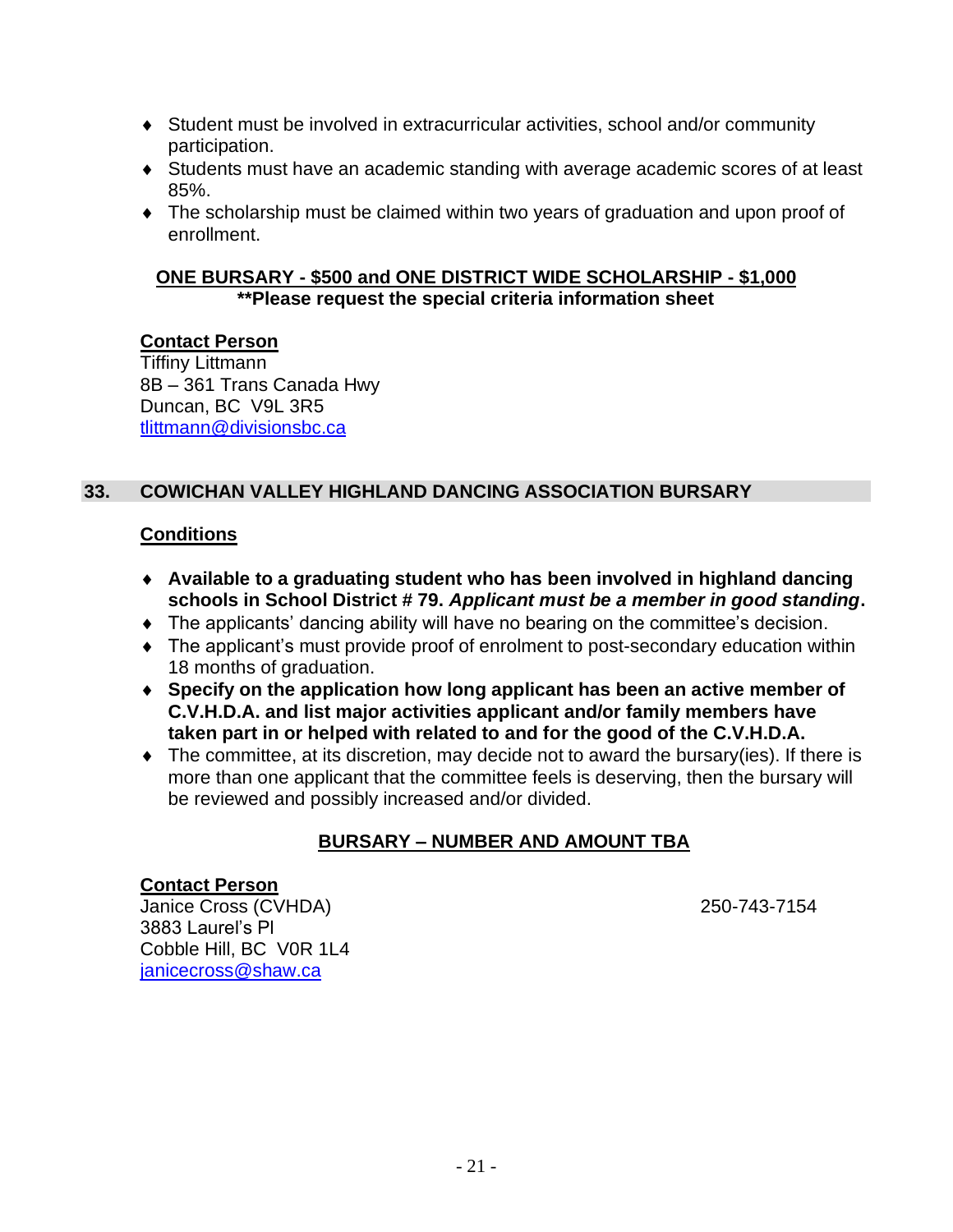## **34. COWICHAN VALLEY MINOR HOCKEY ASSOCIATION (3 AWARDS)**

## **CVMHA BURSARY**

The purpose of this Bursary is to aid hockey player(s) and/or referee(s) within Cowichan Valley Minor Hockey Association to achieve post-secondary education upon completion of their Grade 12 curriculum.

## **Conditions**

- This bursary is open to all registered members and officials of C.V.M.H.A. Consideration will be given to players/officials who have participated up to the midget level with a minimum of 4 years of minor hockey experience.
- The applicant must be attending high school in SD#79 (Cowichan Valley) or SD#68 (Nanaimo-Ladysmith).
- The applicant's financial need will be considered, as well as academic performance and good sportsmanship.
- The applicant must attend a post-secondary institution within eighteen (18) months of graduating from high school. The applicant must show proof of registration acceptance within 18 months of graduation or the Bursary will not be issued. If the recipient chooses not to continue his/her education, the Bursary will be relinquished.
- The applicant can apply for both the Scholarship and Bursary from CVMHA but cannot receive both.
- The recipient of the Bursary will be selected by a committee acting on behalf of CVMHA, which will not consist of any parent or guardian of any of the applicants.
- The committee, at its discretion, may decide not to award the Bursary. If there is more than one applicant that the committee feels is deserving, then the Bursary may be reviewed and possibly divided.
- The selection made by the committee will be final with no appeals allowed.

#### **ONE BURSARY - \$ 500 Please apply on SPECIAL APPLICATION FORM**

### **CVMHA SCHOLARSHIP**

The purpose of this Scholarship is to aid hockey player(s) and/or referee(s) within Cowichan Valley Minor Hockey Association to achieve post-secondary education upon completion of their Grade 12 curriculum.

- This scholarship is open to all registered members and officials of C.V.M.H.A. Consideration will be given to players/officials who have participated up to the midget level with a minimum of 4 years of minor hockey experience.
- The applicant must be attending high school in SD#79 (Cowichan Valley) or SD#68 (Nanaimo-Ladysmith).
- The applicant's academic achievement will be considered, as well as good sportsmanship.
- The applicant must attend a post-secondary institution within eighteen (18) months of graduating from high school. The applicant must show proof of registration acceptance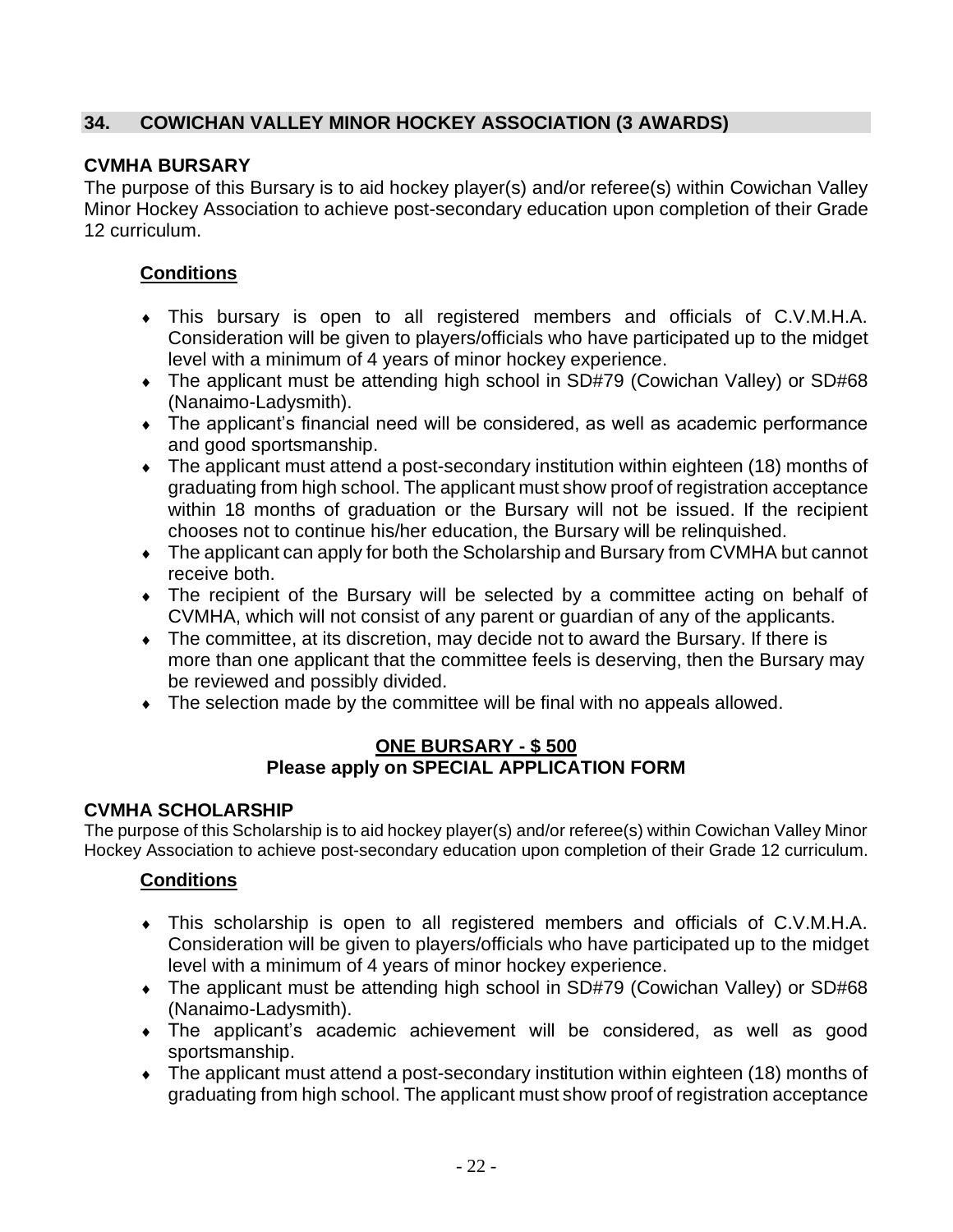within 18 months of graduation or the Scholarship will not be issued. If the recipient chooses not to continue his/her education, the Scholarship will be relinquished.

- The applicant can apply for both the Scholarship and Bursary from CVMHA but cannot receive both.
- The recipient of the Scholarship will be selected by a committee acting on behalf of CVMHA, which will not consist of any parent or guardian of any of the applicants.
- The committee, at its discretion, may decide not to award the Scholarship. If there is more than one applicant that the committee feels is deserving, then the Scholarship may be reviewed and possibly divided.
- The selection made by the committee will be final with no appeals allowed.

#### **ONE SCHOLARSHIP - \$ 500 Please apply on SPECIAL APPLICATION FORM**

### **CVMHA MEMORIAL TOURNAMENT BURSARY**

#### **Conditions**

- This bursary is open to a graduating student who excels in the area of sports (in the event that no qualified applications are received, bursary may be awarded to a student outside sports related criteria, need may be considered).
- This bursary recognizes not only sports ability achieved but also a capacity for leadership, teamwork, perseverance and dedication.
- This bursary will be awarded to a graduating student who intends to further their education at a recognized university, college, and/or vocational or technical school.
- Bursary to be paid upon proof of registration/enrollment.
- Bursary must be claimed with two years of graduation.
- Must include: Transcript of marks and Resume
- Essay topic- briefly describe why this bursary is important to your, identifying how you meet the criteria, along with your intended use of it.

## **ONE BURSARY - \$500 Please apply on SPECIAL APPLICATION FORM**

#### **Contact Person**

President, CVMHA 250-246-3906 2876 Fuller Lake Road Chemainus, BC V0R 1K5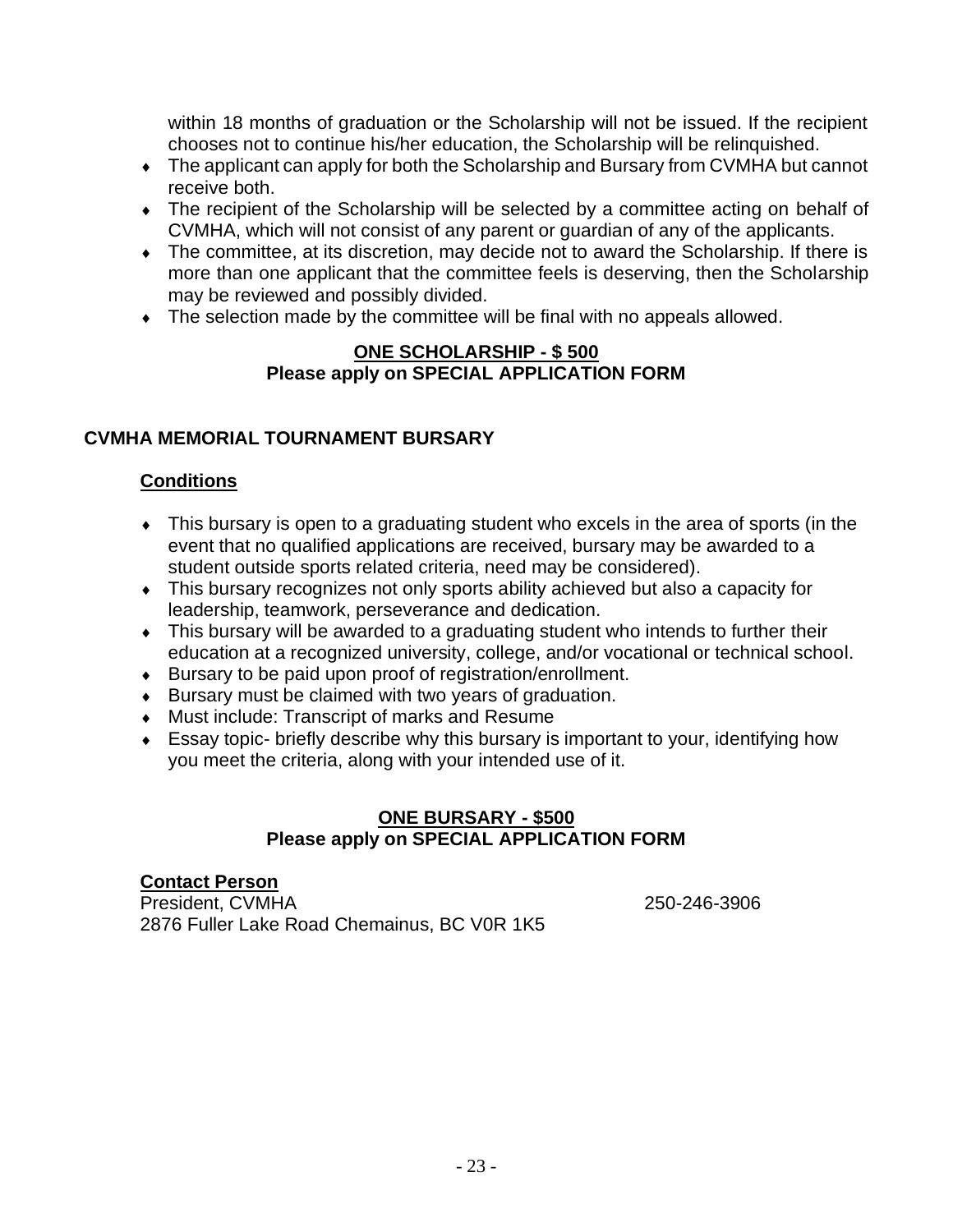## **35. COWICHAN VALLEY NATURALISTS' SOCIETY BURSARY**

## **Conditions**

The applicant:

- Resides in the Cowichan Valley (within the boundaries of SD#79).
- Is intent on pursuing post-secondary studies in the environmental field/sciences.
- Submits a completed Cowichan Valley Naturalists' Society application form and relevant documents to the Counselling Office of the applicant's school.
- Preferably has experience with nature or conservation activities or organizations.

The bursary will be awarded to successful applicants upon receipt of documentation from an accredited post-secondary institution, indicating that the applicant has been successfully accepted for the September or following January enrolment.

#### **ONE BURSARY - \$750 Please apply on SPECIAL APPLICATION FORM**

## **Contact Person**

Caroline Deary (CVNS Bursary Committee) #6-55 Station St Duncan, BC V9L 1M2 [carolineadeary@gmail.com](mailto:carolineadeary@gmail.com)

## **36. COWICHAN VALLEY REGIONAL DISTRICT – AREA B BURSARY**

### **Conditions**

- **Available only to a student living in AREA B – CVRD – Includes Shawnigan Lake, parts of Cowichan Station, and parts of Cobble Hill.**
- Must be in regular attendance at Cowichan Secondary School.
- Must be involved in the school and community.
- Awarded to student(s) graduating on ANY program and who will be proceeding to post-secondary education at a recognized institution (university, college, technical or vocational school).
- The award will be paid upon receipt of proof of registration at the chosen post secondary institution.
- The bursary must be used within one year upon receipt but may be deferred for one year with a letter of explanation.
- ◆ Financial need a consideration

## **THREE BURSARIES - \$500 EACH**

250-733-0771

## **Contact Person Contact to Redeem Award**

Sierra Acton, Area B Director **Head Secretary** Head Secretary CVRD 175 Ingram St. Cowichan Secondary School Duncan, B.C. V9L 1M8 [cssheadsecretary@sd79.bc.ca](mailto:cssheadsecretary@sd79.bc.ca)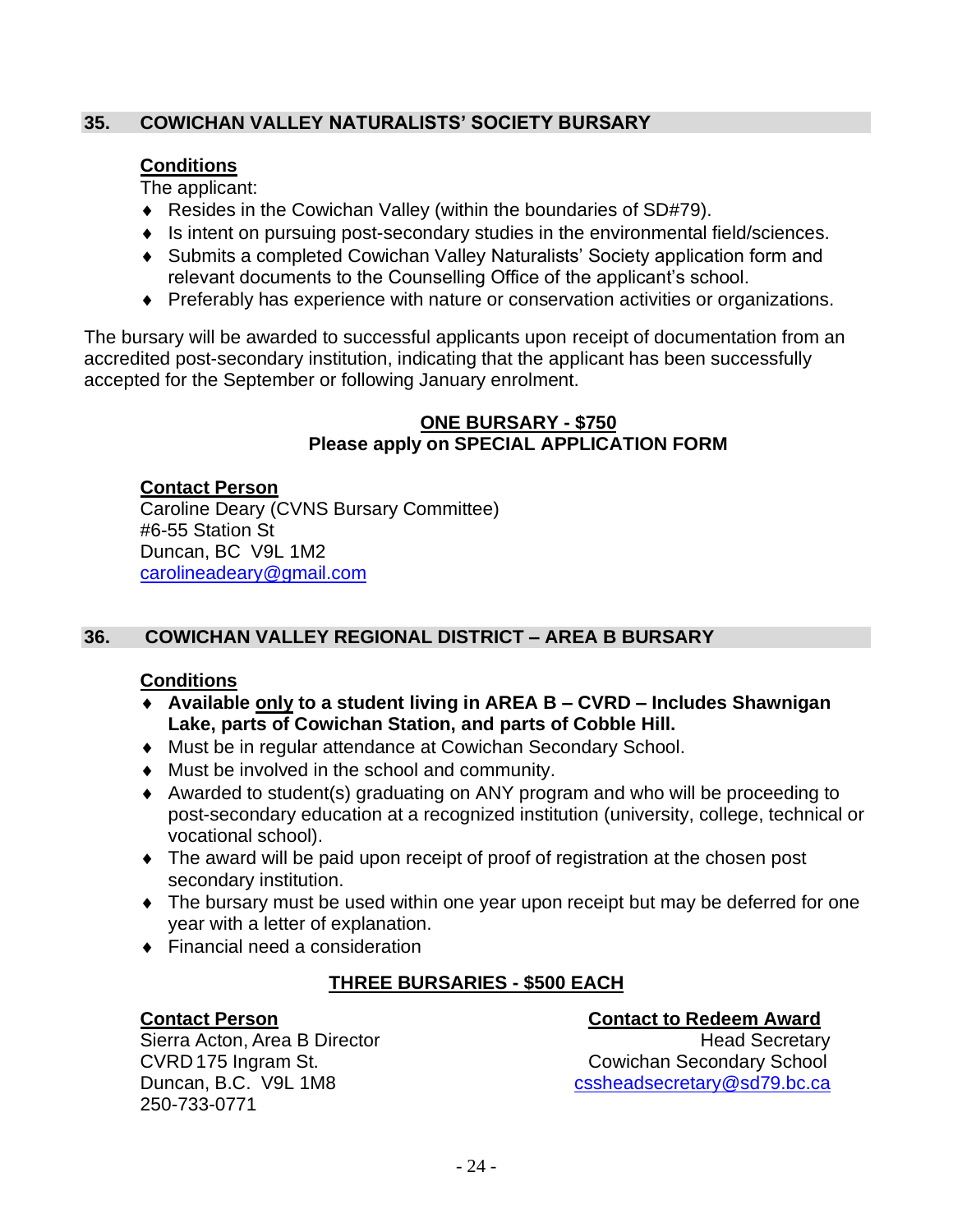## **37. COWICHAN VALLEY REGIONAL DISTRICT – AREA C BURSARY**

### **Conditions**

- **Available only to a student living in ELECTORAL AREA C – COBBLE HILL.**
- Must be in regular attendance at Cowichan Secondary School.
- Must be involved in the school and community.
- Awarded to student(s) graduating on ANY program and who will be proceeding to post-secondary education at a recognized institution (university, college, technical or vocational school).
- The award will be paid upon receipt of proof of registration at the chosen post secondary institution.
- The bursary must be used within one year upon receipt.

## **TWO BURSARIES - \$250 EACH**

Mike Wilson **Mike Wilson** Mike Wilson 175 Ingram St. Duncan, B.C. V9L 1M8 Mike.wilson@cvrd.bc.ca

#### **Contact Person Contact to Redeem Award**

Area C Director **Cowichan Secondary School** CVRD cssheadsecretary@sd79.bc.ca

## **38. COWICHAN VALLEY REGIONAL DISTRICT – AREA D BURSARY**

### **Conditions**

- **Available only to a student living in ELECTORAL AREA D – Cowichan Bay.**
- Must be in regular attendance at Cowichan Secondary School.
- Must be involved in the school and community.
- Awarded to student(s) graduating on ANY program and who will be proceeding to post-secondary education at a recognized institution (university, college, technical or vocational school).
- The award will be paid upon receipt of proof of registration at the chosen postsecondary institution.
- $\bullet$  The bursary must be used within one year upon receipt.

## **TWO BURSARIES - \$500 EACH**

Ms. Lori Iannidinardo **Head Secretary** 175 Ingram St Duncan, BC

### **Contact Person Contact to Redeem Award**

Area D Director **Cowichan Secondary School** CVRD cssheadsecretary@sd79.bc.ca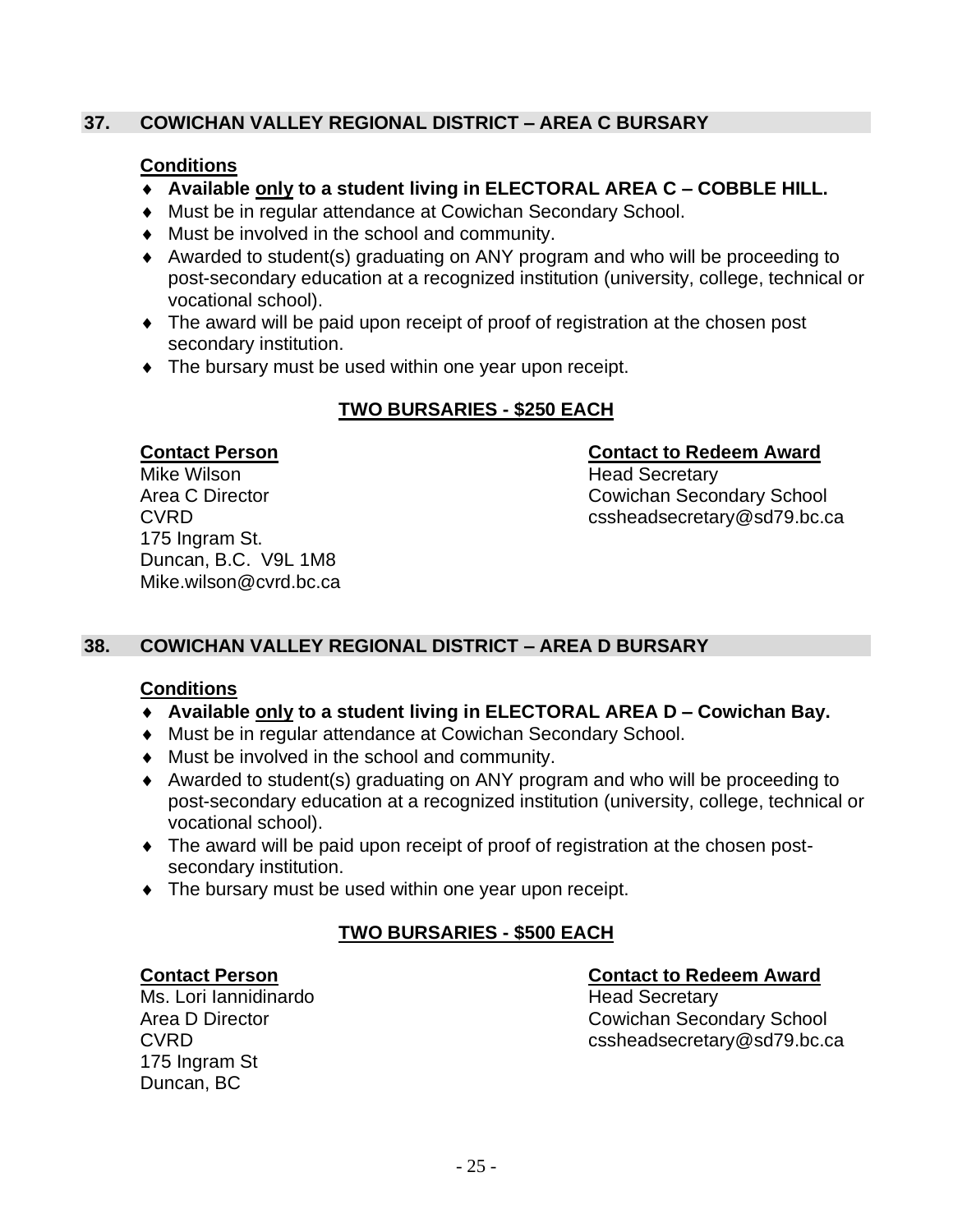#### **39. COWICHAN VALLEY RETIRED TEACHERS' ASSOCIATION (Lloyd Gardner Memorial) BURSARY**

## **Conditions**

- Awarded to a student who is proceeding to post-secondary education leading to a teaching degree.
- Student financial need should be indicated.
- The award shall be paid upon proof of registration in a program leading to a Bachelor of Education.
- The award must be applied for on a Cowichan Valley Retired Teachers' Association Application form.
- There is at least one bursary for students in SD#79 (Cowichan Valley).

### **ONE BURSARY – \$1000 Please apply on SPECIAL APPLICATION FORM**

## **Contact Person Contact to Redeem Award**

Ms. Joy Sheldon **Erin Egeland, Secretary-Treasurer** joysheldon@shaw.ca eegeland@sd79.bc.ca 250-748-0321

## **40. COWICHAN VALLEY TEACHERS' UNION Col. R. M. (Richard McNaughton) LENDRUM BURSARY**

- The bursary shall be awarded to any deserving student who intends to pursue a career in the field of education. This does not preclude students who wish to take undergraduate training in a faculty other than education prior to obtaining the necessary teaching training.
- A scholastic standing of not less than a C+ average is required.
- Awarded annually unless at the discretion of the committee there is no eligible applicant.
- The application is to include the financial circumstances of the student and their family.
- The award shall be paid to the Registrar of any accredited post-secondary institution upon written confirmation of acceptance received by the Committee from the recipient of the award.
- $\bullet$  In the event that the recipient does not continue their studies during the year, any sum remaining from fees shall be returned to the CVTU
- Normally, the award will be paid out in the year following graduation. In certain circumstances and with a written request to the CVTU, an extension may be granted.
- Children or grandchildren of CVTU members or retired members may be given preferred consideration in the determination of the recipients of CVTU bursaries.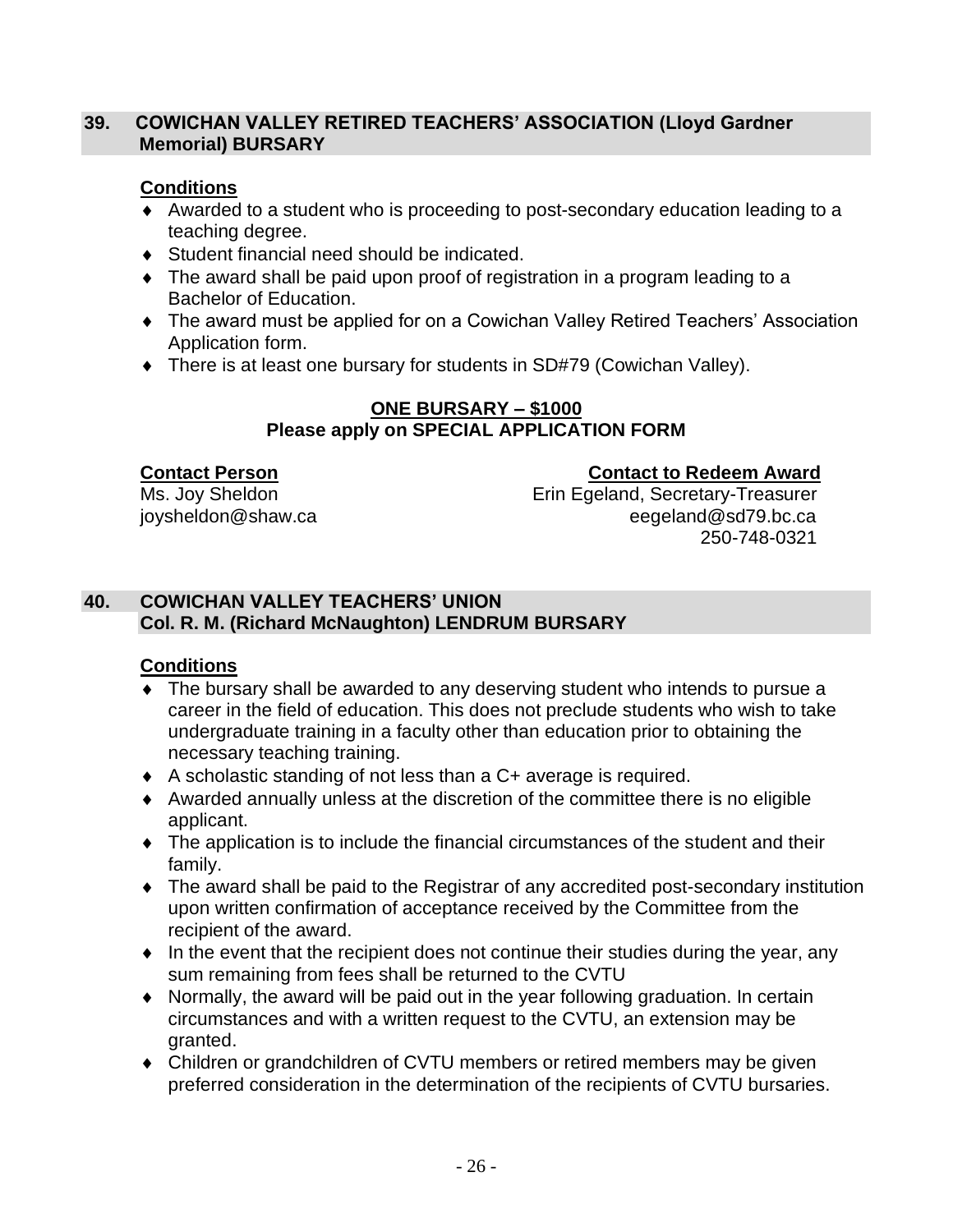#### **THREE BURSARIES - \$1500 EACH Please apply on SPECIAL APPLICATION FORM**

## **Contact Person**

Office Manager 250-748-2251 Cowichan Valley Teachers' Union 201-394 Duncan St. Duncan, BC V9L 3W4 [cowichandta@shaw.ca](mailto:cowichandta@shaw.ca)

### **41. THE COWICHAN WHEELS ASSOCIATION**

#### **Conditions**

- Available to students either with a disability or are entering a field with the intention to improve the lives of people with a disability.
- ◆ Bursaries are awarded on merit.
- Student must be Canadian citizen or landed immigrant, BC resident and attend a post-secondary education institution in BC. If you are attending school in another province you must attach an explanatory letter. Under exceptional circumstance, the award may be approved to an out-of-Province or non-Canadian educational facility.
- Students are expected to comply with all conditions and requirements of the program as outlined by the education facility and complete the school year or program of study.
- Successful applicant will be notified in writing by the committee, by July 30, 2020.
- Proof of registration must be provided to Cowichan Wheels Association within 30 days, along with receipt of payment.
- The Cowichan Wheels Association reserves the right to cancel any award before payment has been made.

#### **Please pick-up full description of conditions and details from counselling office.**

#### **TWO BURSARIES – \$1000 Please apply on SPECIAL APPLICATION FORM**

#### **Contact Person**

Mr. Jamie Coleman 909 Lilmac Rd Mill Bay, B.C. V0R 2P2 [colstu@hotmail.com](mailto:colstu@hotmail.com)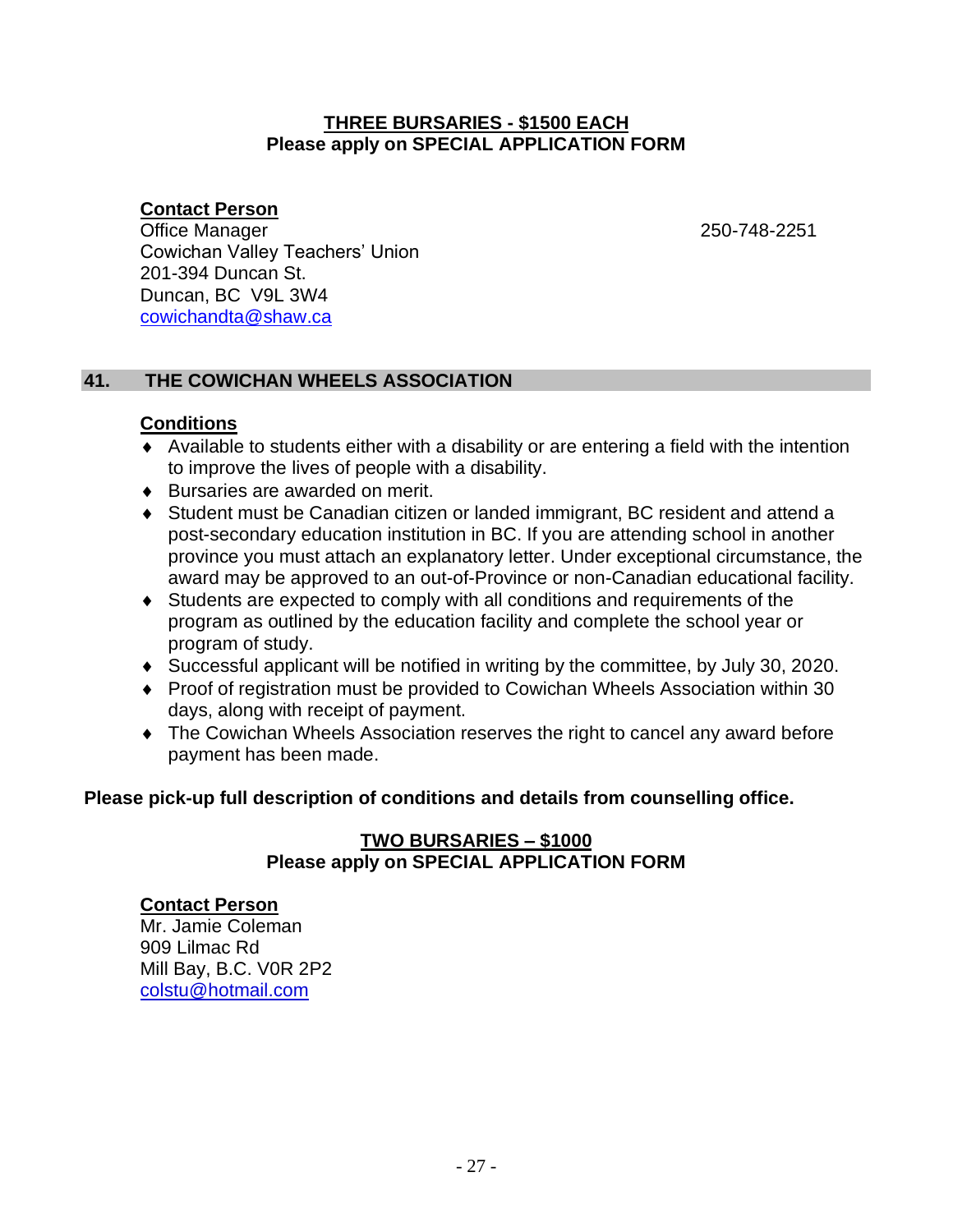### **42. THE COWICHAN/CHEMAINUS VALLEY'S ARTS SCHOLARSHIPS**

In 1987, a grant of \$70,000 was presented to the City of Duncan and the Municipality of North Cowichan by the Province of British Columbia as a Legacy of Appreciation for hosting the British Columbia Festival of the Arts. The two municipalities deemed it appropriate to establish a perpetual Arts Scholarship Trust Fund by investing \$20,000 of the Legacy Funds.

In 1994 an additional \$7,800 was donated to the Arts and Sports Scholarship Trust Fund by the BC Hydro Cowichan and Chemainus Valley's Commonwealth Games Power Smart Sport and Culture Tour Committee.

Interest earned in this combined trust fund is used to produce annual Arts Scholarships to qualifying local visual, literary, and/or performing arts students.

#### **ARTS STUDENTS WISHING TO COMPETE FOR ONE OF THESE SCHOLARSHIPS MUST MEET THE FOLLOWING CRITERIA:**

- Applicants must reside year-round within CVRD boundaries.
- Applicants must at present be actively engaged in studying visual, literary and/or performing arts.
- Scholarship money must be applied by June 30, 2024 to an arts related course, school lessons or instructor fees.
- Preference will be given to school age applicants.

#### **TWO ARTS SCHOLARSHIPS - \$ 750 Please apply on SPECIAL APPLICATION FORM.**

### **YOU MUST INCLUDE**:

- 1. Copy of transcript
- 2. Resume of achievements, scholastic, extracurricular, community service, work experience, hobbies, interests, skills, awards (academic or other).
- 3. Three letters of reference reflecting the best of # 2.
- 4. A formal letter of application explaining in your own words your reasons for applying for the arts scholarship, why you think you qualify for an award and your goals for the future.

### **Contact Person**

Kirsten Schrader 250-746-3425 Cowichan/Chemainus Valleys Arts Scholarship Cowichan Community Centre 2687 James St Duncan, BC V9L 2X5 [Kirsten.schrader@cvrd.bc.ca](mailto:Kirsten.schrader@cvrd.bc.ca)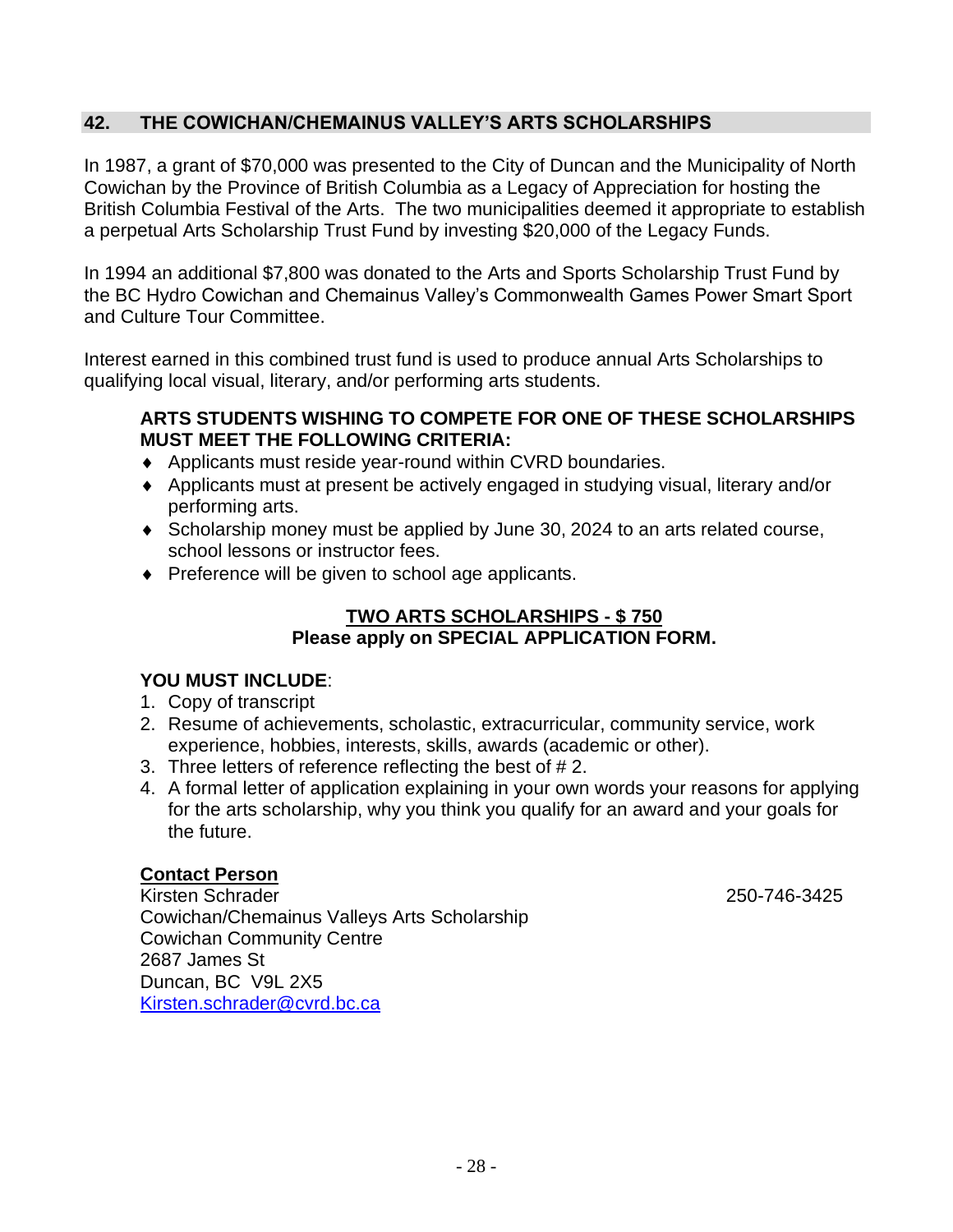## **43. THE COWICHAN/CHEMAINUS VALLEY'S SPORTS SCHOLARSHIPS**

In 1992, the City of Duncan and the Municipality of North Cowichan established the BC Winter Games Legacy Sports Scholarship Program by investing the sum of \$20,000 from the 1991 BC Winter Games Legacy into an interest earning fund. In 1994, an additional \$7,800 was donated to the Arts and Sports Scholarship Trust Fund by the BC Hydro Cowichan and Chemainus Valley's Commonwealth Games Power Smart Sport and Culture Tour Committee.

Interest earned in this combined trust fund is used to produce annual Sports Scholarships to deserving local amateur athletes, coaches and officials.

### **AMATEUR ATHLETES, COACHES OR OFFICIALS WISHING TO COMPETE FOR ONE OF THE TWO SPORTS SCHOLARSHIPS MUST MEET THE FOLLOWING CRITERIA:**

- Applicants must reside year round within CVRD boundaries.
- Applicants must have been actively engaged in an organized local sports organization during a portion of 2021/2022 school year, either as an athlete or sports official (i.e. referee, coach, trainer or manager).
- Scholarship money must be applied by June 30, 2024 to either a sports related course, school, lessons or instructor fees (Cannot be used for a sports season registration fee; Team application not accepted).
- Preference will be given to school aged applicants.

### **TWO SPORTS SCHOLARSHIPS - \$750 Please apply on SPECIAL APPLICATION FORM**

### **YOU MUST INCLUDE**:

- 1. Copy of transcript
- 2. Resume of achievements
- 3. Three letters of reference
- 4. A formal letter of application explaining in your own words your reasons for applying for the sports scholarship, why you think you qualify for an award and your goals for the future.

### **Contact Person**

Karen Chrisanthopoulos 250-746-2647 Cowichan/Chemainus Valleys Sports Scholarship ext. 5006 2687 James St Duncan, BC V9L 2X5 [karen.chrisanthopoulos@cvrd.bc.ca](mailto:karen.chrisanthopoulos@cvrd.bc.ca)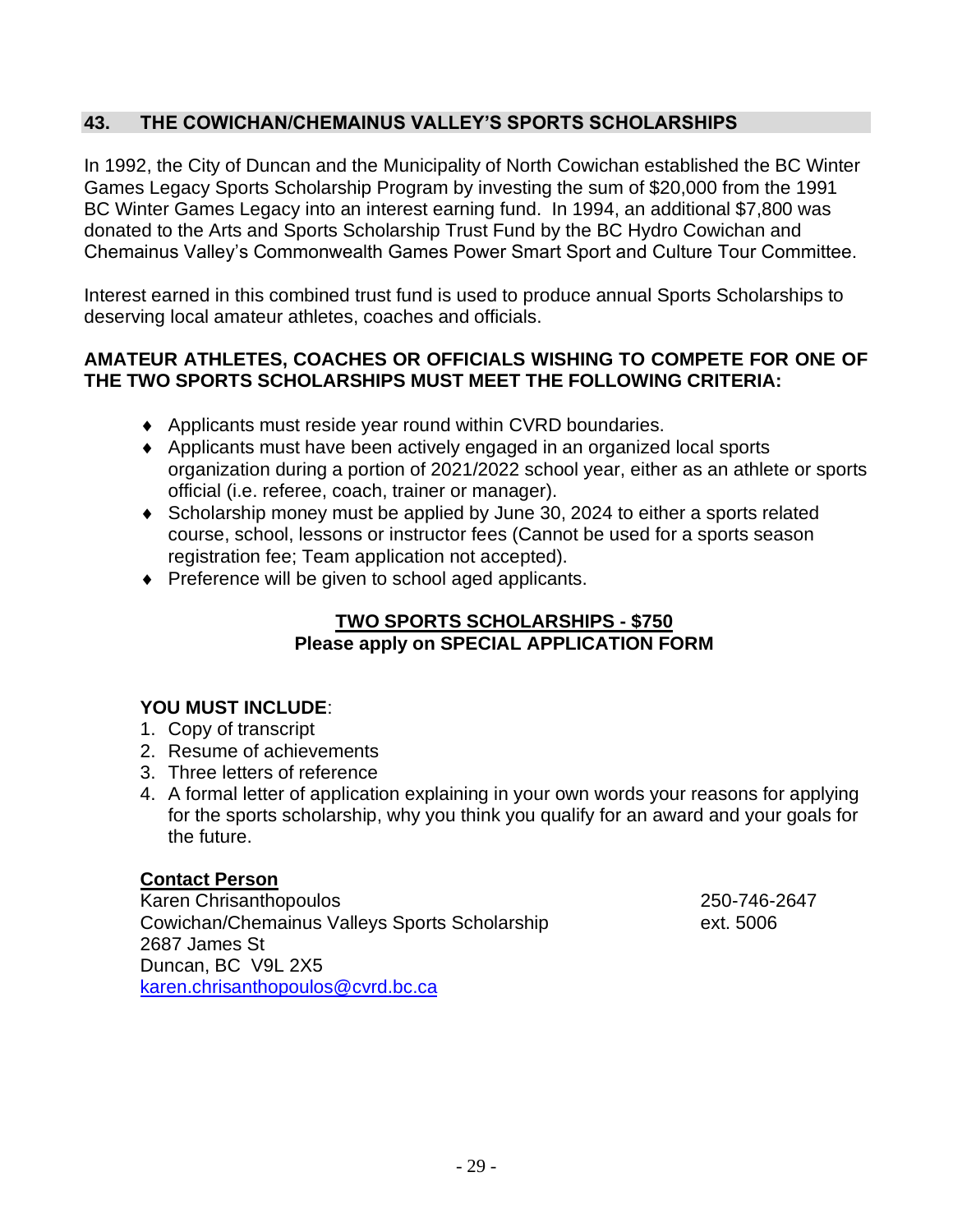## **44. CROFTON COMMUNITY CENTRE SOCIETY ( 3 AWARDS)**

## **CROFTON CATERING GROUP BURSARIES**

#### **Conditions**

- **Available only to students living in Crofton.**
- Awarded to student(s) on ANY program and who will be proceeding to postsecondary education at a recognized institution (university, college, technical or vocational school).
- The award will be paid to the chosen institution upon proof of enrolment during the second semester or term.

#### **TWO BURSARIES- \$1000 Please apply on SPECIAL APPLICATION FORM**

### **HUGO LEBITSCHNIG MEMORIAL BURSARY FOR THE TRADES**

#### **Conditions**

- Available only to a student living in Crofton.
- Awarded to a student in any trade program and who will be pursuing a trade at a recognized institution (college, technical or vocational school).
- The award will be paid to the chosen institution upon proof of enrolment during the second semester or term.

#### **ONE BURSARY- \$2000 Please apply on SPECIAL APPLICATION FORM**

#### **NESSIE VYE MEMORIAL BURSARY**

#### **Conditions**

- **Available only to a student living in Crofton.**
- Awarded to a student graduating in ANY program and who will be proceeding to post-secondary education at a recognized institution (university, college, technical or vocational school).
- The award will be paid to the chosen institution upon proof of enrolment during the second semester or term.

#### **ONE BURSARY- \$1000 Please apply on SPECIAL APPLICATION FORM**

#### **Contact Person**

Robin Fisher: Crofton Community Bursary Committee PO Box 406 Crofton, B.C. V0R 1R0 [r.fisher@telus.net](mailto:r.fisher@telus.net)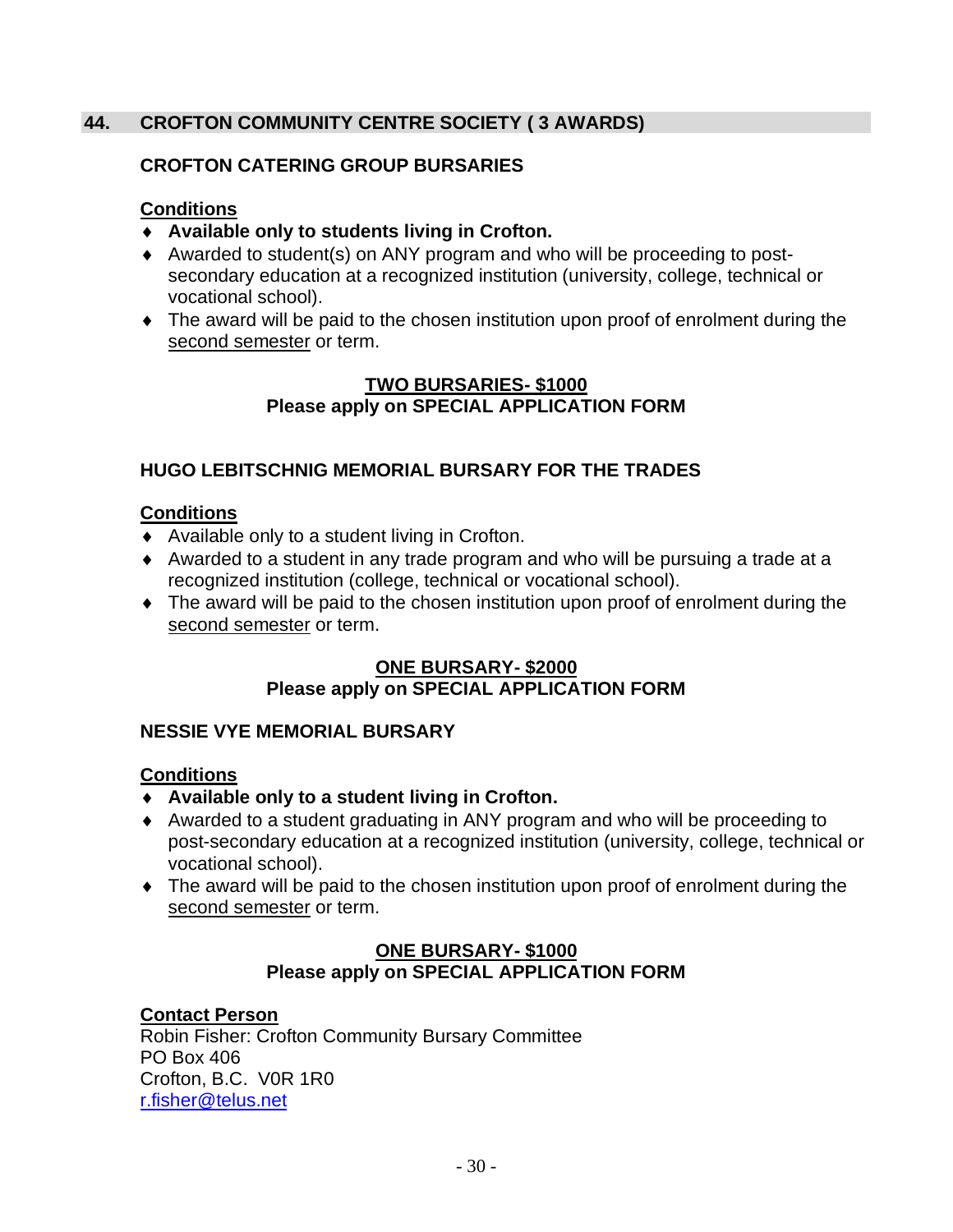#### **45. CROFTON SCHOOL PARENT ADVISORY COMMITTEE - MEERI LAU MEMORIAL BURSARY**

#### **Conditions**

- Available to a graduating student who must have attended Crofton Elementary School for at least four vears. A signed declaration (available in the Counselling Office) indicating years applicant attended this school must accompany the application form.
- Student(s) must be proceeding to post-secondary training at a recognized institute.
- The award will be paid upon receipt of proof of registration at the chosen postsecondary institution.
- The bursary must be used within one year upon receipt. The bursary committee will give consideration to the student who is forced to postpone their studies for a valid reason.

#### **TWO BURSARIES DISTRICTWIDE - \$ 400 EACH Include SCHOOL DECLARATION FORM**

# **Contact Person**<br>PAC Chair

Crofton Elementary [croftonelementarypac@gmail.com](mailto:croftonelementarypac@gmail.com)

PAC Chair 250-246-3181

#### **46. DRINKWATER SCHOOL PARENT ADVISORY COUNCIL BURSARY**

#### **Conditions**

- Available to a graduating student who must have attended Drinkwater Elementary School for a minimum of four years. A signed declaration form (available in the Counselling Office) indicating years applicant attended this school must accompany the application form.
- Awarded to a graduating student in SD#79 (Cowichan Valley) who intends to further their education at any recognized university, college, vocational or technical school.
- The bursary will be awarded upon receipt of proof of acceptance and registration at a recognized post-secondary institution.
- Students applying for this award must note that the bursary is based on a combination of factors including: need; contribution to the community; and academic achievement at the secondary level in SD#79 (Cowichan Valley).
- The bursary is to be used within four (4) months of graduation. An extension of up to a maximum of 15 months may be granted upon receipt of a written request. This will be reviewed by the Bursary Committee.

#### **ONE BURSARY - \$300 Include SCHOOL DECLARATION FORM**

#### **Contact Person**

Nicole Gollinger 250-732-8101 c/o Drinkwater Elementary [nicolegollinger1304@gmail.com](mailto:nicolegollinger1304@gmail.com)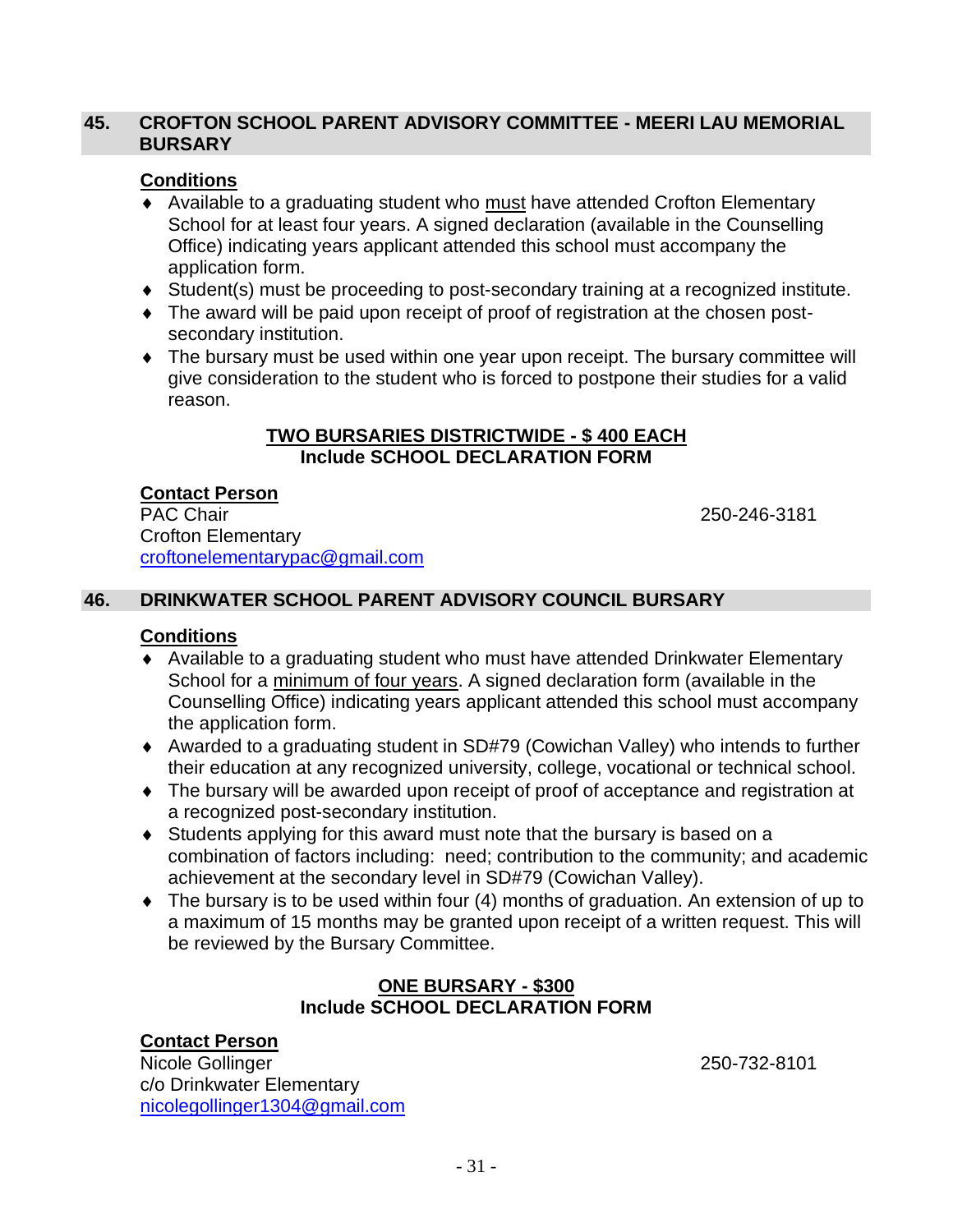#### **47. DUNCAN BASKETBALL ASSOCIATION – THE DUFFY & PAT CHASTER, RUTH CRONK, JOCK GILLATT, MIKE GOULDEN, SCOTT MACLEOD, JOE SCALES AND HARRY SJOBERG SCHOLARSHIPS**

#### **Duncan Basketball Association Registration**

Applicants must have registered and played a minimum of three years in the Duncan Basketball Association.

#### **School and Community Participation**

Scholarship recipients will be chosen on the basis of academic achievement, participation and achievement in the life and activities of their school and community. Strong consideration will be given to students who have made a significant contribution to basketball in their respective communities by coaching, managing, refereeing, timekeeping or playing basketball.

#### **SIX SCHOLARSHIPS - \$ 500 Please apply on SPECIAL APPLICATION FORM**

#### **Contact Person**

Mr. Brian Simmons 250-748-8843 5835 Brier Road Duncan, BC V9L 3E1 [bsimmons@telus.net](mailto:bsimmons@telus.net)

### **48. DUNCAN DAYBREAK ROTARY CLUB PERFORMING ARTS SCHOLARSHIP**

#### **Conditions**

- Must be a current graduating student from SD#79 (Cowichan Valley).
- Proof of RCM or Canadian Conservatory to Grade 8 level if the student is applying for voice or instrument. References from teachers are required.
- Dance applicants to provide any certificates or levels completed. References from teachers or directors are required.
- Theatre students must present a portfolio of their activities certificates for workshops, acting and auditions done. References from teachers and directors are required.
- Must plan to attend a performing arts program at an accredited post-secondary institution.
- Student should have participated in the Cowichan Valley Music Festival (Theatre Arts perform in the Speech Arts) and for Theatre, must have performed or been actively involved in local theatre on a regular basis or dance applicants performed in the Music Festival and or theatre productions.
- Payment of scholarship funds to the successful student will be made upon confirmation of acceptance and registration in an acceptable institute for the performing arts.

## **THREE SCHOLARSHIPS - \$1000 DISTRICT WIDE**

### **Contact Person**

Patti Watson [pewatson6@gmail.com](mailto:pewatson6@gmail.com)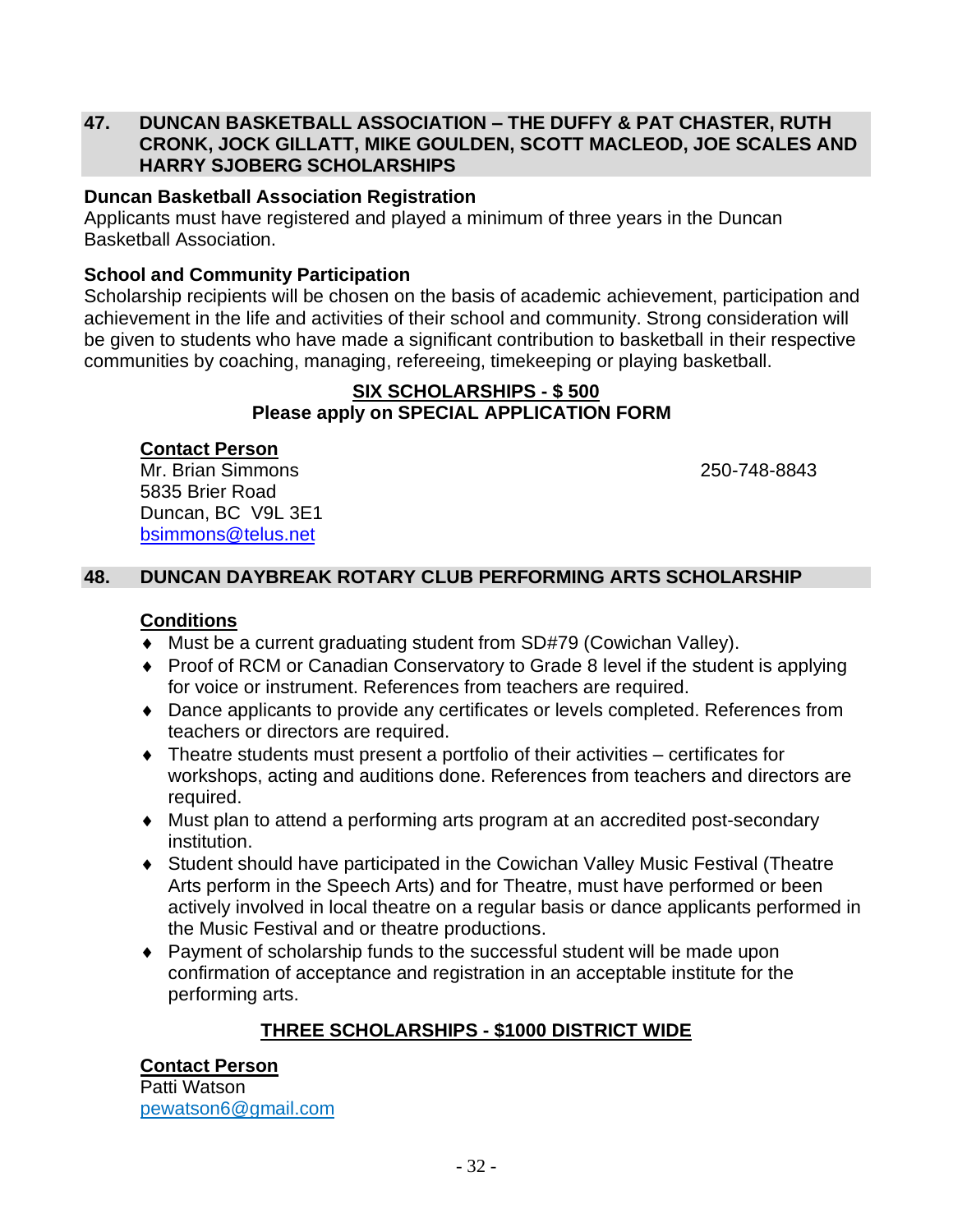## **49. DUNCAN ELKS LODGE #69 BURSARY**

### **Conditions**

- Preference given but is not necessary, to a child or grandchild of a Duncan Elks Lodge member in good standing.
- Financial need will be taken into consideration.
- ◆ Respectable academic marks.
- Monies will be paid upon receipt of proof of registration at a post-secondary institution, in any field, within one year.

## **ONE BURSARY – \$1000**

## **Contact Person Contact to Redeem Award**

[tcnich1@gmail.com](mailto:tcnich1@gmail.com) 250-748-7272

Cherie Nicholas **Head Secretary** 2182 Wildwood Dr. Cowichan Secondary School Duncan, BC V9L 5V7 cssheadsecretary@sd79.bc.ca

## **50. DUNCAN JUNIOR BASEBALL – (2 AWARDS)**

## **MICHELLE YANO MEMORIAL BURSARY**

## **Conditions**

- Candidate must have played at least three (3) years of softball through Duncan Junior Baseball Association.
- The bursary will be awarded to a SD #79 (Cowichan Valley) graduating student who will be proceeding to post secondary education. NOTE: Aptitude and character will have equal weight in considering awards.
- Completion of the special application form should be accompanied by a letter stating involvement in such things as community or school groups, organizations, teams, etc. for the past three years and personal interests.
- A copy of the transcript of marks should be attached to the application form.
- A letter of reference from a respected member of the community to be attached to the application (i.e. school counsellor, team coach, employer, etc.).
- The bursary will be awarded upon proof of acceptance at the chosen institution and production of a receipt for payment of tuition.
- The successful candidate must make use of the bursary within 18 months after receiving the award.

## **ONE BURSARY - \$300 Please apply on SPECIAL APPLICATION FORM**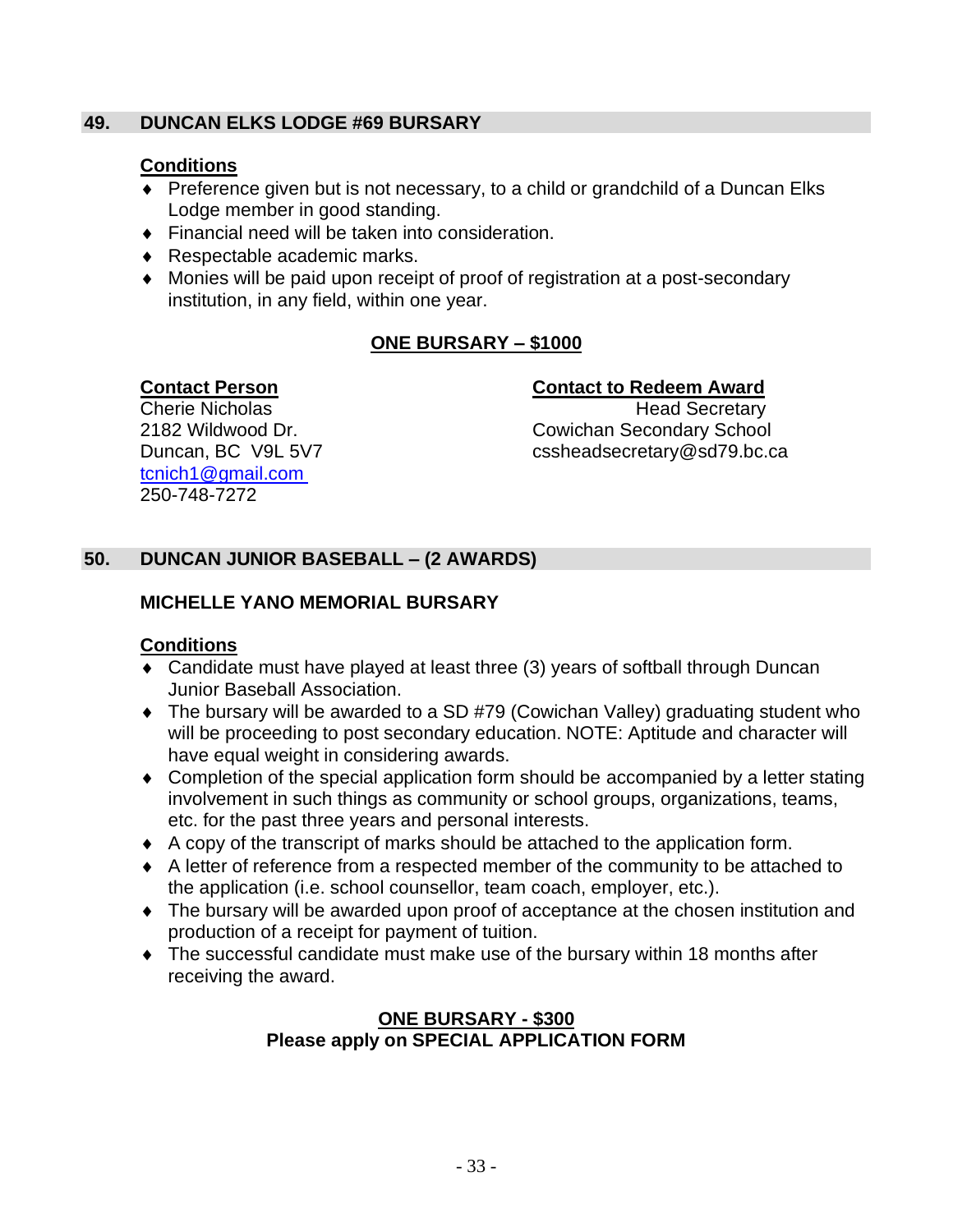## **JASON MCKINNON MEMORIAL BURSARY**

## **Conditions**

- Candidate must have played at least three (3) years of baseball through Duncan Junior Baseball Association.
- The bursary will be awarded to a SD#79 (Cowichan Valley) graduating student who will be proceeding to post secondary education. NOTE: Aptitude and character will have equal weight in considering awards.
- Completion of the special application form should be accompanied by a letter stating involvement in such things as community or school groups, organizations, teams, etc. for the past three years and personal interests.
- A copy of the transcript of marks should be attached to the application form.
- A letter of reference from a respected member of the community to be attached to the application (i.e. school counsellor, team coach, employer, etc.).
- The bursary will be awarded upon proof of acceptance at the chosen institution and production of a receipt for payment of tuition.
- The successful candidate must make use of the bursary within 18 months after receiving the award.

#### **ONE BURSARY - \$ 300 Please apply on SPECIAL APPLICATION FORM**

## **Contact Person**

Tina Banks Duncan Jr. Baseball Assoc., Treasurer 250-710-6368 PO Box 201 Duncan, BC V9L 3X3 [tjsabaker@gmail.com](mailto:tjsabaker@gmail.com)

## **51. DUNCAN LIONS CLUB BURSARIES (3 AWARDS)**

## **DUNCAN LIONS CLUB – TREVOR LAIRD MEMORIAL BURSARY**

### **Conditions**

- Open to any student graduating from Cowichan Secondary School who wishes to further their education at a college or university in ANY PROGRAM at an approved institution.
- Financial need will be the main factor for consideration, and secondly, the academic achievement of the student.
- This bursary will be paid for tuition, books to the institution upon proof of acceptance received. Not to be used for accommodations.
- The decision of the Bursary Committee and Lions Club is final and not transferable.

### **ONE BURSARY - \$3,500 Include FINANCIAL NEED FORM**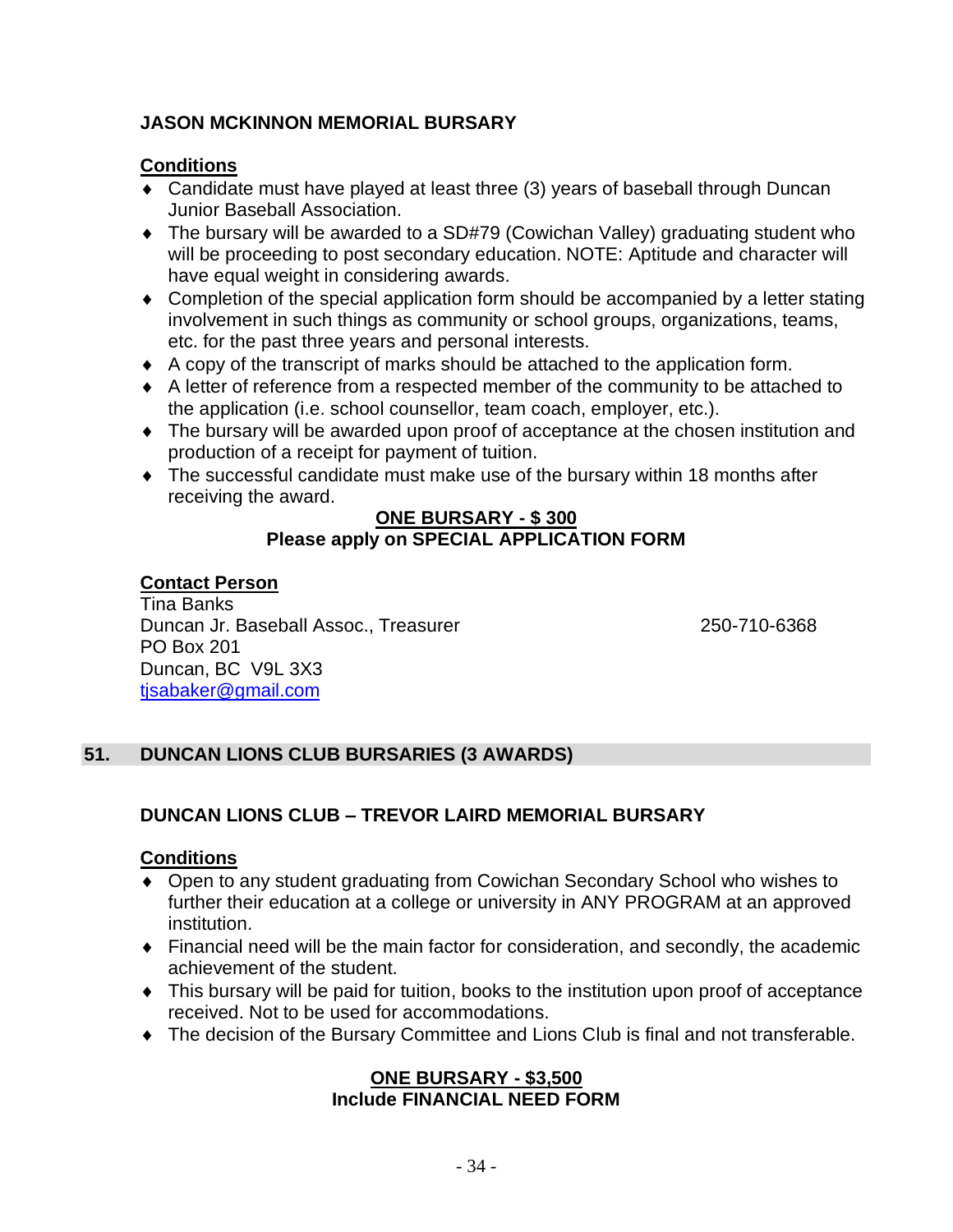## **DUNCAN LIONS SASSY LION THRIFT STORE BURSARY**

#### **Conditions**

- Open to any student graduating from Cowichan Secondary School who wishes to further their education at a college or university in ANY PROGRAM at an approved institution.
- Financial need will be the main factor for consideration, and secondly, the academic achievement of the student.
- This bursary will be paid for tuition, books to the institution upon proof of acceptance received. Not to be used for accommodations.
- The decision of the Bursary Committee and Lions Club is final and not transferable.

#### **THREE BURSARIES - \$3,500 Include FINANCIAL NEED FORM**

#### **DUNCAN LIONS TIM JANG MEMORIAL BURSARY**

#### **Conditions**

- Open to any student graduating from Cowichan Secondary School who wishes to further their education at a college or university in ANY PROGRAM at an approved institution.
- Financial need will be the main factor for consideration, and secondly, the academic achievement of the student.
- This bursary will be paid for tuition, books to the institution upon proof of acceptance received. Not to be used for accommodations.
- The decision of the Bursary Committee and Lions Club is final and not transferable.

#### **BURSARY - \$3,500 Include FINANCIAL NEED FORM**

**Contact Person** Lyne Moreau 250-710-6980 [lyne.m1950@gmail.com](mailto:lyne.m1950@gmail.com)

### **52. ECOLE COBBLE HILL BURSARY**

- This award is open to students who previously attended École Cobble Hill/École Mill Bay for at least 1 academic year who are entering studies in post-secondary education.
- Applications are accepted from public and private schools.
- ◆ Applicants do not need to be living in BC.
- The award will be presented upon proof of enrolment in studies at a recognized postsecondary institution to be paid directly to the institution.
- Award must be used within 12 months of the recipient being notified of the award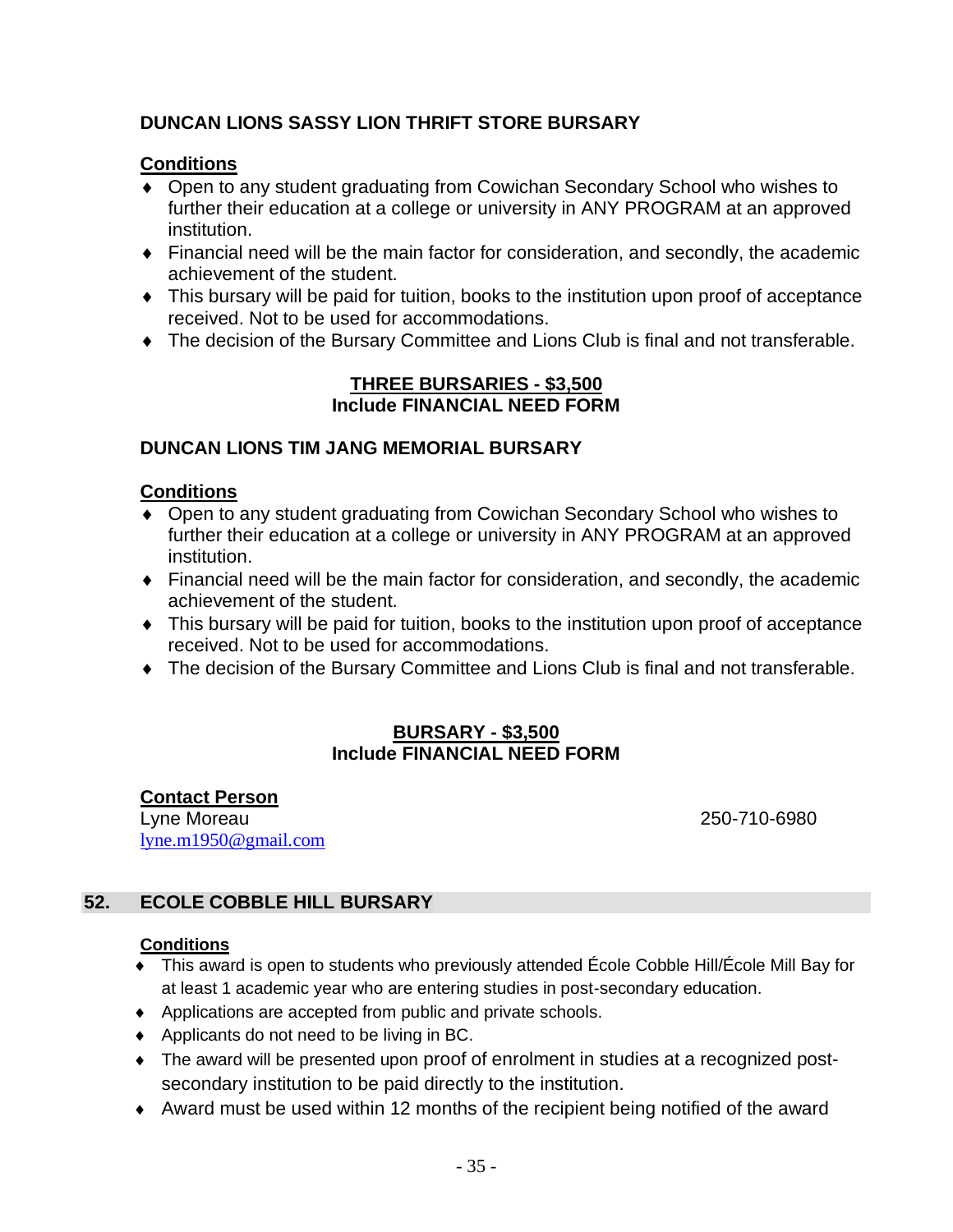Requests for an extension past the 12 months would be considered depending on the reasons for the request on a case by case basis.

#### **Applications should consist of:**

- 1. A letter of personal request for the award telling us about yourself and what you got out of the time you spent at École Cobble Hill, including your goals and ambitions.
- 2. School declaration form signed (proof of attending École Cobble Hill)
- 3. Transcript of marks
- 4. Resumé
- 5. Letter of recommendation (non family member)

#### **BURSARY – NUMBER AND AN AMOUNT UP TO \$800 TBA Include SCHOOL DECLARATION FORM**

### **Contact Person**

Sylvia Cox Ecole Cobble Hill PAC Chairperson [ecolechpac@gmail.com](mailto:gsfarrell@shaw.ca)

## **53. ECOLE MT. PREVOST (formerly Ecole Duncan El) PAC BURSARIES**

#### **Conditions**

- Applicant must have had at least one year in attendance at Duncan Elementary **OR**  at least one year at Ecole Mt. Prevost **Elementary** School, as well as have completed the French Immersion Program at the elementary level. A signed declaration (available in the Counselling office) indicating years applicant attended this school MUST accompany application form.
- Applicant must be proceeding to further their education at any approved postsecondary institution, preference may be given to those using their French Language.
- Proof of acceptance to a post-secondary institution must be sent to Ecole Mt. Prevost Elementary PAC.
- One of these bursaries **will** go to a graduating student of the French Immersion Program (proof of Français Langue 12 is required) The other may go to a graduating student who has not graduated in the French Immersion Program.

### **TWO BURSARIES - \$500 Include SCHOOL DECLARATION FORM**

### **Contact Person**

Vicki McCallum PAC Vice-Chair Ecole Mt. Prevost Elementary [ecolemountprevostpac@sd79.bc.ca](mailto:ecolemountprevostpac@sd79.bc.ca)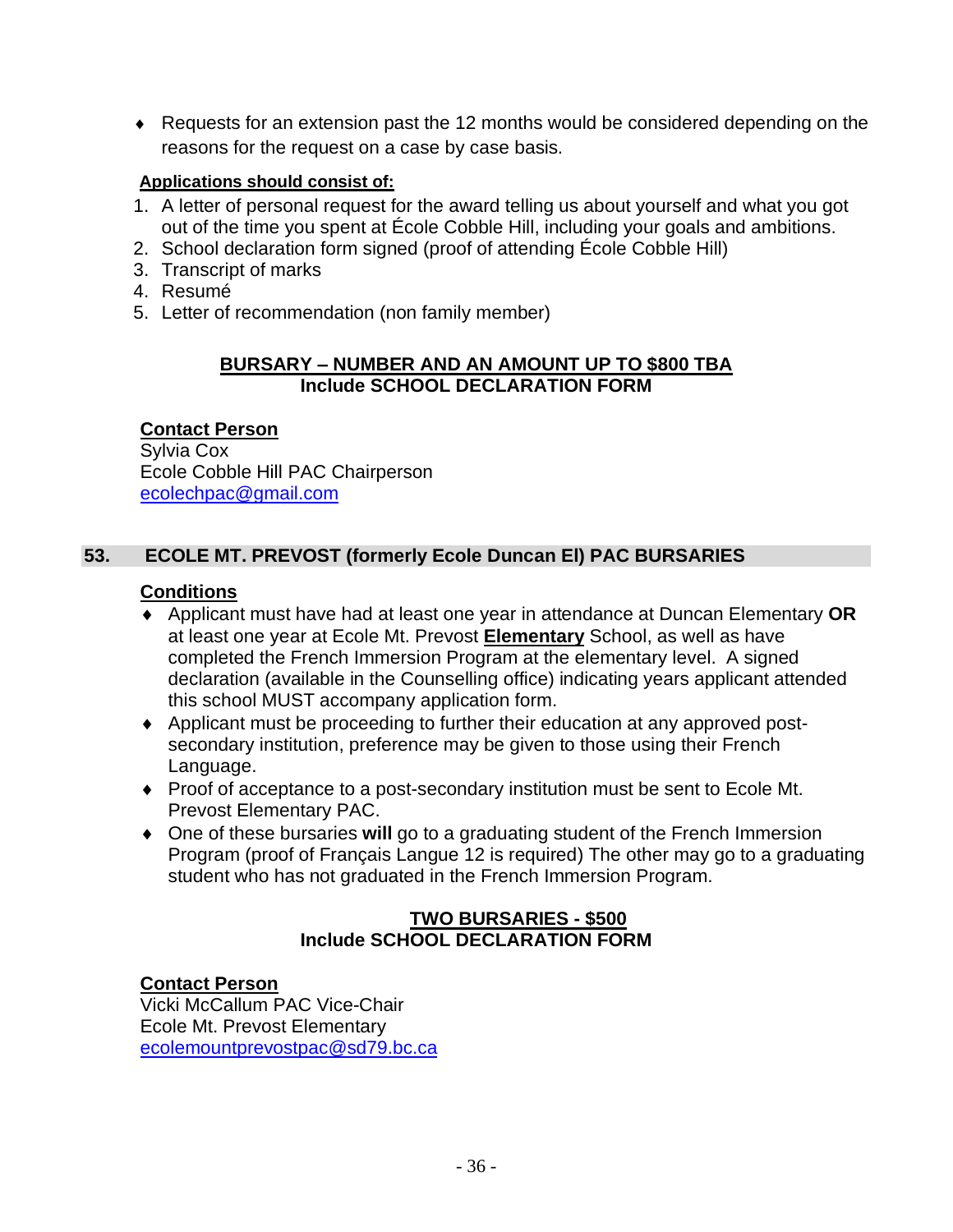### **54. EVENING OPTIMIST CLUB OF VICTORIA BURSARIES**

#### **Conditions**

- Available to students from the Greater Victoria, Sooke, Saanich, or Cowichan School Districts intending to go on to any community college or vocational school in BC in a course of eight months or longer. NON-ACADEMIC APPLICANTS ONLY PLEASE.
- Have passing average and entrance prerequisites for chosen course (not necessarily secondary school graduation).
- ◆ Has given best effort to studies.
- ◆ Good citizen with a clean record.
- ◆ Participates in school activities.
- Course chosen must not have an automatic subsidy.
- Demonstrate financial need.

#### **Please submit the following:**

- ◆ Letter of application indicating need
- Letter of recommendation from principal, teacher or school counsellor
- ◆ Current transcript of grades
- A brief outline of community or extra-curricular activities

#### **TWO BURSARIES - \$750 Include FINANCIAL NEED FORM**

#### **Contact Person**

Mr. John McDonald 250-598-7423 Chairman, Bursary Committee 1776 Taylor Street Victoria, B.C. V8R 3E9 [johncdmcdonald@shaw.ca](mailto:johncdmcdonald@shaw.ca)

### **55. FAIRBRIDGE FARM SCHOOL BURSARY**

### **Conditions**

- To be eligible, students must be enrolled in a university, college, or vocational school.
- Financial need will be the main factor for consideration.

#### **Please submit the following:**

- Applicants are to write a one page essay on some aspect of British Child Migration as it pertains to the Cowichan Valley Prince of Wales Fairbridge Farm School.
- ◆ Submit two current reference letters
- Provide a letter of introduction that explains a little about yourself and your field of studies.

#### **ONE - BURSARY - \$500 Please apply on SPECIAL APPLICATION FORM Include FINANCIAL NEED FORM**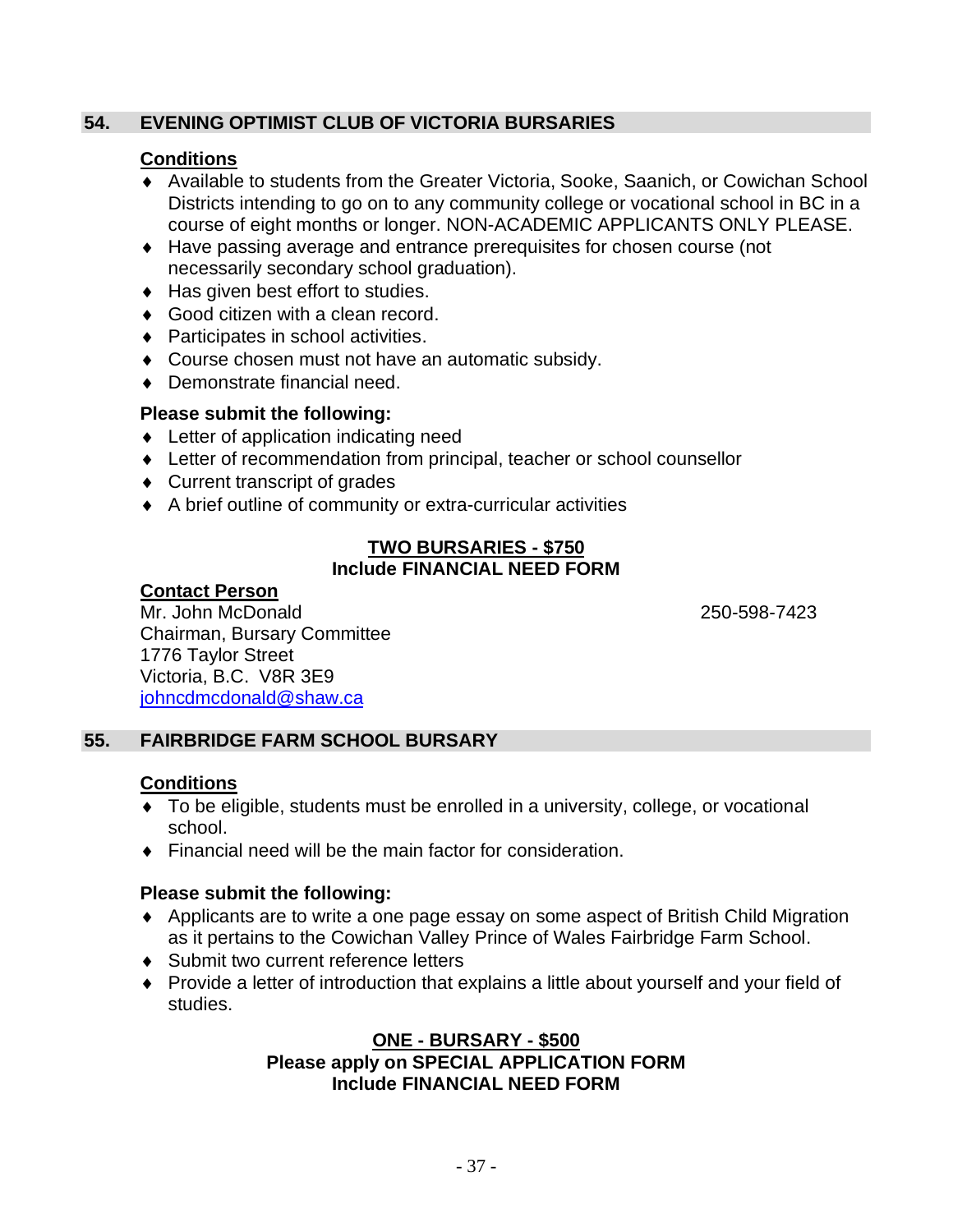### **Contact Person**

Pat Skidmore 778-888-6614 5444 Dunster Rd Nanaimo, BC V9T 4M8 [patskidmore@shaw.ca](mailto:patskidmore@shaw.ca)

#### **56. FRATERNAL ORDER OF EAGLES – OFFICERS AND MEMBERS OF NO. 2546 BURSARIES**

### **Conditions**

- Must be a Canadian Citizen and reside in SD#79 (Cowichan Valley). This award is open to a student graduating on ANY PROGRAM and proceeding to a postsecondary institute of training in ANY FIELD.
- Preference may, but not necessarily will, be given to a child of a member of this organization.
- Award will be paid upon proof of acceptance at any institution of post-secondary training.
- Available to graduating students from Cowichan Secondary, Chemainus Secondary and Lake Cowichan Secondary Schools.

#### **TWO BURSARIES - \$500 Please apply on SPECIAL APPLICATION FORM**

### **Contact Person**

Brenda Leakey (Secretary) 250-416-1058 Fraternal Order of Eagles, Office Aerie 2546 2965 Boys Rd Duncan, B.C. V9L 4T8

### **57. FRIENDS OF FUTURE TEACHERS – TOM MILLER BURSARY**

## **Conditions**

- The bursaries shall be awarded to two students at Cowichan Secondary School **who intend to pursue a career in the field of education.**
- Enclose a letter stating why you have chosen the field of education.
- A scholastic standing of not less than a C+ average is required.
- The application is to include the financial circumstances of the student and their family.
- The award shall be paid upon receipt of admission to any accredited post-secondary institution.
- Normally, the award will be paid out in the year following graduation. In certain circumstances and with a written request to the Friends of Tom Miller, a one year extension may be granted.

## **TWO BURSARIES - \$1500 EACH**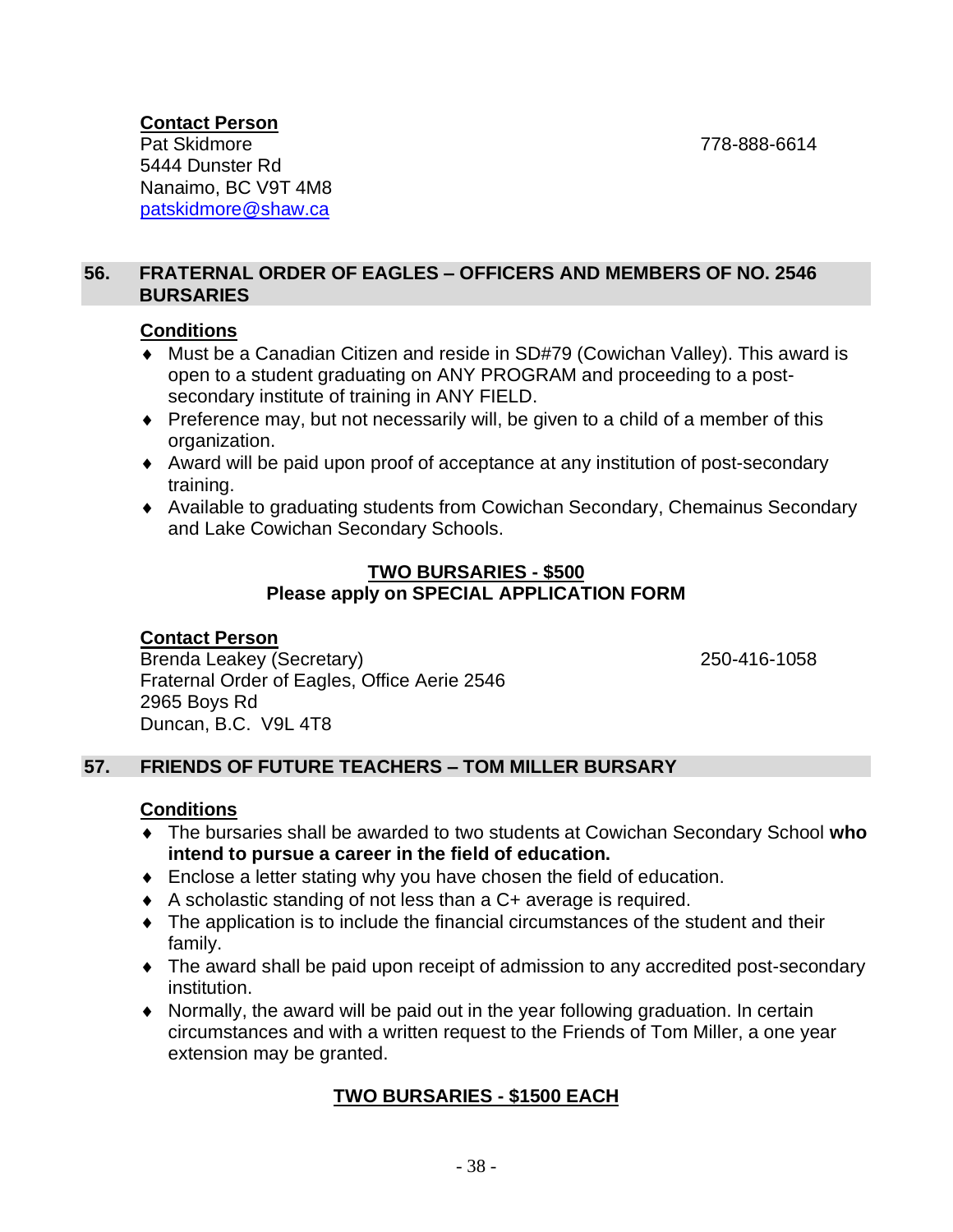#### **Include a copy of a transcript of marks, a letter stating why you want to go into the field of education and FINANCIAL NEED FORM**

250-748-1338 [sharonannis@shaw.ca](mailto:sharonannis@shaw.ca) 250-748-1338

#### **Contact Person Contact to Redeem Award**

Sharon Annis **Head Secretary** 5974 Tower Place Cowichan Secondary School Duncan, B.C. V9L 0E1 cssheadsecretary@sd79.bc.ca

### **58. GEORGE ALISTAIR MacKAY SCHOLARSHIPS**

#### **Conditions**

- Applicants must ordinarily be residents within the boundaries of the Municipality of North Cowichan only.
- Applicant must be proceeding to a recognized post-secondary institution. There is no restriction on field of studies.
- Athletic interest and aptitude shall be of equal importance to academic achievement and school/community participation.
- Award will be paid upon proof of registration and payment of course fees to the chosen university.

## **TWO SCHOLARSHIPS - \$500**

#### **Contact Person**

Ms. Erin Egeland, Assistant Secretary-Treasurer 250 748-0321 eegeland@sd79.bc.ca

### **59. IRENE MABEL ROBERTSON MEMORIAL BURSARY**

#### **Conditions**

- Awarded to a deserving student graduating from Cowichan Secondary who is proceeding to a post-secondary institution in the field of EDUCATION.
- Bursary to be paid to recipient upon **proof of acceptance and registration** at the chosen institution.
- The successful candidate must make use of the bursary within the calendar year of receiving the award.

### **BURSARY - \$500**

### **Contact Person**

Head Secretary Cowichan Secondary School [cssheadsecretary@sd79.bc.ca](mailto:cssecretary@sd79.bc.ca)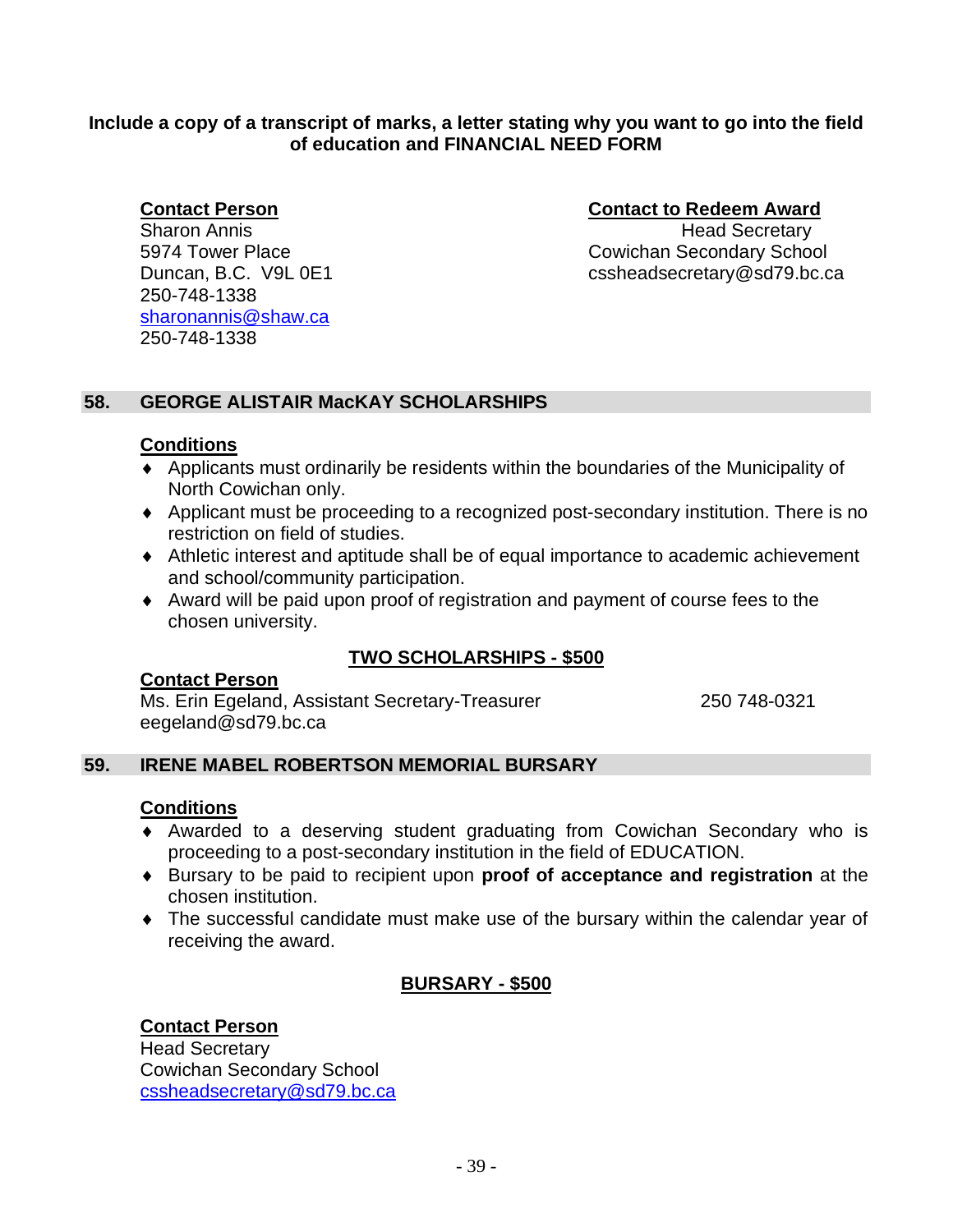#### **60. IRENE PARADIS NURSING BURSARY**

#### **Conditions**

- Open only to all students graduating from Cowichan Secondary School.
- Students must be proceeding to a full program of studies leading to **registration in the B.C. Registered Nurses' Association.**
- Student must show a satisfactory scholastic achievement.
- Student will be asked to indicate if any other financial support is available (i.e. family assistance, etc.)

## **ONE BURSARY- \$ 500**

250-746-7919

**Contact Person**<br>Susan Ellison 6124 Evans Rd Duncan, BC V9L 6K5 sueandkeith49@gmail.com

#### **61. KHOWHEMUN ELEMENTARY SCHOOL PARENT ADVISORY COUNCIL BURSARIES**

These bursaries are designed to strengthen our community by supporting our students in pursuit of continued educational programs after completion of their secondary school education

### **Conditions**

- Available to a student who attended Khowhemun Elementary School for a minimum of three years. A signed declaration indicating dates the applicant attended Khowhemun must accompany the standard application form.
- Student must have completed their secondary school education in SD#79 public schools.
- The bursaries will be awarded to the student upon proof of enrolment in any recognized post-secondary institution, vocational or technical school.
- The bursaries will be awarded on financial need as well as on academic progress.
- The award must be used within 12 months of receipt. Upon receiving a written request with reasons for an extension of the 12-month limitation, the PAC Committee will give such a request every consideration.

#### **TWO BURSARIES - \$250 Include SCHOOL DECLARATION FORM**

### **Contact Person**

PAC Chair, Khowhemun Elementary [khowhemunpac@gmail.com](mailto:khowhemunpac@gmail.com)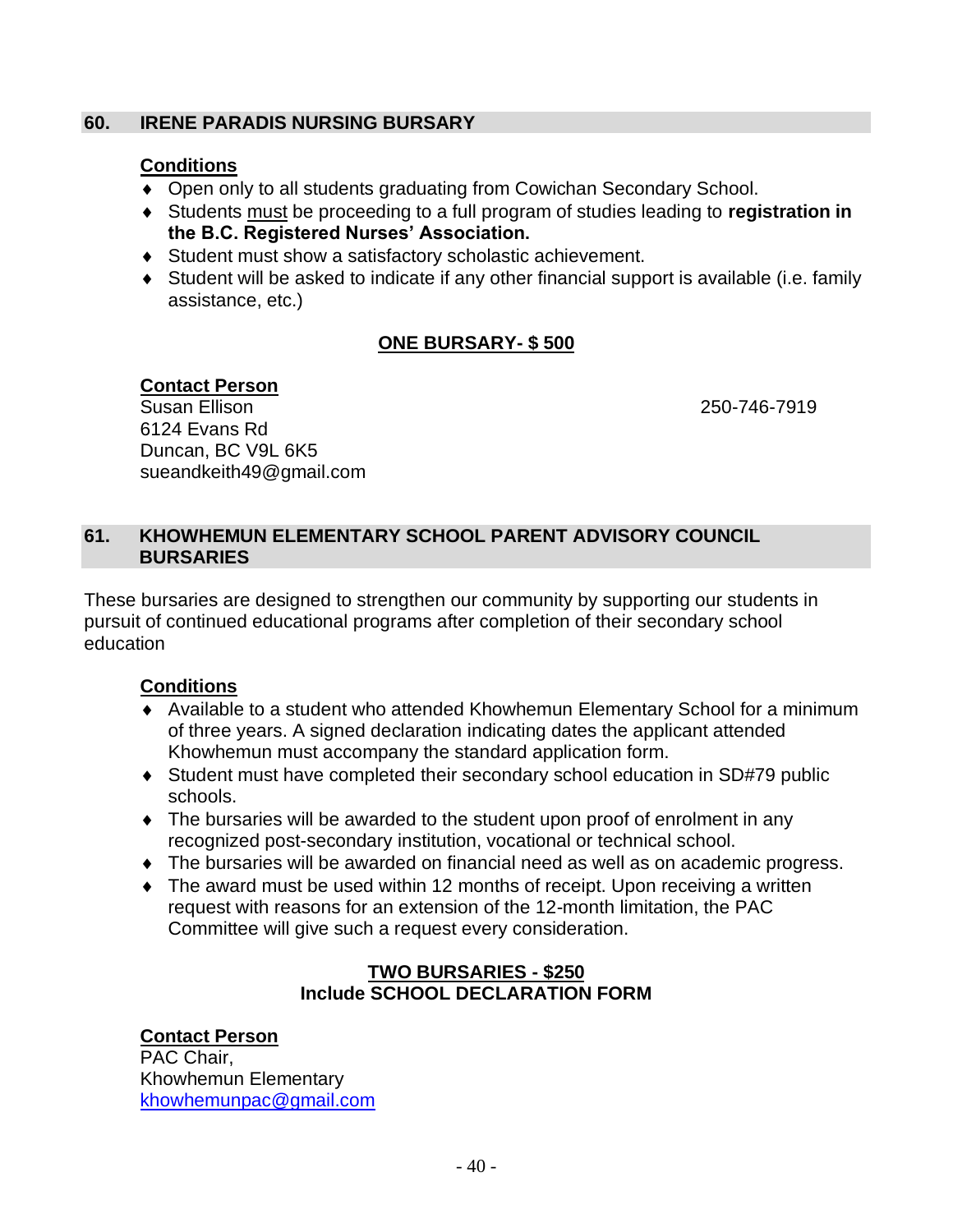## **62. KINETTE CLUB OF DUNCAN BURSARIES**

#### **Conditions**

- Open to Cowichan Secondary students graduating on ANY program and proceeding to a post-secondary institution for further education or training.
- Award to be paid to institution upon proof of acceptance.
- $\bullet$  Indication clearly stated in regard to financial need.
- Preference will be given to a student continuing their education in a field related to community service, such as a nurse (R.N. or practical), teacher, etc.
- ◆ Preference will be given to anyone assisting with KIN projects.

#### **ONE BURSARY - \$500/ additional TBA Please apply on SPECIAL APPLICATION FORM**

#### **Contact Person** Genneine MacKenzie & Cindy Webster 250-732-1636 6144 Evans Rd Duncan, B.C. V9L 6K5

### **63. KINSMEN CLUB OF DUNCAN BURSARIES (2 AWARDS)**

#### **DAN TIESU MEMORIAL BURSARY**

#### **Conditions**

- Open to any student graduating from School District 79 (Cowichan Valley).
- Applicant must have community involvement; have done volunteer work; show financial need; and is involved in, or have a passion for, sports.

#### **ONE BURSARY - \$1000 Include FINANCIAL NEED FORM**

#### **GERRY RYAN MEMORIAL BURSARY**

- Open to students enrolled at Cowichan Secondary School and Frances Kelsey Secondary School that have displayed entrepreneurial spirit, involvement in school activities, and that have displayed service to the community.
- A letter must accompany the Standard Application Form, outlining your reasons for applying for this bursary, your entrepreneurial direction, your involvement in school or sports activities, and your service involvement within the community.
- Open to students graduating on any program and proceeding to a post-secondary institution for further education or training.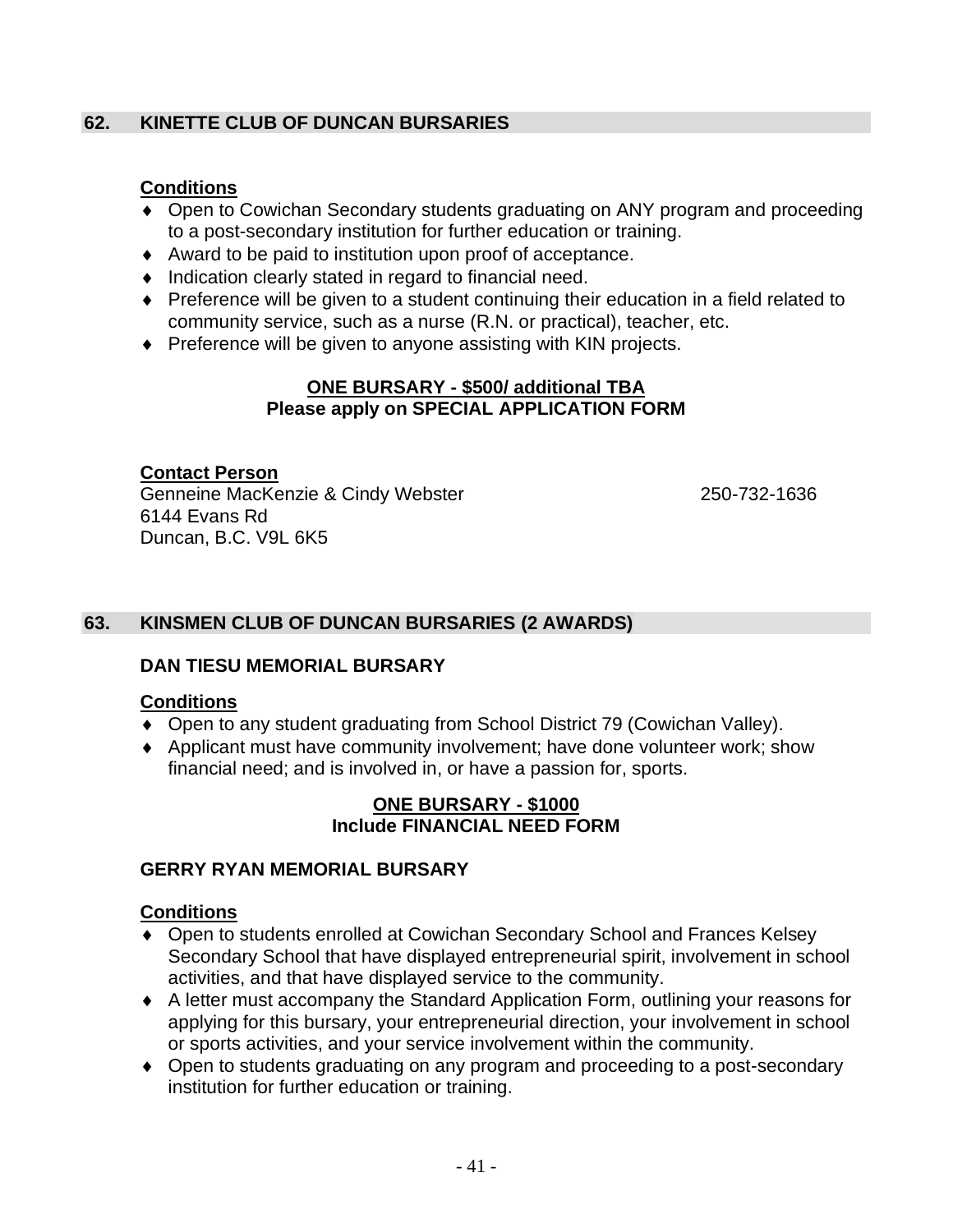- Award to be paid to student upon proof of registration from institution.
- $\bullet$  Incomplete applications will not be considered.

#### **ONE BURSARY - \$1000**

### **Contact Person**

Mr. Jason Czettisch 250-746-7168 c/o 325 Jubilee St Duncan, BC V9L 1W9 athapap@me.com

#### **64. THE KIWANIS CLUB OF DUNCAN MEMORIAL BURSARIES**

This is a memorial bursary in honour of Bill Burak, a Kiwanian.

#### **Conditions**

- Open to graduating Cowichan Secondary School students proceeding to a postsecondary institution for further education in a career or **recognized trade** (i.e. welding, culinary arts, etc).
- Award to be paid to student upon proof of registration in a post-secondary institution being provided to the Kiwanis Club of Duncan.
- Bursary will expire eighteen (18) months from the date of the award.

### **TWO BURSARIES - \$500**

### **Contact Person**

Mr. Dave Clark 250-715-5499 [djclark5864@gmail.com](mailto:djclark@shaw.ca)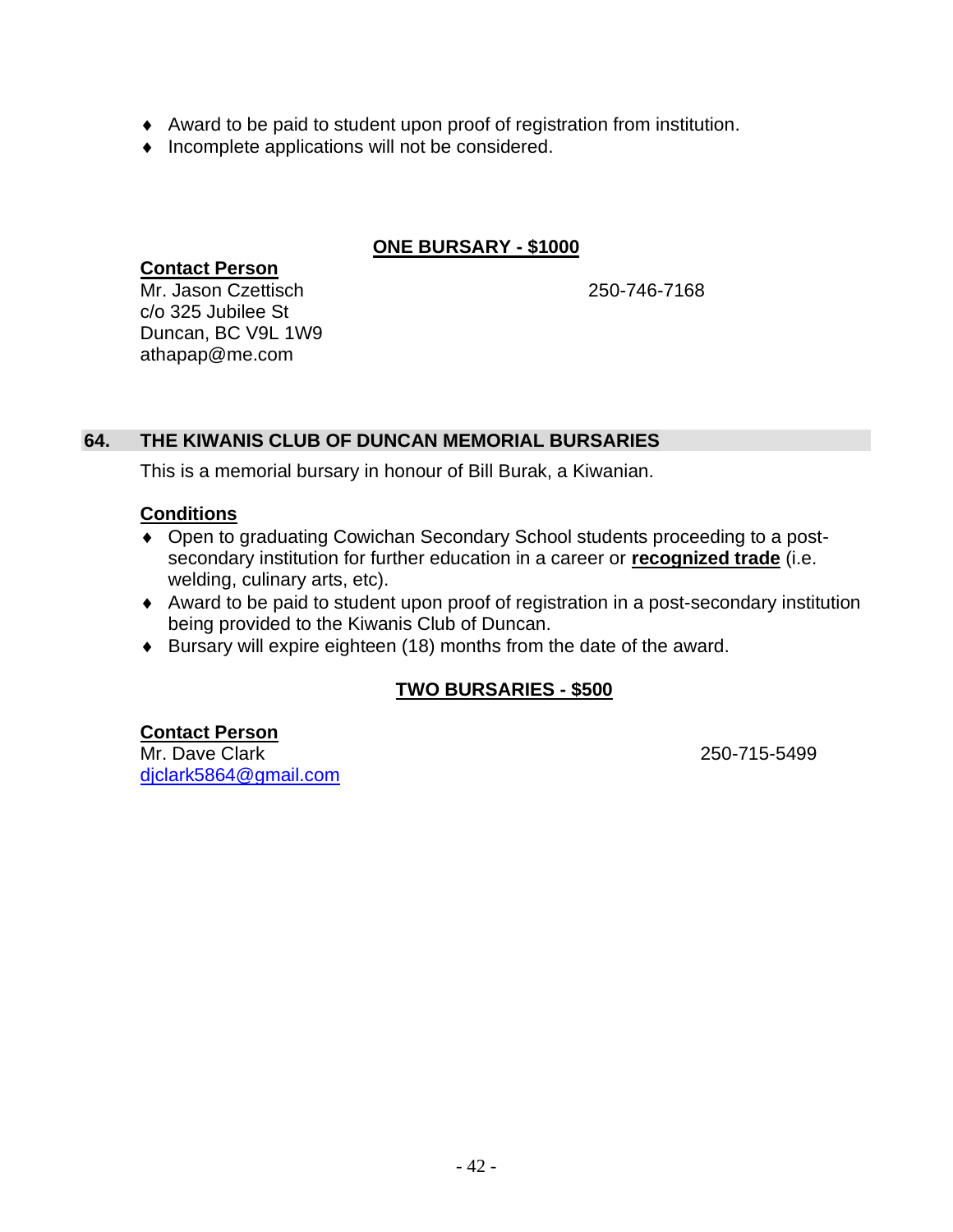## **65. KOKSILAH SCHOOL HISTORICAL SOCIETY**

Koksilah School was built in 1911 and reconstructed by September 1914 after a fire destroyed the original structure in January of that same year. In 1986, former students held a reunion and later formed the Koksilah School Historical Society. Upon leasing the site from the school district, dedicated volunteers have managed the site and acquired several grants to restore and rebuild the interior and exterior of the building. In 1995 the school site opened as a museum and in 2000, it was granted formal heritage designation.

#### **Eligibility**

Open to a graduating student from School District No. 79 (Cowichan Valley) proceeding to an accredited post-secondary institution.

#### **Selection Criteria**

Awarded to a student who exhibits critical-thinking skills and a passion for continuous learning. Achieving the best grades is not a criterion as they do not always reflect an individual's ability to continue learning outside of school. One who completes assigned readings (and beyond), as well as the research, and asks insightful questions are characteristics that represent a desire to be inquisitive about the world around them.

As part of your application, please provide an autobiographical essay and two letters of reference to demonstrate this.

The bursary will be given directly to the student upon proof of enrolment at a recognized postsecondary institution. Tuition must be paid and the award will be issued as reimbursement. The award must be used within twenty-four months of the recipient being notified of the award.

## **FIVE BURSARIES - \$1,000**

**Contact to Redeem Award**

 Ms. Erin Egeland, Assistant Secretary-Treasurer 250 748-0321 [eegeland@sd79.bc.ca](mailto:eegeland@sd79.bc.ca)

### **66. LADIES' AUXILIARY TO THE FRATERNAL ORDER OF EAGLES BURSARIES**

#### **Conditions**

- Open to a student graduating from SD#79 (Cowichan Valley) on ANY program and proceeding to post-secondary education or training in any field.
- Preference may, but not necessarily will, be given to a child of a member of this organization.
- Award will be paid upon proof of acceptance to any post-secondary institution.
- Award must be used by December 31st of the year it is awarded.

#### **BURSARY - \$1,000 Please apply on SPECIAL APPLICATION FORM**

#### **Contact Person**

Frances Ryan 250-746-6451 104-221 Jubilee St. Duncan, B.C. V9L 1W8 [fran-ryan@shaw.ca](mailto:fran-ryan@shaw.ca)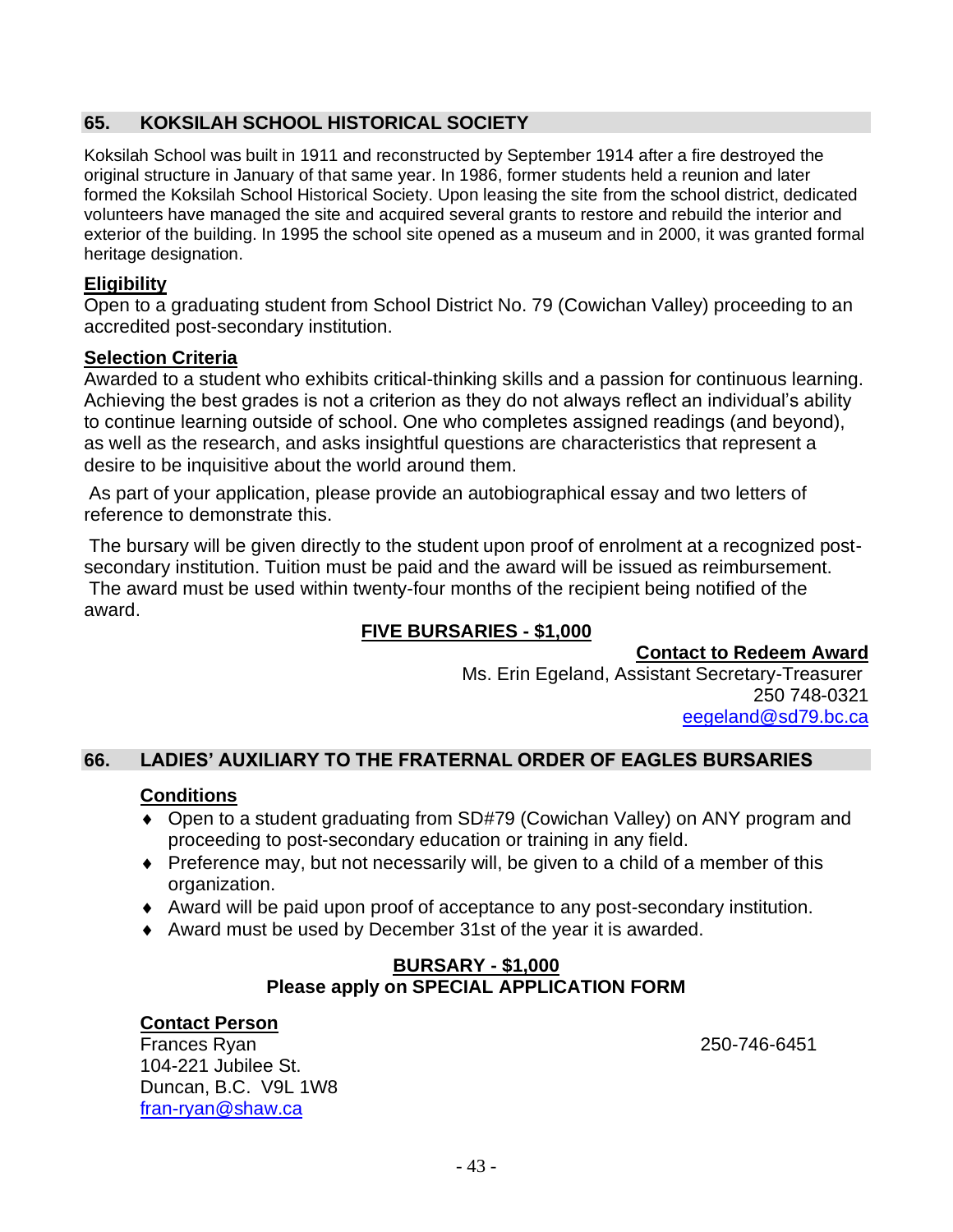#### **67. LORI CARROLL BURSARY FOR SPECIAL NEEDS GRADUATES**

#### **# AND AMOUNT OF BURSARIES TBA**

**Contact Person** Phil Newns Brentwood College

### **68. MAPLE BAY ELEMENTARY SCHOOL BURSARY & SCHOLARSHIP**

There are two separate awards, each with a separate set of criteria:

- **a) Scholarship** based primarily on academic achievement
- **b) Bursary**  based on the overall contribution to the community and as well as academic standing.

#### **Conditions**

- Available to graduating students who attended Maple Bay Elementary School for at least four years, excluding Kindergarten. A proviso is included where the student choosing to apply for one of these awards cannot apply for other elementary school bursaries or scholarships. **A signed declaration (available in the Counselling Office) indicating years applicant attended this school must accompany application form.**
- Will be awarded upon receipt of proof of acceptance and registration at a recognized post-secondary institution.
- Both awards must be used within 15 months of graduation. An extension will be reviewed by the Committee upon receipt of a written request.

#### **ONE SCHOLARSHIP & ONE BURSARY - \$500 Include SCHOOL DECLARATION FORM**

#### **Contact Person**

Maple Bay PAC, c/o Maple Bay Elementary School maplebaypac@sd79.bc.ca

### **69. MAPLE BAY PAINTERS CLUB BURSARY**

The recipient of the Maple Bay Painters bursary will be invited to participate in the Maple Bay Painters Fall Show & Sale, October 2022. Two pieces of work can be submitted. This affords a great opportunity for the student to display her/his/their work. The recipient will receive an honourary Maple Bay Painters one-year membership, which is accepted for a discount for the purchase of art supplies.

- Bursary will be awarded to a graduating student pursuing a career in the Fine Arts.
- Applicant must demonstrate financial need.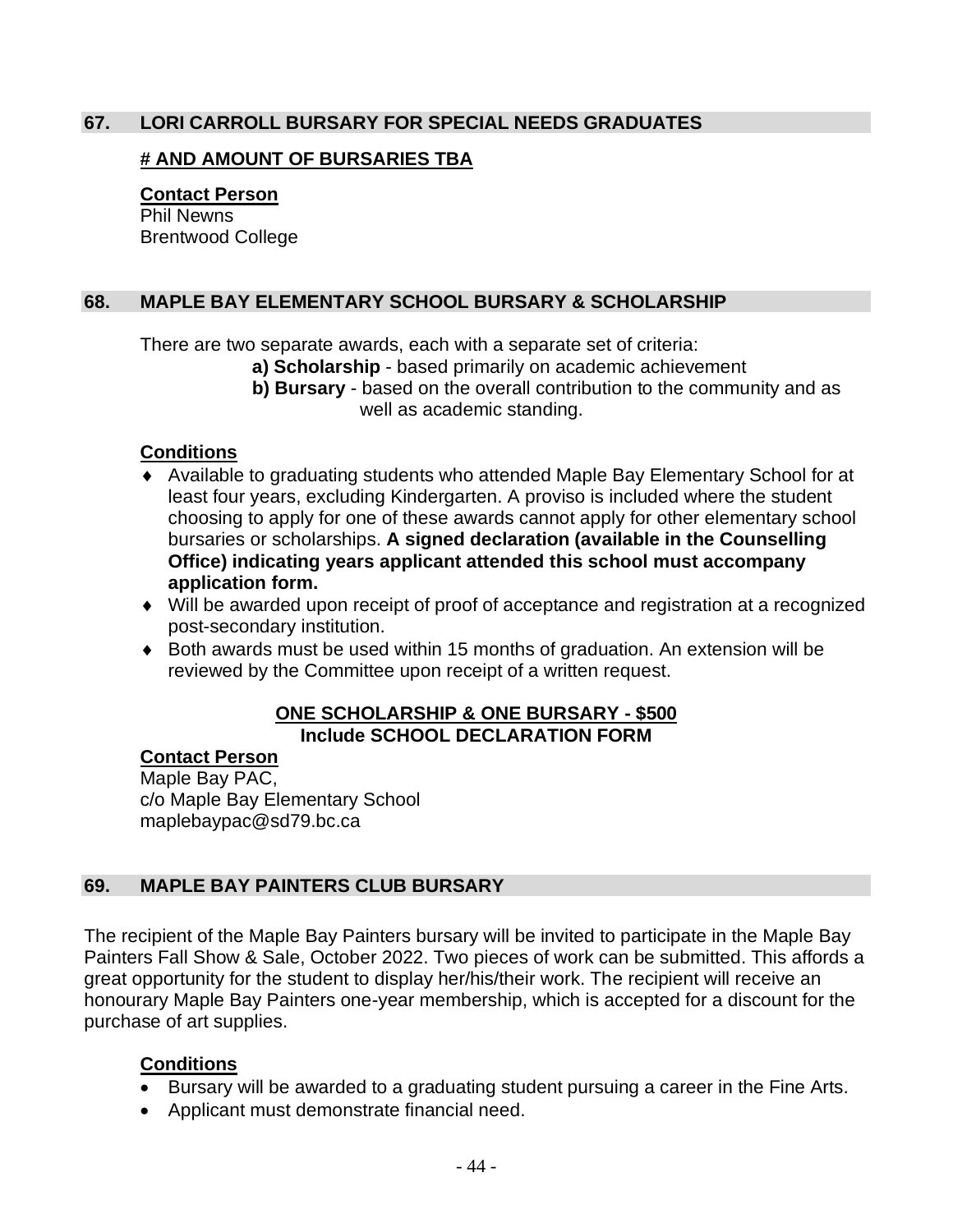• Applicant must include a short biography and samples of their art work. (copies or photos should be authenticated by a teacher.)

#### **ONE BURSARY - \$400 Include FINANCIAL NEED FORM**

#### **Contact Person**

Roger Jackson President of Maple Bay Painters 250-710-2898 easelguy@gmail.com

## **70. MILL BAY GARDEN CLUB BURSARY**

### **Conditions**

- Bursaries will be awarded to eligible graduating students from Cowichan Secondary and/or Frances Kelsey Secondary who are proceeding to advanced training at an accredited post-secondary institution in British Columbia to complete programs in the field of Biology, Earth Gardening, Forestry Sciences, Horticulture, Landscape Specialization, Sustainable Agriculture and Environment or other programs pertaining to plant propagation and growth.
- Bursaries are offered to students who have demonstrated a keen interest in gardening and related fields.
- Volunteer or work experience related to plants.
- Demonstrates a financial need.
- Proof of enrolment at a recognized post-secondary institution is required before receiving the bursary.
- Include a personal resume complete with your goals and reasons for choosing your post-secondary program. Two references must also be included.
- Awarded funds are held in trust and if a recipient has not used the bursary within two years of the award, funds revert back to the Mill Bay Garden Club.

#### **ONE BURSARY - \$500 Please apply on SPECIAL APPLICATION FORM**

#### **Contact Person** Ann Baty 250-413-7052 [iannbaty@gmail.com](mailto:iannbaty@gmail.com)

### **71. MONK OFFICE GRADUATION SCHOLARSHIP**

- Graduating Grade 12 student going onto post-secondary education.
- Currently working in the retail trade. Provide a letter from your employer confirming this. Also include a letter describing what you've learned and what you are passionate about.
- ◆ Participation in school and community activities.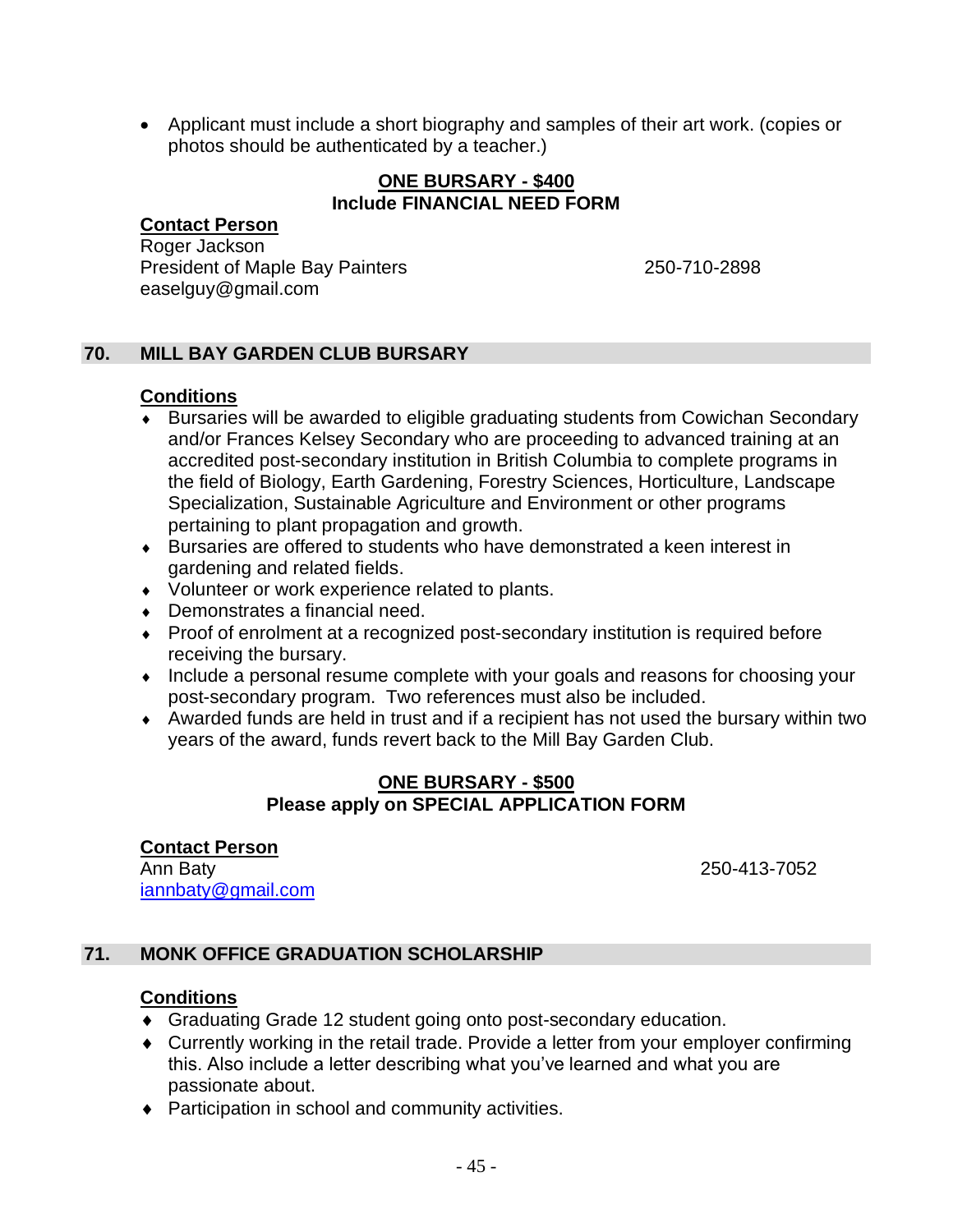Scholarship will be paid upon proof of registration at a post secondary institution. **ONE SCHOLARSHIP – \$500**

#### **Contact Person**

Ms. Erin Egeland, Assistant Secretary-Treasurer 250 748-0321 [eegeland@sd79.bc.ca](mailto:kblow@sd79.bc.ca)

## **72. MOSAIC FOREST MANAGEMENT SCHOLARSHIP**

#### **Conditions**

- Awarded to a Cowichan Valley SD#79, Indigenous graduating grade 12 student, pursuing studies in forestry at a post-secondary institution (degree, diploma or trades). Alternately, can be awarded to an Indigenous graduate pursing fisheries or other natural resource management related fields.
- Academic standing will be equally important as demonstrated strong leadership qualities, community involvement and experience as a volunteer or paid employee in the areas of forestry, fisheries, or natural resource management.
- Scholarship will be paid upon proof of registration and payment at a post secondary institution.

### **ONE SCHOLARSHIP – \$1000**

#### **Contact Person**

Ms. Erin Egeland, Assistant Secretary-Treasurer 250 748-0321 [eegeland@sd79.bc.ca](mailto:kblow@sd79.bc.ca) See Counselling Secretary re: Thank you letter

### **73. NANAIMO AIRPORT COMMISSION (NAC) SCHOLARSHIPS & AWARDS**

- ◆ Open to all graduating students within School District #68, #69, #70 & #79 (Cowichan Valley) who are planning to actively pursue studies in eligible fields.
- Awards will be based on merits of the applications as determined by the YCD Scholarship Committee and are subject to meet the eligibly criteria set out below.
- Must include a cover letter outlining why you are deserving of this scholarship.
- Open to candidates who will be attending a post-secondary institution in an eligible field of study, as follows:
- Commercial or Private pilot
- Aviation Maintenance, Engineering or Aerospace Engineering
- Related airport service fields of study including Tourism, Business Administration, Airport Management
- Trades programs
- Sciences
- Awards will be subject to providing proof of enrollment in an eligible post-secondary program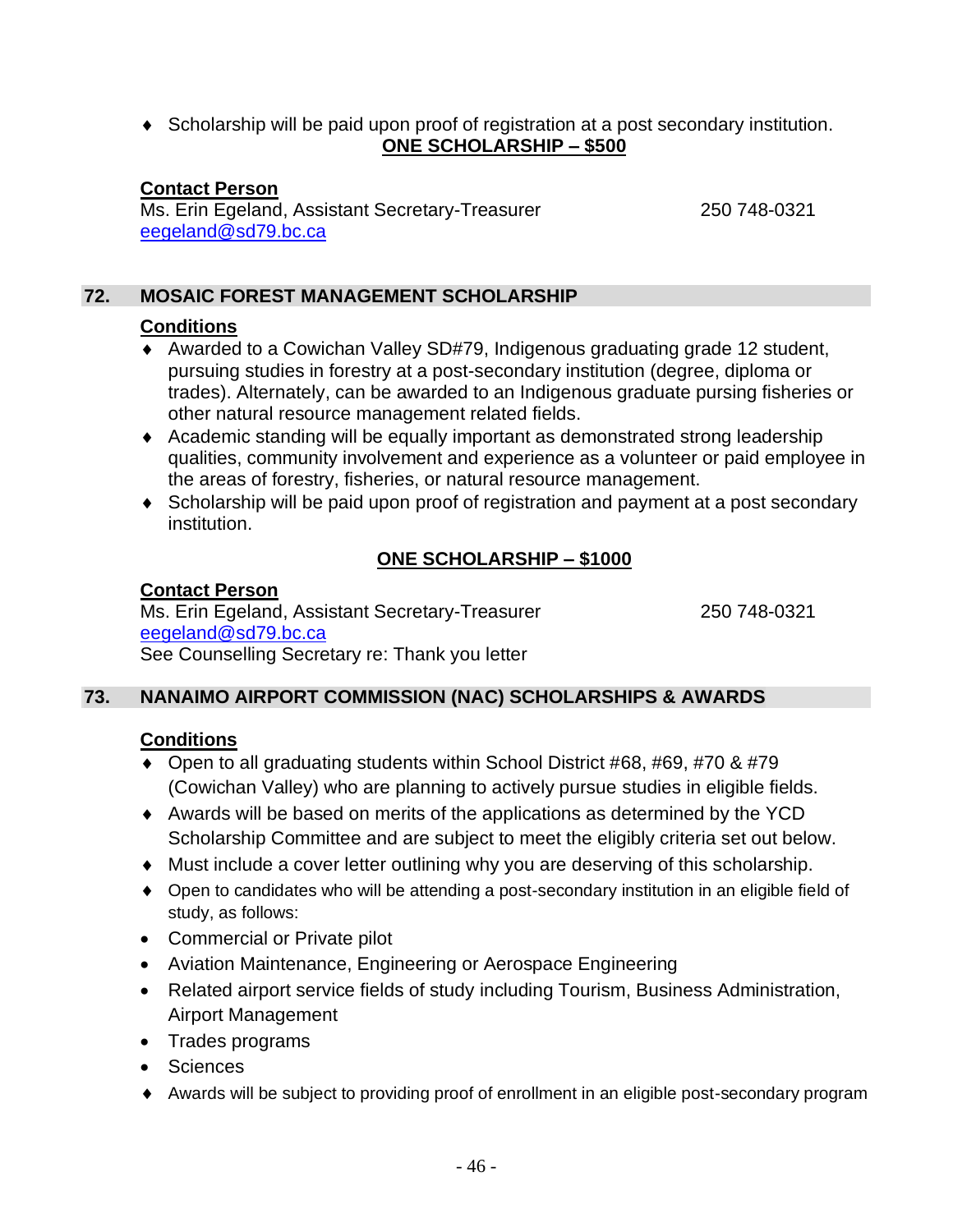## **# SCHOLARSHIPS AND AMOUNTS - TBA**

**Contact Person Contact Person Contact to Redeem Award** 

Yuko Matsushima Erin Egeland, Assistant Secretary-Treasurer Nanaimo Airport Commission [eegeland@sd79.bc.ca](mailto:eegeland@sd79.bc.ca) ymatsushima@nanaimoairport.com 250-748-0321

### **74. PUBLIC AND PRIVATE WORKERS OF CANADA – LOCAL 2**

### **Conditions**

- Available to dependents or grandchildren of active, retired or deceased PPWC Local 2 member.
- Available to siblings of current active members within Local 2
- ◆ First time applicants will take precedence
- Eligible applicants may apply in each year of study. First time applicants will ALWAYS take precedent over consideration of past applicants.
- ◆ Applications must be submitted on or before May 15<sup>th</sup>.
- Applicants must fill out the special application and write a 300-500 word essay from one of these topics: Old growth forest in Vancouver Island; How raw log exports will affect the economy of B.C.; or How the labour movement have improved the living conditions in B.C.
- Bursary certificates will be redeemable in the second half of the year of continuing post-secondary program education upon proof of registration.
- Certificates will expire one year after being awarded if they are not redeemed.

#### **TBA BURSARIES - \$750 Apply ONLINE: https://ppwclocal2.com**

#### **Contact Person**

PPWC Local 2 Admin 250-246-9272 PO Box 370 1616 Chaplin St. Crofton BC V0R 1R0

### **75. QUEEN OF ANGELS SCHOOL BURSARIES (3 AWARDS)**

### **DAVID MCKINNON MEMORIAL BURSARY**

- Available to a graduating Grade 12 student in the Cowichan Valley, including public and private schools, who has completed a minimum of 5 years at Queen of Angels Catholic School.
- The applicant must be proceeding to post-secondary education or training in the year following graduation.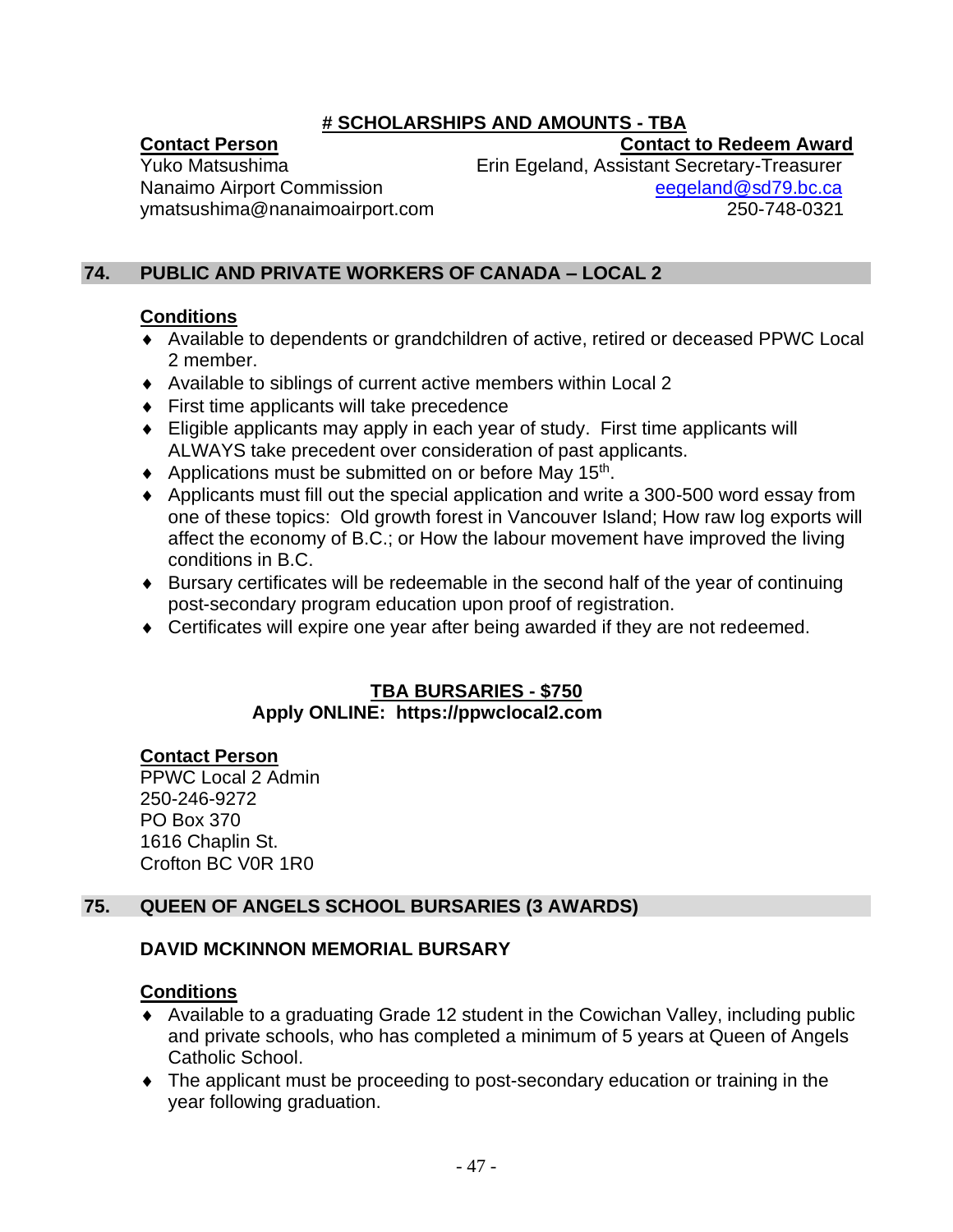- The bursary will be awarded to a student who will be pursuing an education in a business or accounting related field or a trade.
- The bursary will be paid to the individual upon proof of enrollment at a recognized school or institute to further their education or training with the discretion of the principal and Mrs. Elizabeth McKinnon.
- The applicant should state their reason for pursuing the choice of career and how it relates to equipping their to be of service to the community.
- The funds will be held in trust and if the recipient has not used the bursary within one year of the award, an extension will be reviewed by the Principal of Queen of Angels School and Mrs. Elizabeth McKinnon upon receipt of request for a possible one year extension.

#### **ONE BURSARY - \$500 Include Queen of Angels SCHOOL DECLARATION FORM**

## **ROBERTHA HONORA PASCOE MEMORIAL BURSARY**

## **Conditions**

- Available to a graduating Grade 12 student in the Cowichan Valley, including public and private schools, who completed Grade 9 at Queen of Angels School.
- The applicant must be proceeding to post-secondary education or training in the year following graduation.
- The bursary will be awarded to a student who is pursuing a career in literacy or visual arts.

## **ONE BURSARY - \$250 Include Queen of Angels SCHOOL DECLARATION FORM**

## **PARENT AUXILIARY BURSARIES**

- Available to a graduating student from a public or private school in SD#79 (Cowichan Valley) who has attended Queen of Angels School for a minimum of four years. A signed declaration indicating years applicant attended must accompany the application form (form available at Q of A school office or email and must be signed by Q of A school admin staff).
- Awarded to a graduating student who intends to further their education at any recognized university, college, vocational or technical school.
- The bursaries will be awarded based on academic achievement, community and school involvement. Please mention your involvement in the Q of A school community in **your personal letter**.
- The bursaries are to be paid to any post-secondary institute upon proof of acceptance.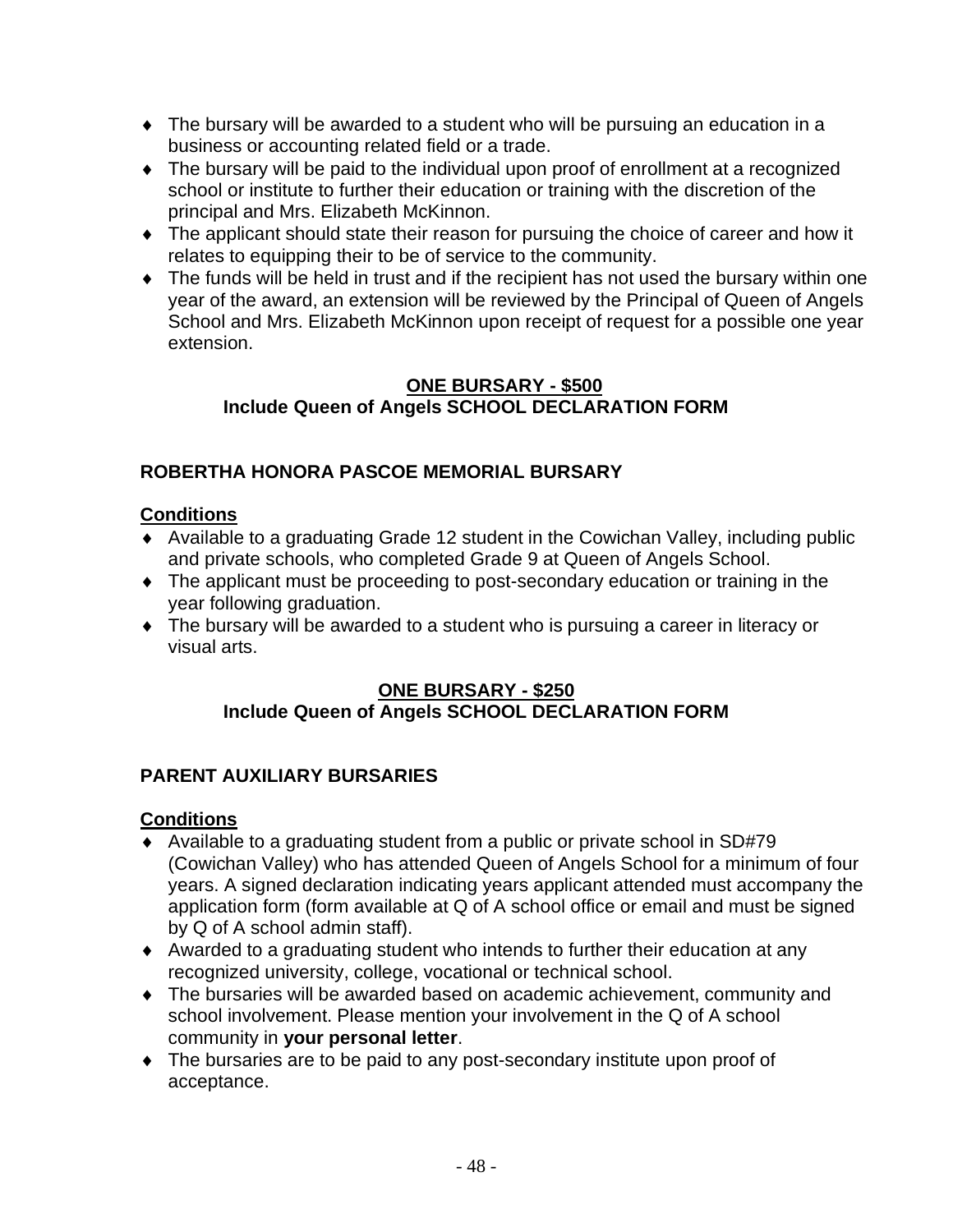• The bursaries are to be used within 12 months of graduation. The Bursary Committee, upon written receipt of a written request, will review upon extension. This must be received by the committee chair by June 10 of the graduating year.

## **Please submit the following:**

- ◆ Application Form
- ◆ Transcript of Marks
- ◆ Resume
- ◆ Personal Letter
- ◆ Reference letters (2) preferably at least one reference from a high school teacher
- Signed declaration indicating years applicant attended Q of A (form available from Q of A office/email and signed by a Q of A admin staff)

#### **FOUR BURSARIES - \$250 Include Queen of Angels SCHOOL DECLARATION FORM**

### **Contact Person**

Mrs. Kathy Korman, Principal 250-746-5919 Queen of Angels School 2085 Maple Bay Rd. Duncan B.C. V9L 5L9 [kkorman@cisdv.bc.ca](mailto:kkorman@cisdv.bc.ca)

#### **76. ROTARY CLUB OF DUNCAN SCHOLARSHIPS & BURSARIES – ACADEMIC PROGRAM**

- ◆ Open to Cowichan Secondary School students who are proceeding to further education on ANY PROGRAM at a recognized college, university or vocational school.
- Proof of your enrollment in a post-secondary school institution by providing the Rotary Club of Duncan with a copy of your confirmation of registration and a receipt for payment of tuition fees is required before receiving the award.
- Completion of the **Special Application Form** should be accompanied by a **letter** stating involvement in such things as voluntary community work, employment, community or school groups, organizations, sports, arts, etc. outlining the periods of involvement over the past 2 years.
- Please include the reference to the detailed account of involvement with Rotary or whether parents, grandparents are Rotary Club members.
- A **transcript** of your marks must be attached to the application form.
- Bursaries will be awarded on the basis of academic achievement and financial need.
- Rotarians would like to meet the award winners. Therefore, the recipients will be invited to a meeting, which they should arrange to attend, soon after receiving the award.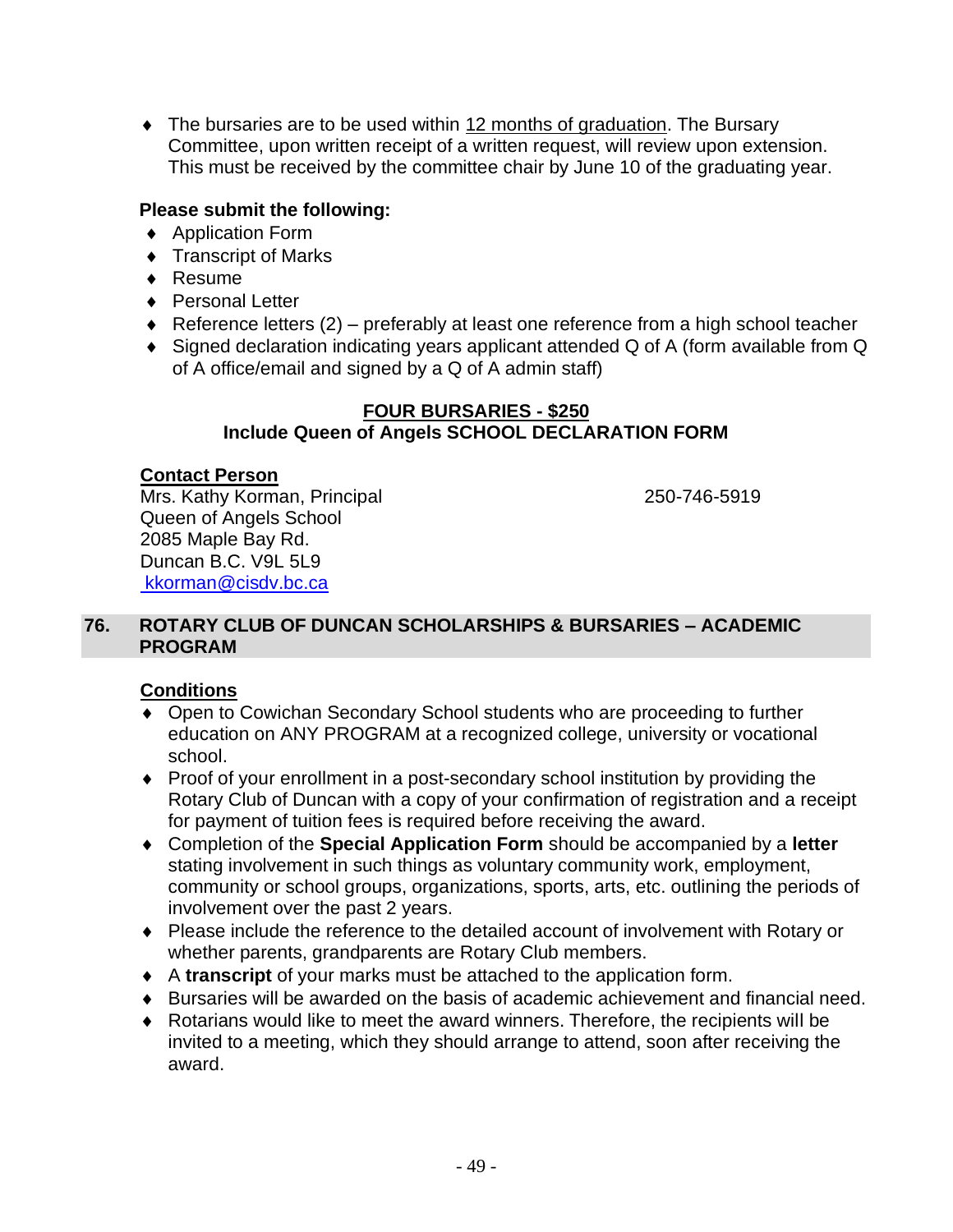**NOTE: You should specify on your application form the Rotary Club of Duncan award numbers for which you are applying and whether you are applying for a Scholarship, Bursary or both.** *Submit one form only.*

#### **THREE SCHOLARSHIPS - \$1000 Please apply on SPECIAL APPLICATION FORM**

#### **THREE BURSARIES - \$700 Incomplete applications will not be considered.**

## **Contact Person**

Jim Dias, Chair, Scholarship Committee 250-748-3373 c/o Rotary Club of Duncan 2330 Calais Rd. Duncan, B.C. V9L 5V2 [jimdias@shaw.ca](mailto:jimdias@shaw.ca)

## **77. ROTARY CLUB OF DUNCAN SCHOLARSHIPS AND BURSARIES–VOCATIONAL AND TRADES PROGRAM**

## **Conditions**

- Open to Cowichan Secondary School students who are proceeding to recognized vocational or trade schools, or apprenticeship programs, to complete a course leading to establishing a career.
- Proof of your enrollment in a post-secondary school institution by providing the Rotary Club of Duncan with a copy of your confirmation of registration and a receipt for payment of tuition fees is required before receiving the award.
- Completion of the **Special Application Form** should be accompanied by a **letter** stating involvement in such things as voluntary community work, employment, community or school groups, organizations, sports, arts, etc. outlining the periods of involvement over the past 2 years.
- Please include the reference to the detailed account of involvement with Rotary or whether parents, grandparents are Rotary Club members.
- A **transcript** of your marks must be attached to the application form.
- $\bullet$  Bursaries will be awarded on the basis of academic achievement and financial need.
- Rotarians would like to meet the award winners. Therefore, the recipients will be invited to a meeting, which they should arrange to attend, soon after receiving the award.

**NOTE: You should specify on your application form the Rotary Club of Duncan award numbers for which you are applying and whether you are applying for a Scholarship, Bursary or both. Submit one form only.**

#### **TWO SCHOLARSHIPS - \$1000 Please apply on SPECIAL APPLICATION FORM**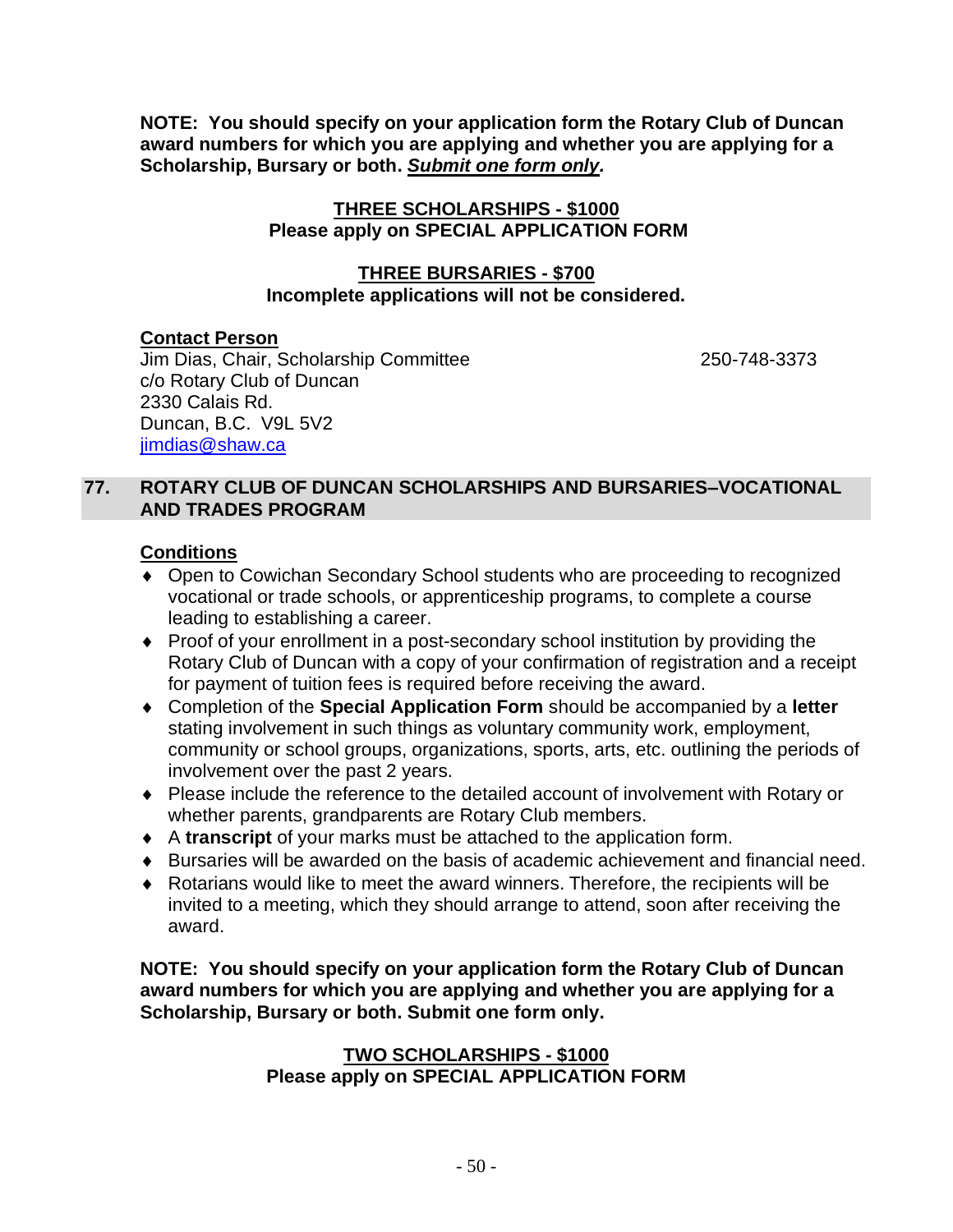#### **ONE BURSARY - \$700 Incomplete applications will not be considered**

The Rotary Club reserves the right to modify any of the terms and conditions pertaining to these scholarships and bursaries, or withdraw an award where insufficient or unqualified applications are submitted.

#### **Contact Person**

Jim Dias, Chair, Scholarship Committee 250-748-3373 c/o Rotary Club of Duncan 2330 Calais Rd. Duncan, B.C. V9L 5V2 [jimdias@shaw.ca](mailto:jimdias@shaw.ca)

#### **78. ROYAL CANADIAN LEGION-SIR PERCY LAKE SCHOLARSHIP**

#### **Conditions**

- Open to all students Military and/or Legion association is not required.
- Please pick-up criteria sheet from counselling secretary.
- A senior secondary student must be accepted in their first year to the University of Victoria, or Royal Roads Campus, or Vancouver Island University (Nanaimo or Cowichan campus), starting in the year the scholarship is presented.
- The student must be a resident of the area encompassed by South Vancouver Island Zone of the Royal Canadian Legion. See Criteria sheet for region names.
- The basis of selection is academic excellence and community service. Applicants are point rated using the University of Victoria's entrance requirements as a guideline.
- The Scholarship is \$2000 and is sponsored by all Legion Branches in the South Vancouver Island Zone.
- Applications must be made on the Sir Percy Lake Scholarship application form, which is available at all secondary schools and Branches of the Royal Canadian Legion in the South Vancouver Island Zone.

#### **ONE SCHOLARSHIP - \$2000 Please apply on SPECIAL APPLICATION FORM**

- Only after the Branch interviews and grades the applicants, the first place entry at each Branch is then forwarded to the Zone by July 15, 2022. **The final selection is made by the South Vancouver Island Zone in August.**
- The scholarship can only be held over to the 2nd semester, at which time if not used, will be forfeited.

#### **Contact Person**

Betty James 250-746-5998 308-154 1st St. Duncan B.C. V0R 1K0 betjames@shaw.ca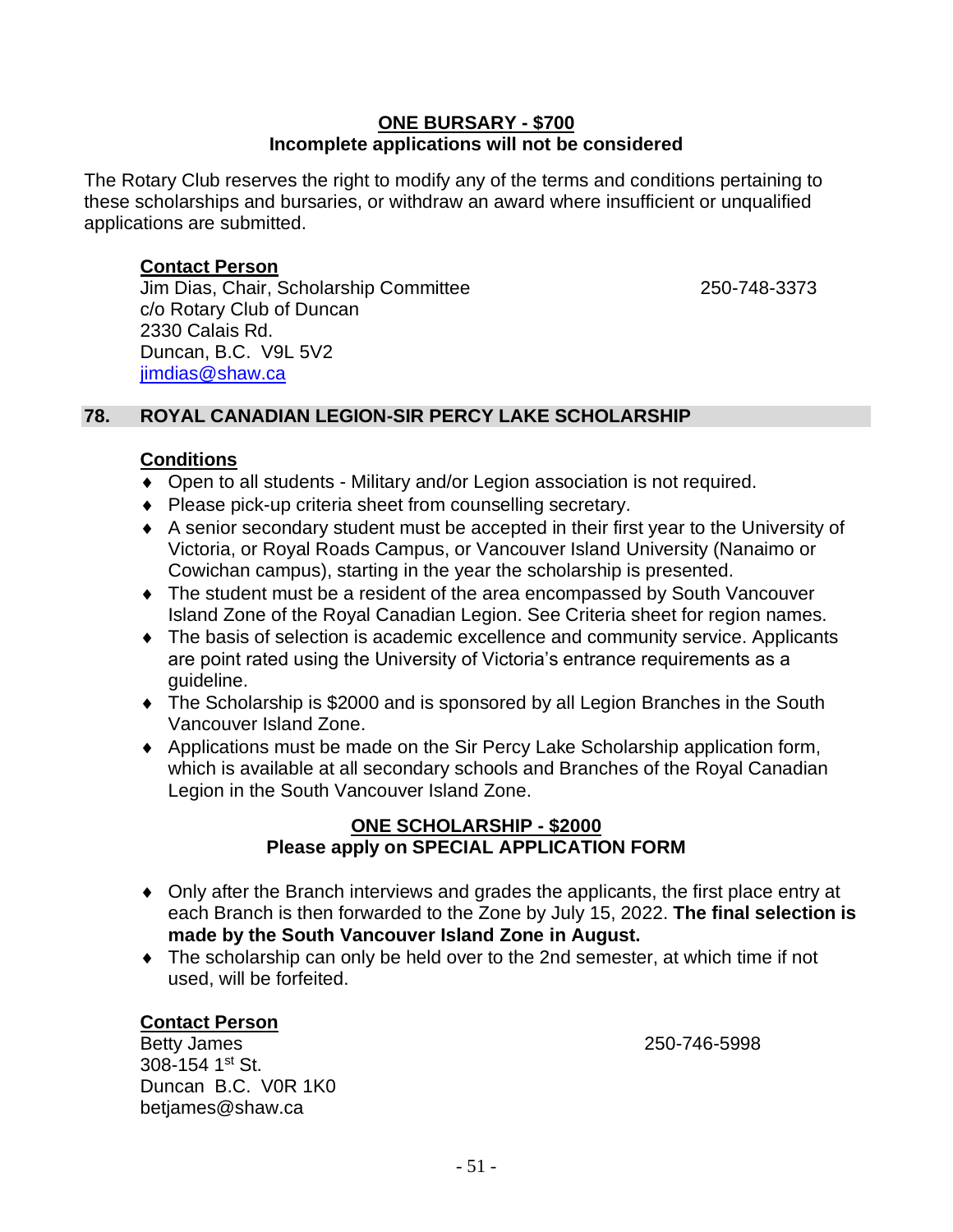#### **79. ROYAL CANADIAN LEGION, BRANCH #53 BURSARIES**

#### **Conditions**

- ◆ Applicant *MUST* be the child or grandchild, of a veteran.
- *MUST* **include service number of veteran on application.**
- Available to a student graduating and proceeding to post-secondary education at a recognized B.C. institution of learning (university, college, technical or vocational school). Preference may be given to those students enrolling in an academic program.
- Award will be paid directly to the post-secondary institution upon proof of acceptance.

#### **FIVE BURSARIES - \$1000 Please apply on SPECIAL APPLICATION FORM**

**If you live in an area other than Branch # 53 in Duncan, please contact that branch to submit your application directly to them.**

#### **Contact Person**

Betty James 250-746-5998 308-154 1st St. Duncan, B.C. V9L 1R2 betjames@shaw.ca

#### **80. SOMENOS RURAL TRADITIONAL SCHOOL BURSARIES**

#### **Conditions**

- Available to a graduating student who MUST have attended Somenos Elementary School. A signed declaration form (available in the Counselling Office) indicating years applicant attended this school must accompany the Standard Application Form.
- Available to a SD#79 (Cowichan Valley) student graduating on ANY program and proceeding to a recognized post-secondary institution for further study or training.
- Student MUST have completed their secondary school education in SD#79 (Cowichan Valley).
- The bursary is based on financial need as well as on academic progress.
- Applications are also invited from ex-Somenos Elementary students enrolled or enrolling in post-secondary institutions who need financial assistance to continue or begin their studies.
- The award **must** be used within 12 months of receipt. Upon receiving a written request with reasons for the extension of the 12 month limitation, the Bursary Committee will give such a request every consideration.

#### **TWO BURSARIES - \$200 Include SCHOOL DECLARATION FORM and FINANCIAL NEED FORM**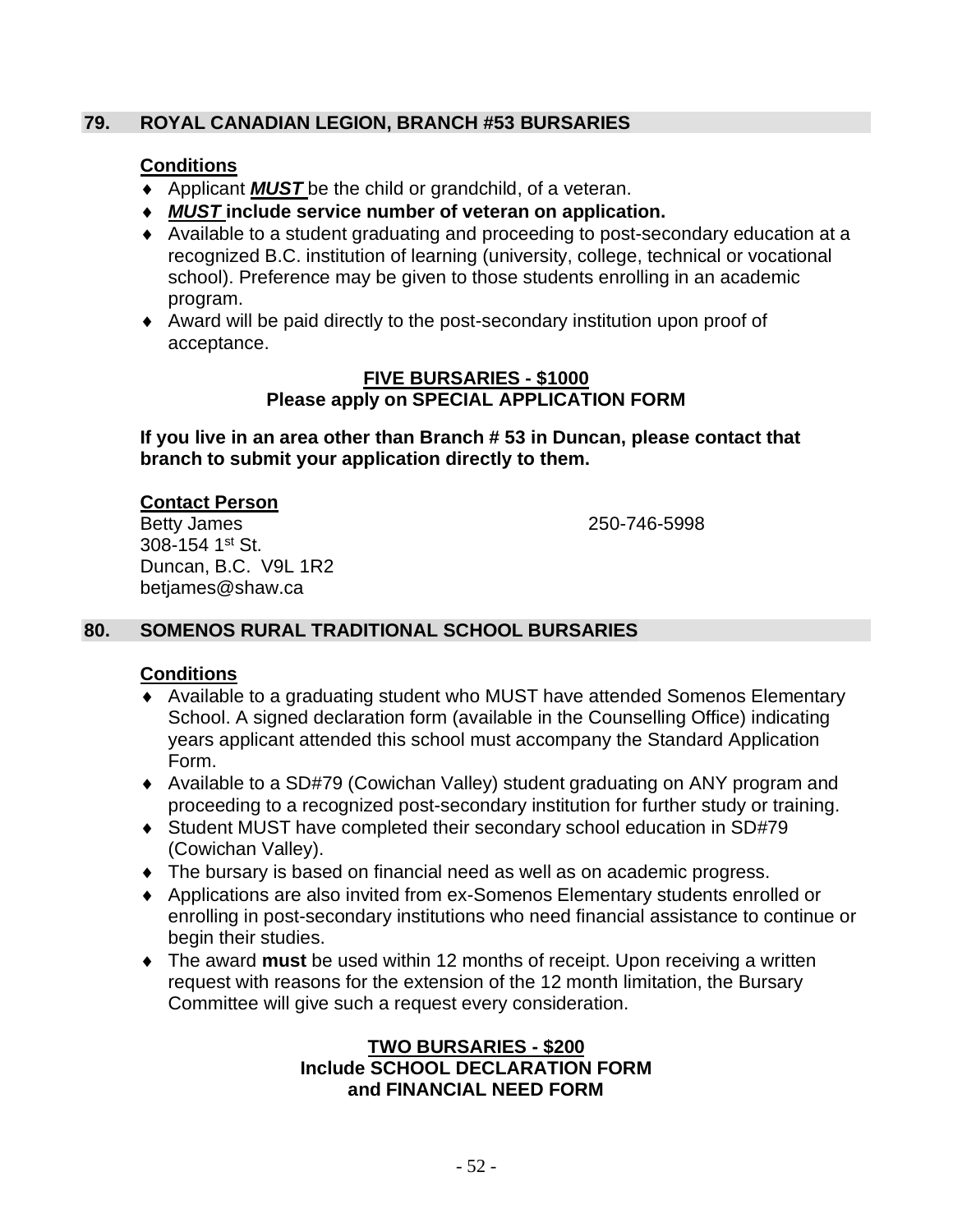## **Contact Person**

Lisa Mayea 250-715-1745 330 Spruce Pl. Duncan, B.C. V9L 1Y9 [pisster@shaw.ca](mailto:pisster@shaw.ca)

## **81. SOMENOS WOMEN'S INSTITUTE CENTENNIAL BURSARY**

### **Conditions**

- The applicant must be a current, full time, female student in attendance at Cowichan Secondary School.
- Preference will be given to a student continuing her education in a field related to community service.
- Preference will be given to students continuing their education at a B.C. institute or technical school.
- The applicant must provide a record of her participation in school and community activities and/or job.
- The bursary will be paid upon proof of acceptance and registration at the chosen institution or technical school.
- $\bullet$  Deadline for payment of bursary is December 31<sup>st</sup> of the following year after the bursary is awarded.

## **ONE BURSARY - \$500**

### **Contact Person**

Cathy Bonneau 778-422-3427 7269 Bell McKinnon Rd Duncan BC V9L 6A8 [bonneaucathym@gmail.com](mailto:bonneaucathym@gmail.com)

## **82. ST. EDWARD'S CATHOLIC WOMEN'S LEAGUE BURSARY**

### **Conditions**

- This Bursary will be awarded to an eligible student graduating from secondary school and proceeding to advanced training at: university; regional college, technical school; university transfer program; vocational school; school of nursing or medical services training; or Trade Apprenticeship Program.
- This Bursary is offered to students who participate in St. Edward's Church, Duncan, BC and based upon financial need, academic performance and community and church involvement. Will be approved by the Priest.
- If there are no suitable applicants in a given year, the bursary will be cancelled for the year under review.

## **ONE BURSARY - \$500**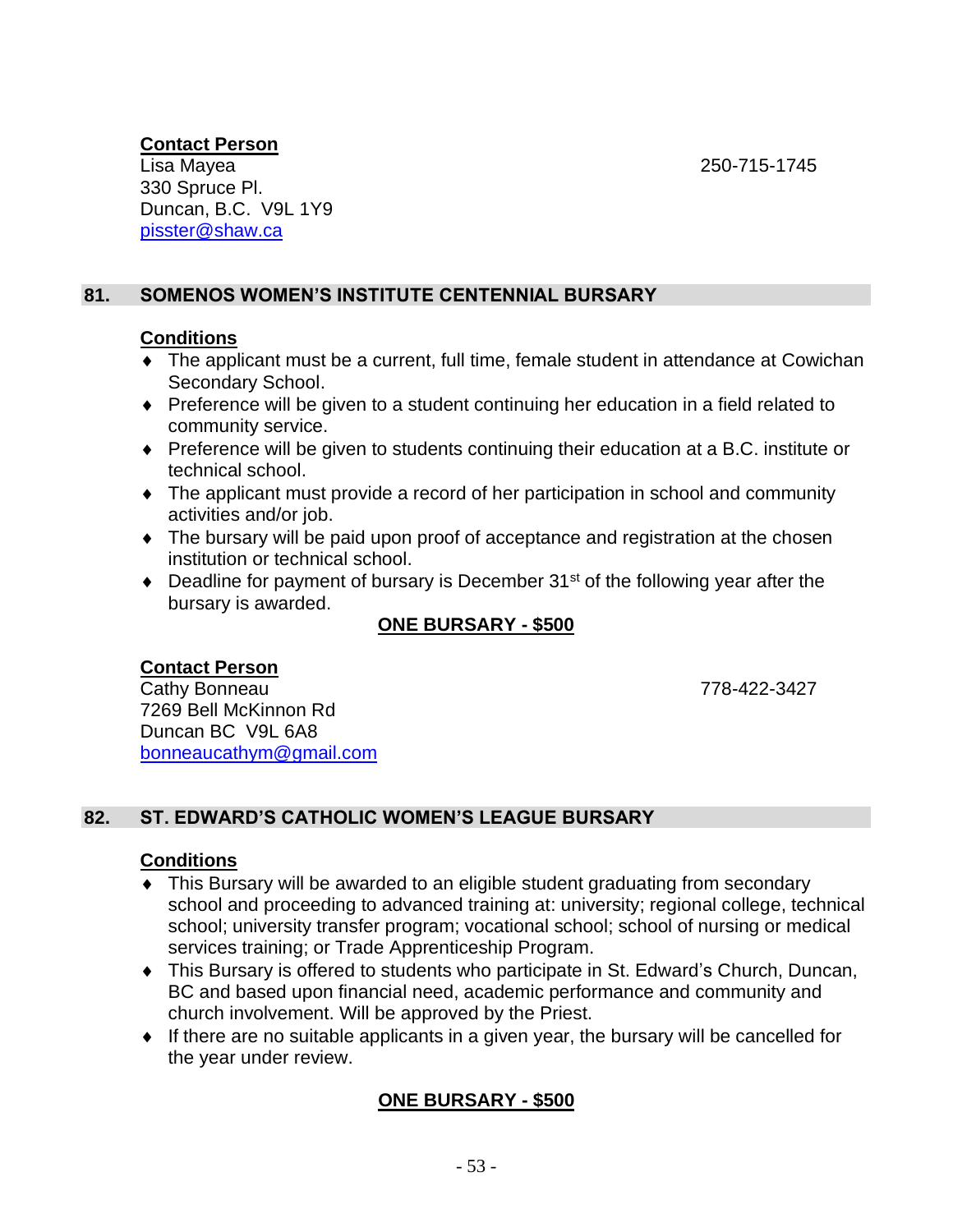#### **Please apply on SPECIAL APPLICATION FORM**

**Contact Person**

Linda Kocurek, 250-748-6117 Education and Health Chairperson 4523 Buena Vista Pl Cowichan Bay, BC V0R 1N2 [ljkocurek@shaw.ca](mailto:ljkocurek@shaw.ca)

## **83. TANSOR ELEMENTARY SCHOOL BURSARIES**

#### **Conditions**

- Available to a graduating student who MUST have attended Tansor Elementary School for three consecutive years. A signed declaration form (available in the Counselling Office) indicating years applicant attended this school must accompany the Standard Application Form.
- Available to a SD#79 (Cowichan Valley) student graduating on ANY program and proceeding to a recognized post-secondary institution for further study or training.
- Student MUST have completed their secondary school education in SD#79 (Cowichan Valley).
- The bursary is based on financial need as well as on academic progress.
- Applications are also invited from ex-Tansor Elementary students enrolled or enrolling in post-secondary institutions who need financial assistance to continue or begin their studies.
- The award **must** be used within 12 months of receipt. Upon receiving a written request with reasons for the extension of the 12 month limitation, the Bursary Committee will give such a request every consideration.

#### **TWO BURSARIES - \$ 250 Include SCHOOL DECLARATION FORM**

#### **Contact Person**

Lisa Mayea 250-715-1745 330 Spruce Pl. Duncan, B.C. V9L 1Y9 [pisster@shaw.ca](mailto:pisster@shaw.ca)

### **84. TEACHERS OF HOME ECONOMICS SPECIALISTS' ASSOCIATION BURSARY (T.H.E.S.A)**

- Open to any student graduating from Cowichan Secondary, Chemainus Secondary, Frances Kelsey or Lake Cowichan Secondary School, **who is pursuing a career in the field of Home Economics.**
- Financial situation may take preference over academic standing.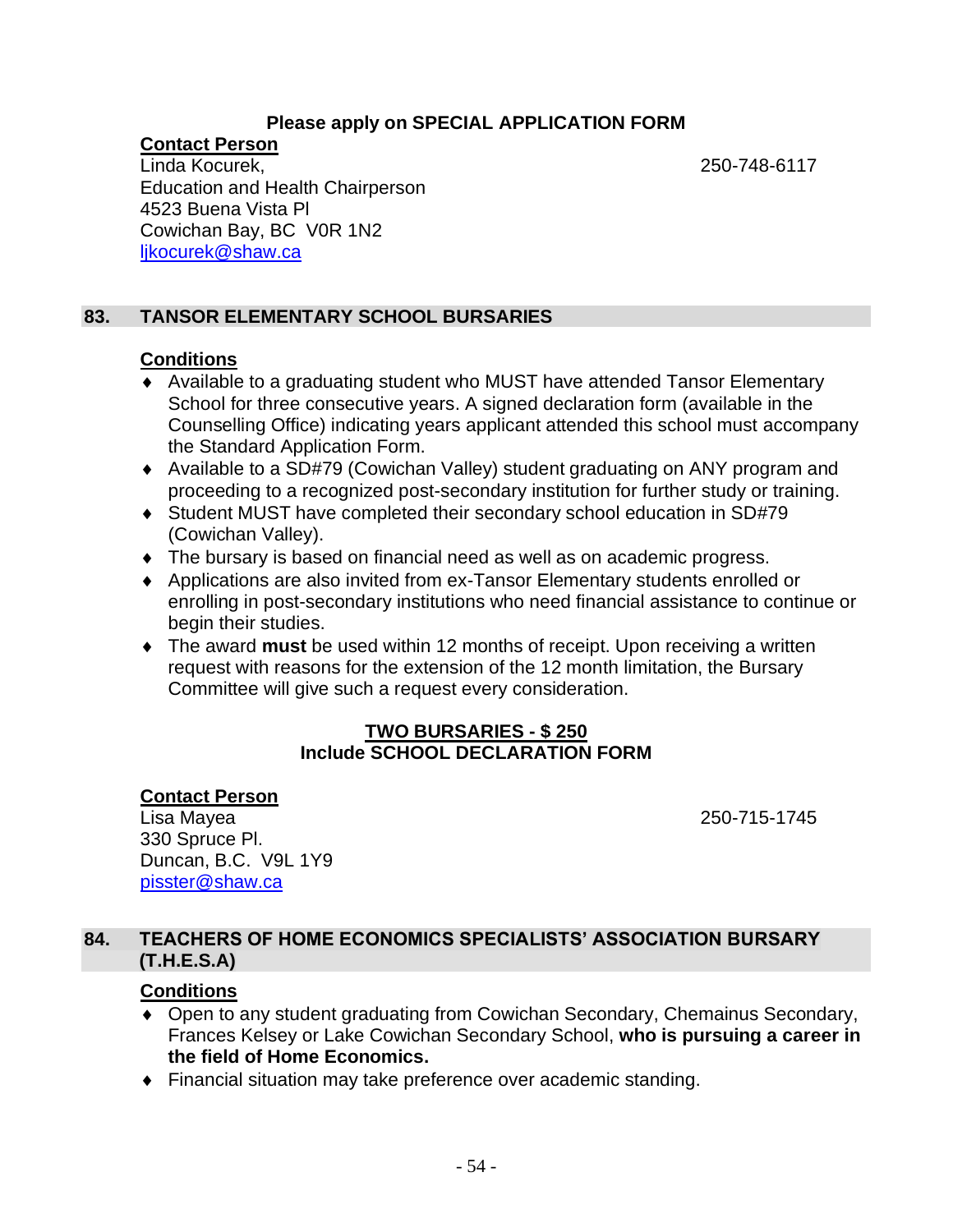- The bursary will be paid directly to the recipient after proof of admission is received. Unused funds are to be returned to T.H.E.S.A.
- Awarded funds are held in trust and if a recipient has not used the bursary within a year of the award, funds revert to T.H.E.S.A. unless a special motion is passed.
- Include a cover letter stating your goals and any other pertinent information.

#### **ONE BURSARY - \$300 Please apply on SPECIAL APPLICATION FORM**

## **Contact Person**

Donna Lynn Thompson dthompson@sd79.bc.ca c/o Frances Kelsey Secondary School (250) 743-6916

## **85. TOM CLARK MEMORIAL BURSARY**

Tom Clark worked for the Cowichan Valley School District for 23 years, his last position as the Transportation Supervisor. Tom was always there for people, trustworthy and reliable, he could always be counted upon to be the go-to person. He led by example and treated everyone he met with respect, patience and honesty. This bursary is intended to be awarded to a deserving student who reflects these quiet leadership qualities.

### **Conditions**

- Available to a Cowichan Valley School District student graduating in ANY program and proceeding to a recognized post-secondary institution for further study or training.
- Preference given to a child or grandchild of a Cowichan Valley School District employee.
- ◆ Financial need will be a factor in selection.
- Awarded to a student who exhibits a balance of hard work, proven dedication and determination, volunteer work and community involvement. Please provide an autobiographical essay and two letters of reference which demonstrate this.
- The bursary will be awarded upon proof of enrolment at a recognized postsecondary institution.
- The award must be used within eighteen months of the recipient being notified of the award.

## **ONE BURSARY - \$500**

### **Contact Person Contact to Redeem Award**

Teresa Matthews Erin Egeland, Secretary-Treasurer 250-701-7651 250-748-0321 [tamatthews@shaw.ca](mailto:tamatthews@shaw.ca) [eegeland@sd79.bc.ca](mailto:eegeland@sd79.bc.ca)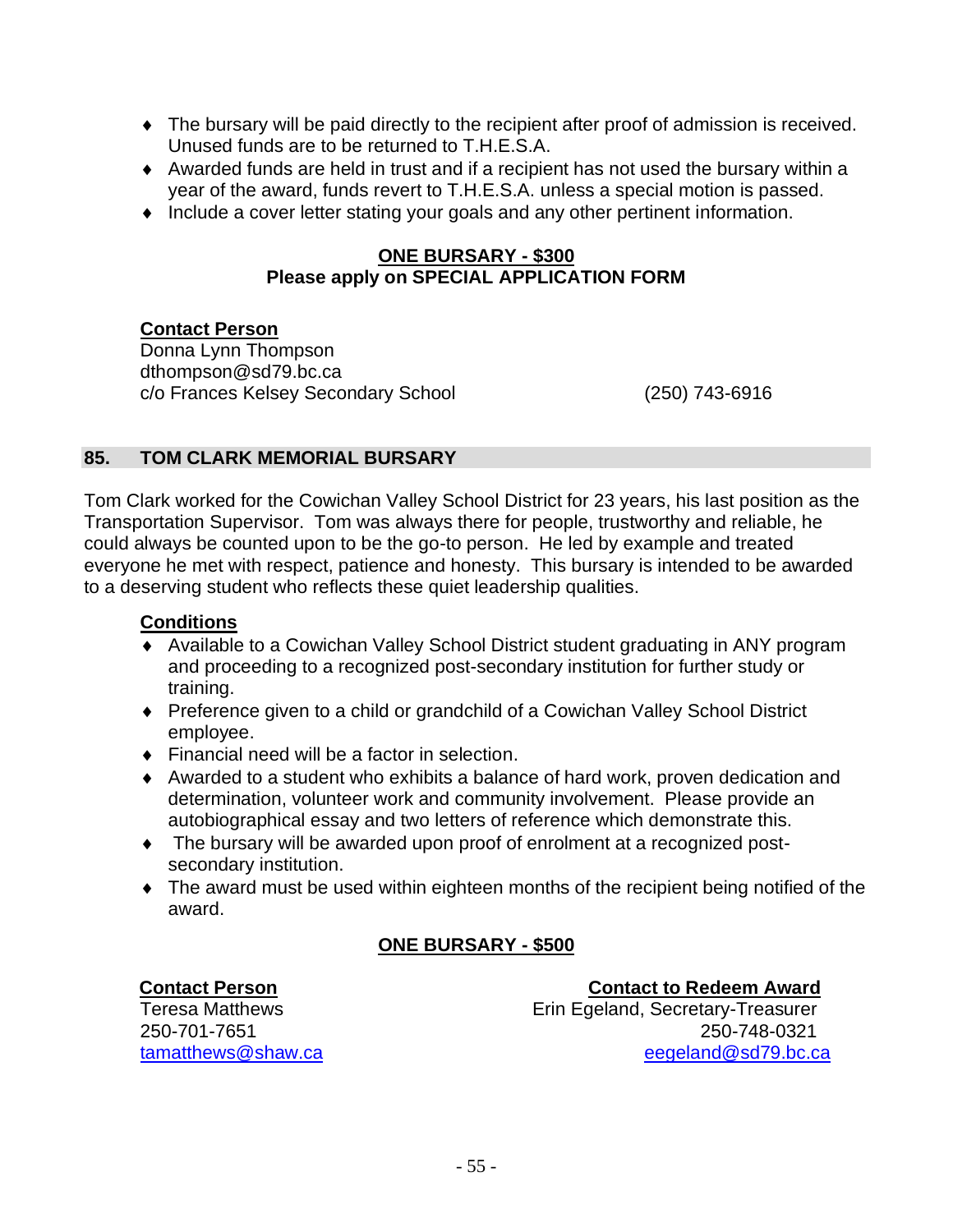### **86. TYLER RIDGWAY MEMORIAL TRADES BURSARY**

#### **Conditions**

- This bursary is open to graduating students from Cowichan Secondary School who are proceeding to further education at a recognized post-secondary institution on a vocational or trades program (non-academic).
- Financial need of the applicant will be considered.
- Award will be paid toward tuition upon confirmation of acceptance at the chosen institution.

#### **TWO BURSARIES – \$500 Include FINANCIAL NEED FORM**

Charlie Coleman **Head Secretary** [ccoleman@sd79.bc.ca](mailto:ccoleman@sd79.bc.ca) Cowichan Secondary

**Contact Person Contact to Redeem Award** [cssheadsecretary@sd79.bc.ca](mailto:cssheadsecretary@sd79.bc.ca)

#### **87. UNITED STEELWORKERS, LOCAL 1-1937 SCHOOL DISTRICT #79 EMPLOYEES BURSARY**

## **Conditions**

- Available to any graduating student whose parents or guardians are members of Local 1-1937 and work for SD#79 (Cowichan Valley)
- All applicants must be proceeding to any degree granting university, regional college, B.C.I.T., or to any other accredited vocational or technical school to complete a course leading to establishing a career.
- Proof of enrolment in a recognized educational institution is required before receiving the bursary.
- Estimated final marks for school year must be shown on the application form.
- Reserves the right to withhold the bursary if no candidate has a sufficiently high standing of G.P.A. (grade point average).

#### **# AND AMOUNT OF BURSARIES TBA Please apply on SPECIAL APPLICATION FORM**

### **Contact Person**

Teresa Smith 2557 Beverly St. Duncan, BC V9L 2X3 [sandtsmith@shaw.ca](mailto:sandtsmith@shaw.ca)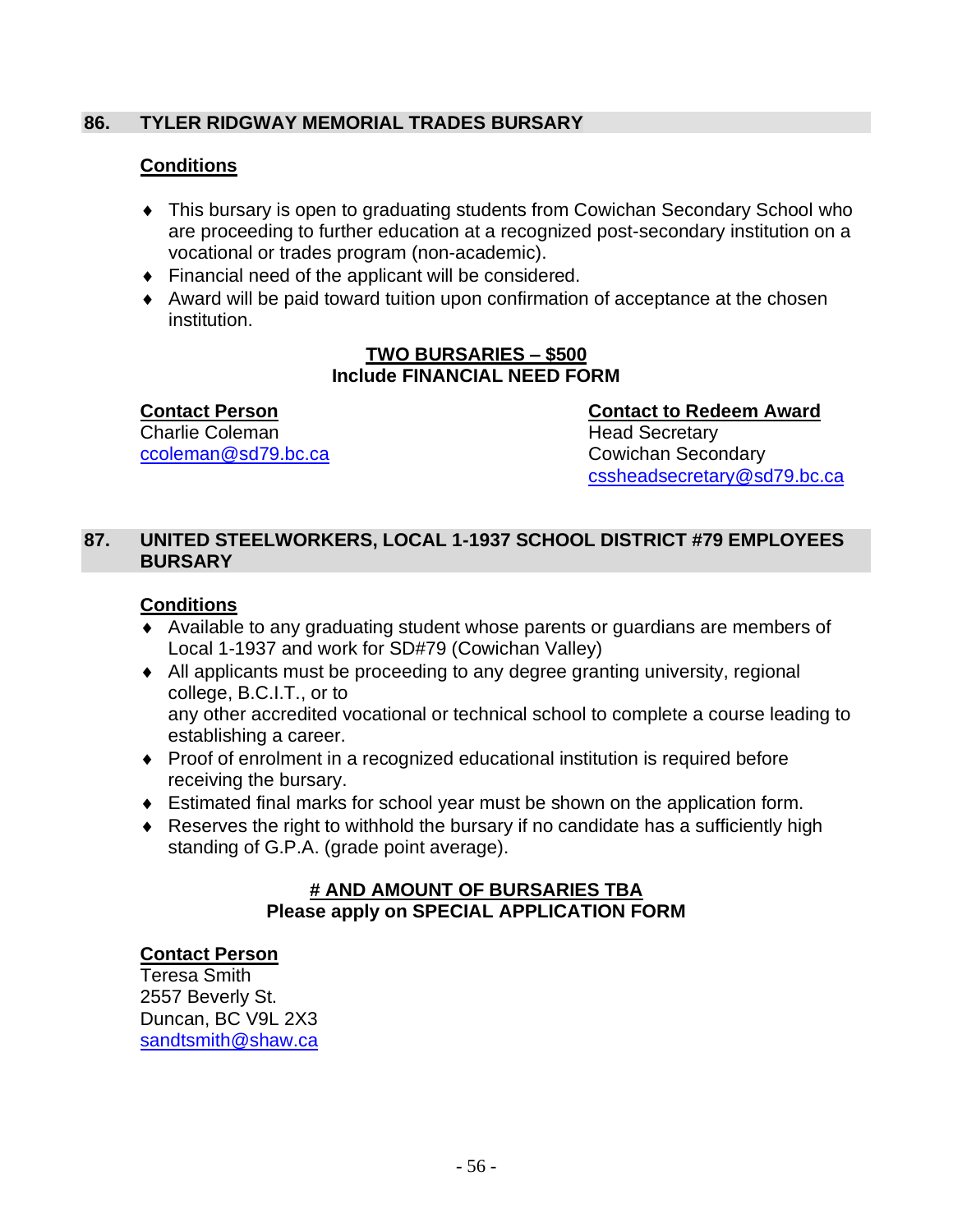#### **88. UNITED STEELWORKERS, LOCAL 1-1937 BOB FREER, ERNIE FREER, JACK MUMM, SYD THOMPSON & BILL WILSON MEMORIAL SCHOLARSHIPS**

## **Conditions**

- Scholarship is available to a member in good standing, son, daughter, or legal dependent of a member in good standing or of a retired or deceased member who were in good standing with United Steelworkers, Local 1-1937 or the Legacy Local Unions.
- Currently graduating from a secondary school.
- Must be planning to enroll in a public post-secondary institution as a full-time student in September of the following year.
- Vocational or academic programs are acceptable at any recognized public institution (college, polytech, institute of technology or university).
- A short essay (maximum 500 words) on the topic "The purpose of a trade union: are today's unions fulfilling that purpose or have they lost sight of it?"
- Transcripts for grades 11 and 12.
- Deadline for application is May 1st in any calendar year.
- Applications received *without* Local Union application form, transcripts or essay will be considered INCOMPLETE.

#### **# AND AMOUNTS SCHOLARSHIP TBA Please apply ONLINE: [www.usw1-1937.ca](https://www.usw1-1937.ca/)**

## **Contact Person**

Mr. Patrick Kinney, Financial Secretary 250-334-3329 202-1509 Cliffe Ave Courtenay, BC V9N 2K6 [admin@usw1-1937.ca](mailto:admin@usw1-1937.ca)

## **89. VALLEY SENIORS ORGANIZATION OF DUNCAN- TAYLOR MAST BURSARY**

## **Conditions**

- Available to a graduating student of Cowichan Secondary School providing they would wish to enter training to become a **Registered Nurse or graduate with a B.Sc. (Nursing).**
- As this is a three year program at university or college, this bursary of \$ 1500.00 would be made in three payments of \$ 500.00 prior to each year of training in order to assist the student in each tuition payment.

## **BURSARY - \$1500 (over 3 years) Please apply on SPECIAL APPLICATION FORM**

## **Contact Person**

Sheila Garrison 250-746-4433 c/o Valley Srs. Organization of Duncan 198 Government Street Duncan, B.C. V9L 1M2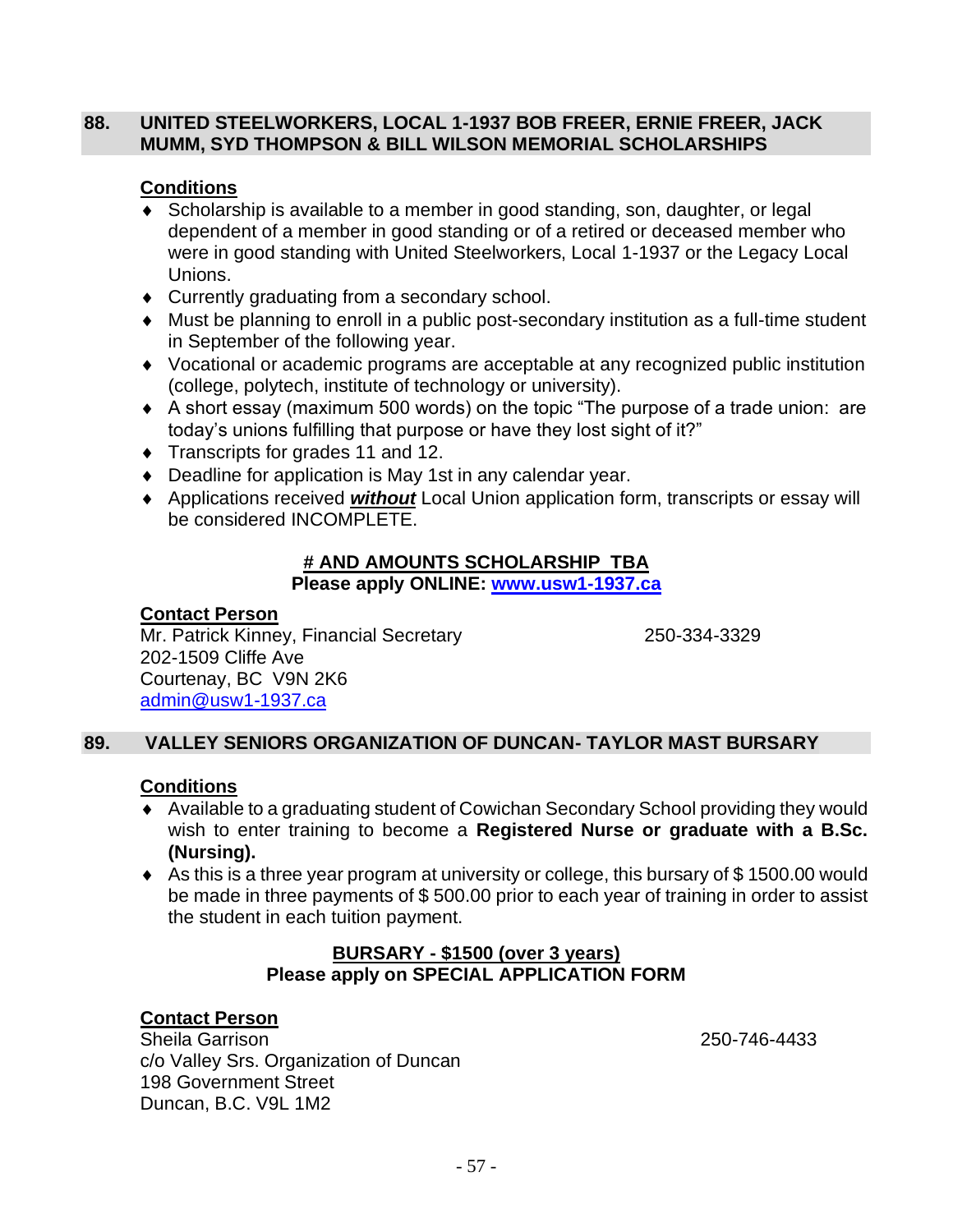## **90. VIRAJ SHAHI MEMORIAL BURSARY- DHALIWAL FAMILY**

*I decided to fly through the air and live in the sunlight and enjoy life as much as I could….*

*I* decided to live life, to taste experience to the utmost, to reach out eagerly and without fear for newer and richer *experience.*

*I decided to dance and sing to my music.*

*I decided to love unconditionally, smile when faced with adversity, show courage, strength and perseverance. This is me….*

This is a memorial bursary in honour of Viraj Shahi. Please look at the link to the Viraj Shahi foundation to give you some insight into who Viraj was: virajshahifoundation.ca

## **Conditions**

- The applicant must be living with a disability/medical condition that makes their day to day activities difficult to pursue but their perseverance triumphs.
- The applicant must be pursuing and enrolled in a post secondary program. Award to be paid upon proof of registration. All types of programs will be considered.
- This bursary will not be based on family income as it is solely based on the applicant's merit only. All families will be considered equally.

## **ONE BURSARY - \$500**

Sandeep Dhaliwal **Sandeep Dhaliwal** Head Secretary

**Contact Person Contact to Redeem Award** mshahi@shaw.ca Cowichan Secretary [cssheadsecretary@sd79.bc.ca](mailto:cssheadsecretary@sd79.bc.ca)

## **91. YOUTH AND MENTORS IN MUSIC AND THE ARTS BURSARY**

## **Conditions**

- Awarded to a graduating student who must be continuing on in the music and/or performing arts at an accredited college/university upon graduation from secondary school.
- Proof of acceptance to an accredited college/university must be provided before recipient will receive a cheque.
- Include resume with music/performing arts background, grades and two letters of recommendation.
- $\bullet$  Bursary must be claimed within eighteen (18) months of being awarded.
- Financial need will be a consideration.
- $\bullet$  Include a transcript of marks.

## **ONE BURSARY - \$500 Include FINANCIAL NEED FORM**

## **Contact Person**

Connie Harris C/O Sylvan Church 250-709-1935 985 Shawnigan-Mill Bay Rd Shawnigan Lake, BC V0R 2P2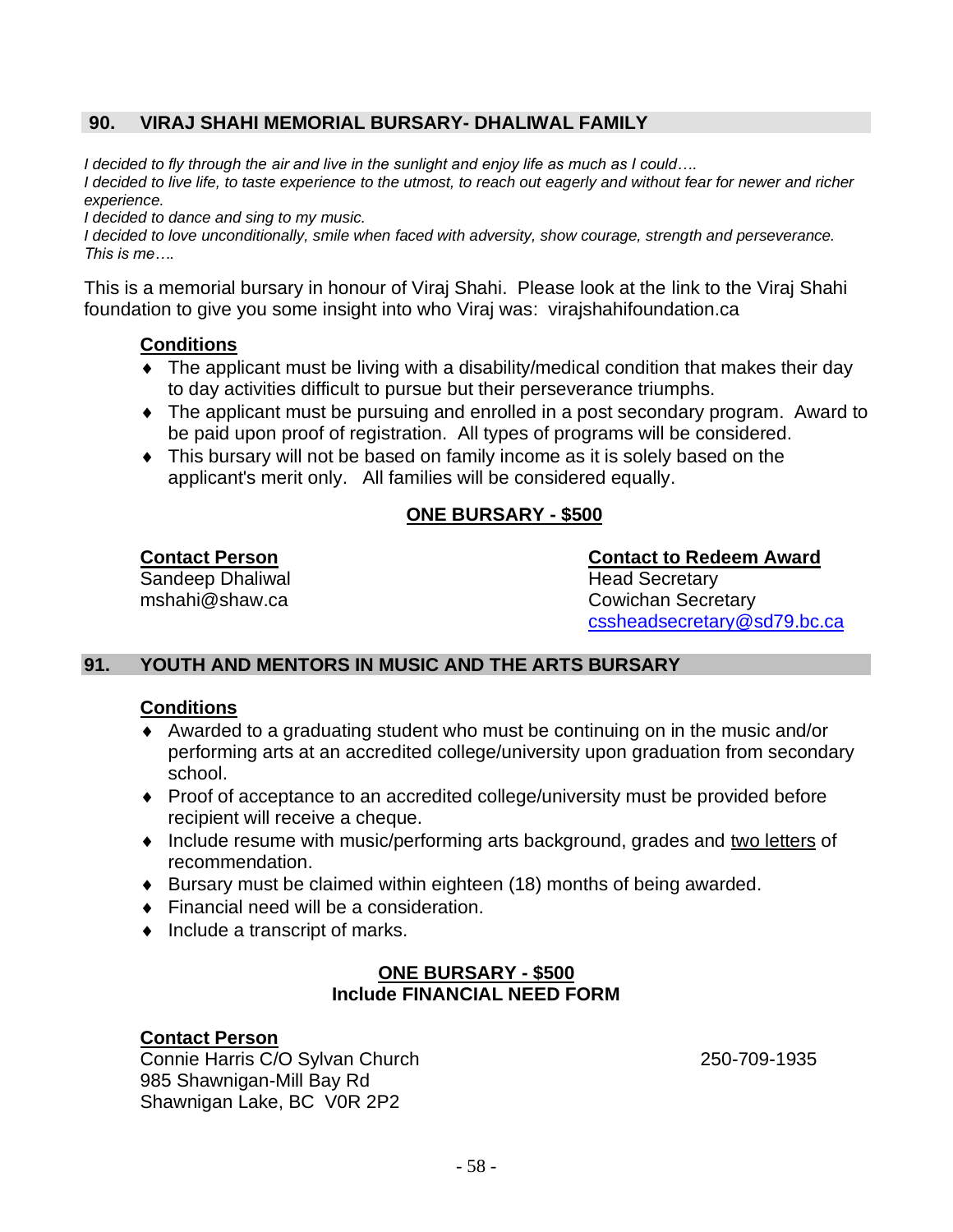# **2022 Scholarships and Bursaries Checklist**

- 1  $\checkmark$  [C](http://commons.wikimedia.org/wiki/File:Check_mark_23x20_02.svg)heck which scholarship or bursary you are applying for in right hand column.
- 2 [Bri](http://commons.wikimedia.org/wiki/File:Check_mark_23x20_02.svg)ng to Counselling Office to get your application forms. Which form do you use?
	- S= Standard Application Special = Special Application
	- $$ =$  Financial Need Form  $D =$  Declaration
		-
- 3 [Fill](http://commons.wikimedia.org/wiki/File:Check_mark_23x20_02.svg) out all the forms 1 per bursary/scholarship you are applying for.
- 4 [Bri](http://commons.wikimedia.org/wiki/File:Check_mark_23x20_02.svg)ng this green sheet & completed forms back to Counselling Office.

|                | <b>Scholarship/Bursary Name</b>                                                                                                                                                                                                                                  | Form      |  |
|----------------|------------------------------------------------------------------------------------------------------------------------------------------------------------------------------------------------------------------------------------------------------------------|-----------|--|
| $\mathbf{1}$   | A. Brian Simmons Scholarships                                                                                                                                                                                                                                    | Special/D |  |
| $\overline{2}$ | Alex Aitken Elementary Parent Group Bursaries                                                                                                                                                                                                                    | S/D       |  |
| 3              | <b>Alexander Elementary School</b>                                                                                                                                                                                                                               | S/D       |  |
| 4              | Arvind Sund Realtor Sutton Group Scholarships & Bursaries (5<br>Awards)<br><b>Onkar Dutt Sund Bursary</b><br>Ramesh Kanta & Kewal Krishan Sund Bursary<br>Navrattan Sund Scholarship<br>Sharma, Maya & Lal Chand Bursary<br>Art of Living Foundation Scholarship | S/        |  |
| 5              | Auxiliary to the Cowichan District Hospital Youth Volunteer<br>Program                                                                                                                                                                                           | S         |  |
| 6              | <b>Beautiful Smiles Denture Clinic Bursary</b>                                                                                                                                                                                                                   | S/S       |  |
| $\overline{7}$ | Bench Elementary School PAC Bursaries (2 Awards)<br>Win Lewis Bursary<br>Dave Dougan Citizenship Bursary                                                                                                                                                         | Special/D |  |
| 8              | Beta Sigma Phi Bursary                                                                                                                                                                                                                                           | Special   |  |
| 9              | <b>Bhagwan Singh Mayer Memorial Bursary</b>                                                                                                                                                                                                                      | S         |  |
| 10             | <b>Bill Murray Maple Bay Rowing Club Bursaries</b>                                                                                                                                                                                                               | S         |  |
| 11             | <b>Brayden Gale Memorial Trades Bursary</b>                                                                                                                                                                                                                      | S         |  |
| 12             | <b>Brock McLeod Memorial Bursary</b>                                                                                                                                                                                                                             | S         |  |
| 13             | Canadian Federation of University Women Cowichan Valley<br>Scholarship/Bursary                                                                                                                                                                                   | Special   |  |
| 14             | Canadian Parents for French- Cowichan Valley Chapter                                                                                                                                                                                                             | S         |  |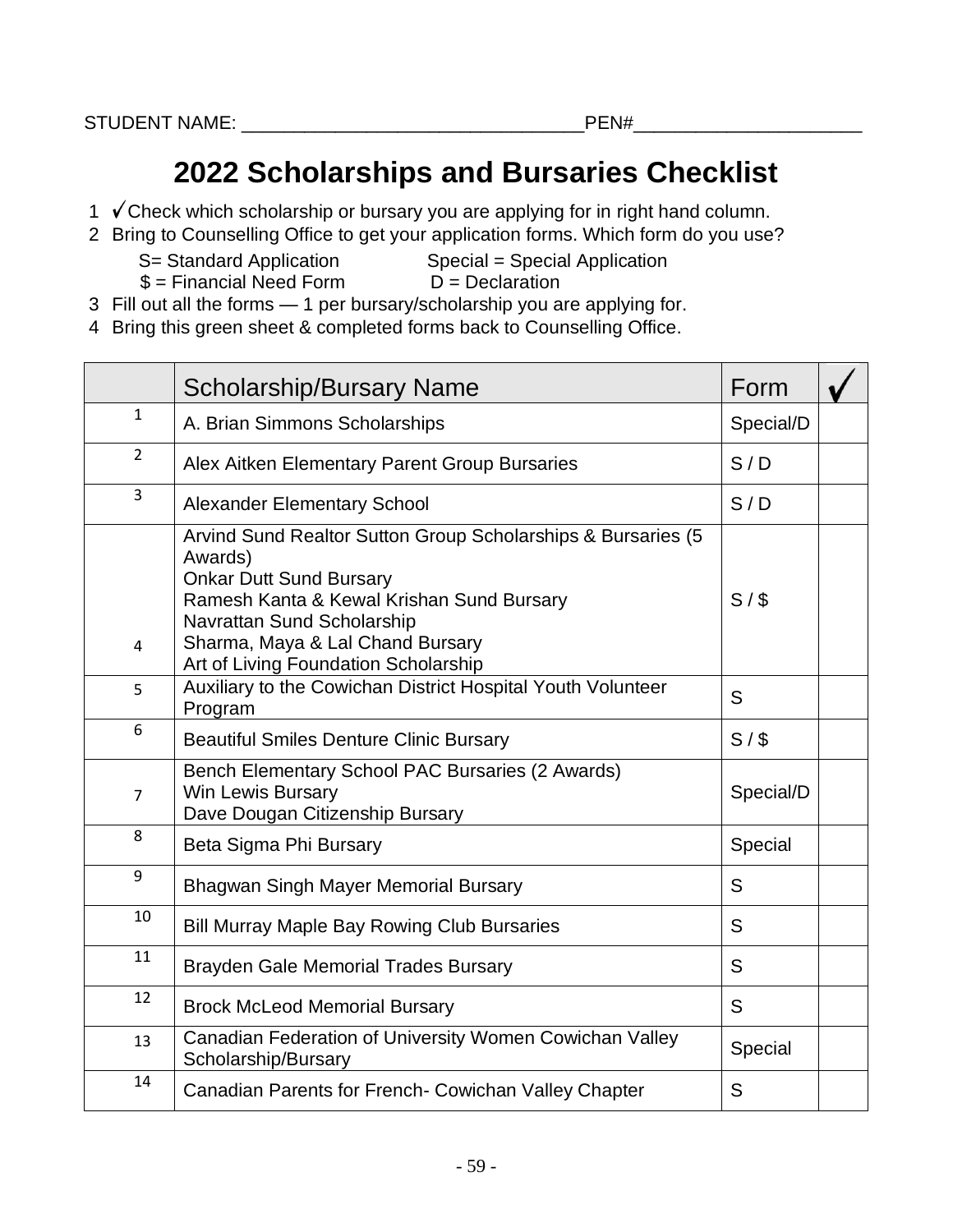|    | <b>Scholarship/Bursary Name</b>                                                                                                                                                                                                                                                       | Form          |  |
|----|---------------------------------------------------------------------------------------------------------------------------------------------------------------------------------------------------------------------------------------------------------------------------------------|---------------|--|
| 15 | Canadian Union of Public Employees Provincial Award                                                                                                                                                                                                                                   | <b>ONLINE</b> |  |
| 16 | Canadian Union of Public Employees- Local 5101 Bursary                                                                                                                                                                                                                                | Special       |  |
| 17 | Catalyst Crofton Paper Excellence Scholarships (2 Awards)<br><b>Community Scholarships</b><br>Indigenous Peoples Scholarship Program                                                                                                                                                  | <b>ONLINE</b> |  |
| 18 | Chris Nelson Family Scholarship                                                                                                                                                                                                                                                       | Special       |  |
| 19 | City of Duncan-Wayne Blacklock-Schroeder Memorial Bursary                                                                                                                                                                                                                             | S             |  |
| 20 | Coast Capital Savings Youth Get It Education Award                                                                                                                                                                                                                                    | <b>ONLINE</b> |  |
| 21 | Corporation of the District of North Cowichan Tom Walker<br>Forest Legacy Scholarship & Bursaries                                                                                                                                                                                     | Special       |  |
| 22 | Cowichan 4 H Club Bursaries (2 Awards)<br>Cowichan-Cobble Hill District 4-H Bursary<br>Cowichan Petroleum 4-H Bursary                                                                                                                                                                 | Special       |  |
| 23 | Cowichan Creamery Agricultural Scholarship Trust Society                                                                                                                                                                                                                              | Special       |  |
| 24 | Cowichan Field Hockey Association Bursary                                                                                                                                                                                                                                             | Special       |  |
| 25 | <b>Cowichan Folk Guild Bursary</b>                                                                                                                                                                                                                                                    | S             |  |
| 26 | Cowichan Principals' & Vice-Principals' Association Bursary                                                                                                                                                                                                                           | S             |  |
| 27 | Cowichan Rugby Club- Larry Thibodeau Memorial Bursaries                                                                                                                                                                                                                               | S             |  |
| 28 | <b>Cowichan Secondary Graduates Bursary</b>                                                                                                                                                                                                                                           | S             |  |
| 30 | Cowichan Secondary Parent Advisory Council Bursary                                                                                                                                                                                                                                    | S             |  |
| 31 | Cowichan Secondary School - Grad Council Bursary and<br><b>Service Award</b>                                                                                                                                                                                                          | S             |  |
| 32 | Cowichan Valley Division of Family Practice Scholarship and<br><b>Bursary</b>                                                                                                                                                                                                         | S             |  |
| 33 | Cowichan Valley Highland Dancing Association Bursary                                                                                                                                                                                                                                  | S             |  |
| 34 | Cowichan Valley Minor Hockey Association Bursaries and<br>Scholarship (3 Awards)<br>Cowichan Valley Minor Hockey Association Bursary<br>Cowichan Valley Minor Hockey Association Scholarship<br>Cowichan Valley Minor Hockey Association Memorial Hockey<br><b>Tournament Bursary</b> | Special       |  |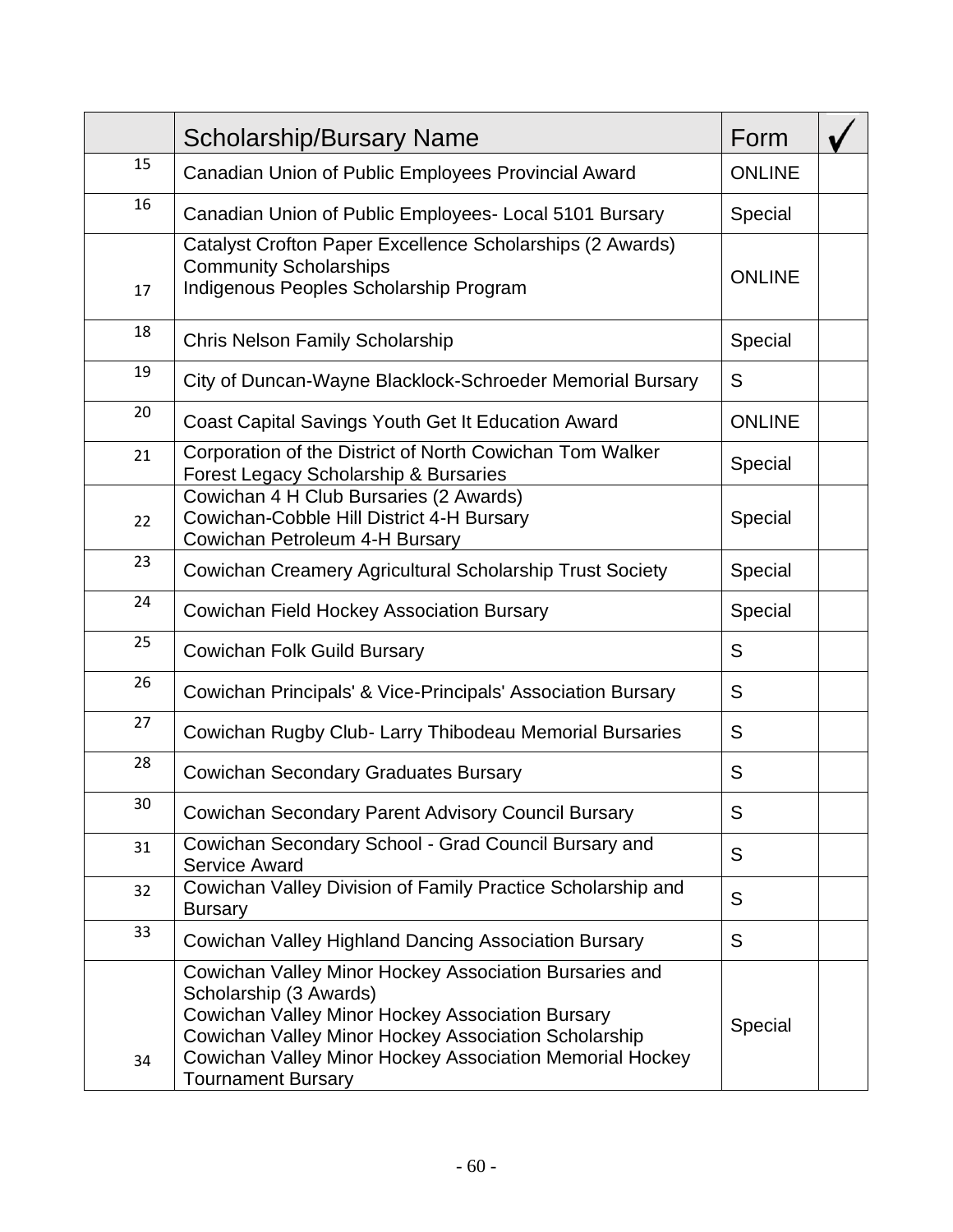|    | <b>Scholarship/Bursary Name</b>                                                                                                                                   | Form    |  |
|----|-------------------------------------------------------------------------------------------------------------------------------------------------------------------|---------|--|
| 35 | Cowichan Valley Naturalists' Society Bursary                                                                                                                      | Special |  |
| 36 | Cowichan Valley Regional District - Area B Bursary                                                                                                                | S       |  |
| 37 | Cowichan Valley Regional District - Area C Bursary                                                                                                                | S       |  |
| 38 | Cowichan Valley Regional District - Area D Bursary                                                                                                                | S       |  |
| 39 | Cowichan Valley Retired Teachers' Assn (Lloyd Gardner<br><b>Memorial Bursary</b>                                                                                  | Special |  |
| 40 | Cowichan Valley Teachers' Union Bursary - Col. R.M.<br>Lendrum Bursary                                                                                            | Special |  |
| 41 | <b>Cowichan Wheels Association</b>                                                                                                                                | Special |  |
| 42 | Cowichan/Chemainus Valley's Arts Scholarships                                                                                                                     | Special |  |
| 43 | Cowichan/Chemainus Valley's Sports Scholarships                                                                                                                   | Special |  |
| 44 | Crofton Community Centre Society (3 Awards)<br><b>Crofton Catering Group Bursaries</b><br>Hugo Lebitschnig Memorial Bursary<br><b>Nessie Vye Memorial Bursary</b> | Special |  |
| 45 | Crofton School PAC - The Meeri Lau Memorial Bursary                                                                                                               | S/D     |  |
| 46 | <b>Drinkwater School Parent Advisory Council Bursary</b>                                                                                                          | S/D     |  |
| 47 | <b>Duncan Basketball Association Scholarships</b>                                                                                                                 | Special |  |
| 48 | Duncan Daybreak Rotary Club Performing Arts Scholarship                                                                                                           | S       |  |
| 49 | Duncan Elks Lodge #69 Bursary                                                                                                                                     | S       |  |
| 50 | Duncan Junior Baseball (2 Awards)<br>Michelle Yano Memorial Bursary<br>Jason McKinnon Memorial Bursary                                                            | Special |  |
| 51 | Duncan Lions Club Bursaries (3 Awards)<br><b>Trevor Laird Memorial Bursary</b><br><b>Sassy Lion Thrift Store Bursary</b><br><b>Tim Jan Memorial Bursary</b>       | S/S     |  |
| 52 | <b>Ecole Cobble Hill Bursary</b>                                                                                                                                  | S/D     |  |
| 53 | Ecole Mt. Prevost formerly Ecole Duncan El PAC Bursaries                                                                                                          | S/D     |  |
| 54 | <b>Evening Optimist Club of Victoria Bursaries</b>                                                                                                                | S/      |  |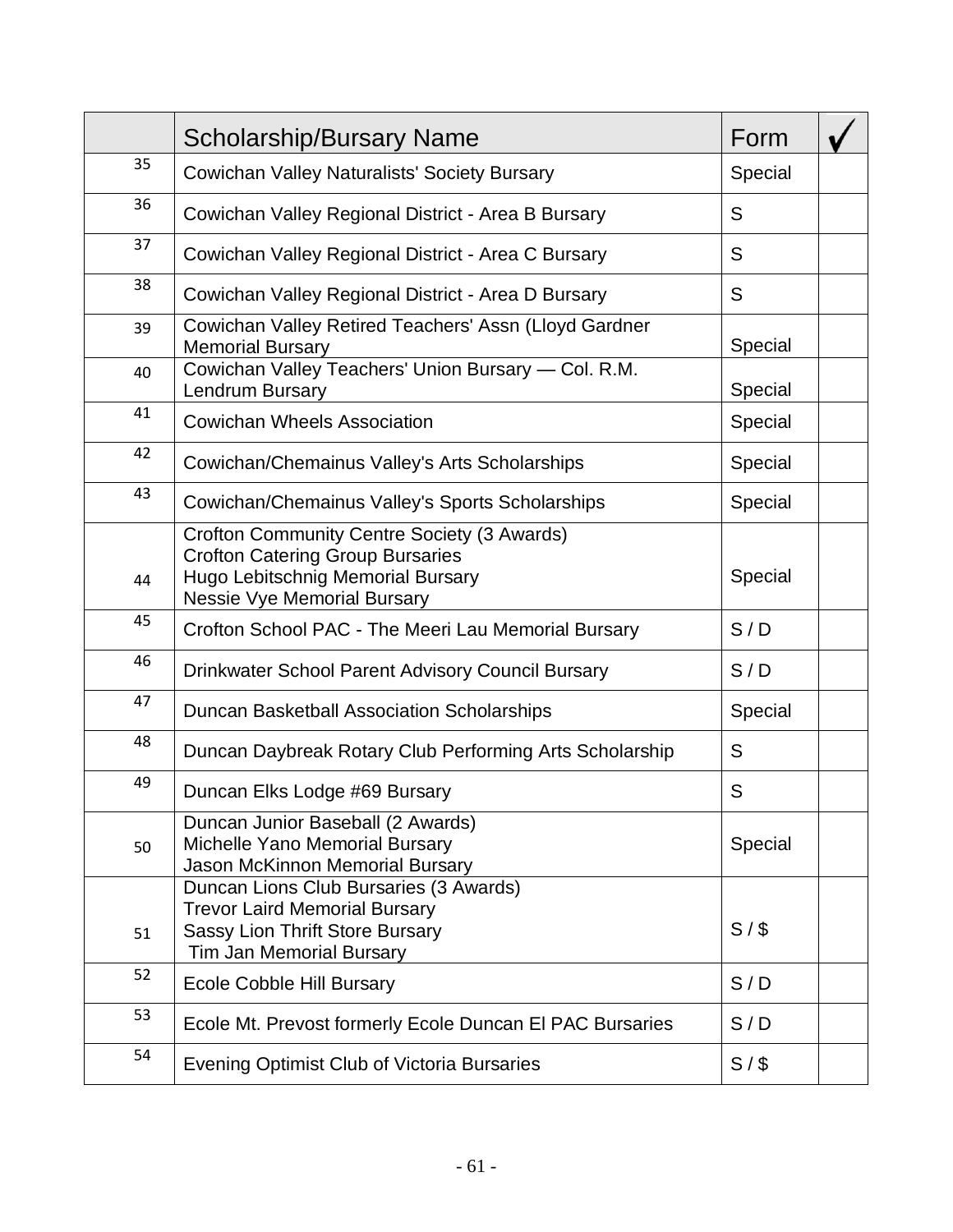|    | <b>Scholarship/Bursary Name</b>                                                                                                                     | Form          |  |
|----|-----------------------------------------------------------------------------------------------------------------------------------------------------|---------------|--|
| 55 | Fairbridge Farm School Bursary                                                                                                                      | Special/\$    |  |
| 56 | Fraternal Order of Eagles-Officers and Members of No 2546                                                                                           | Special       |  |
| 57 | <b>Friends of Future Teachers - Tom Miller Bursaries</b>                                                                                            | S/S           |  |
| 58 | George Alistair MacKay Scholarship                                                                                                                  | S             |  |
| 59 | Irene Mabel Robertson Memorial Bursary                                                                                                              | S             |  |
| 60 | <b>Irene Paradis Nursing Bursary</b>                                                                                                                | S             |  |
| 61 | Khowhemun Elementary School PAC Bursaries                                                                                                           | S/D           |  |
| 62 | Kinette Club of Duncan Bursaries                                                                                                                    | Special       |  |
| 63 | Kinsmen Club of Duncan Bursaries (2 Awards)<br>Dan Tiesu Memorial Bursary<br>Gerry Ryan Memorial Bursary                                            | S/S           |  |
| 64 | Kiwanis Club of Duncan Memorial Bursaries                                                                                                           | S             |  |
| 65 | <b>Koksilah School Historical Society Bursaries</b>                                                                                                 | S             |  |
| 66 | Ladies Auxiliary to the Fraternal Order of Eagles                                                                                                   | Special       |  |
| 67 | Lori Carroll Bursary for Special Needs Graduates                                                                                                    | S             |  |
| 68 | Maple Bay Elementary School Bursary & Scholarship                                                                                                   | S/D           |  |
| 69 | Maple Bay Painters Club Bursary                                                                                                                     | S/S           |  |
| 70 | Mill Bay Garden Club Bursary                                                                                                                        | Special       |  |
| 71 | <b>Monk Office Graduation Scholarship</b>                                                                                                           | S             |  |
| 72 | Mosaic Forest Management Scholarship Bursary                                                                                                        | S             |  |
| 73 | Nanaimo Airport Commission Scholarship & Awards                                                                                                     | S             |  |
| 74 | Public and Private Workers of Canada – Local 2                                                                                                      | <b>ONLINE</b> |  |
| 75 | Queen of Angels School (3 Awards)<br><b>Parent Auxiliary Bursaries</b><br>David McKinnon Memorial Bursary<br>Roberta Honora Pascoe Memorial Bursary | S/<br>Special |  |
| 76 | Rotary Club of Duncan Scholarships & Bursaries - Academic<br>Program                                                                                | Special       |  |